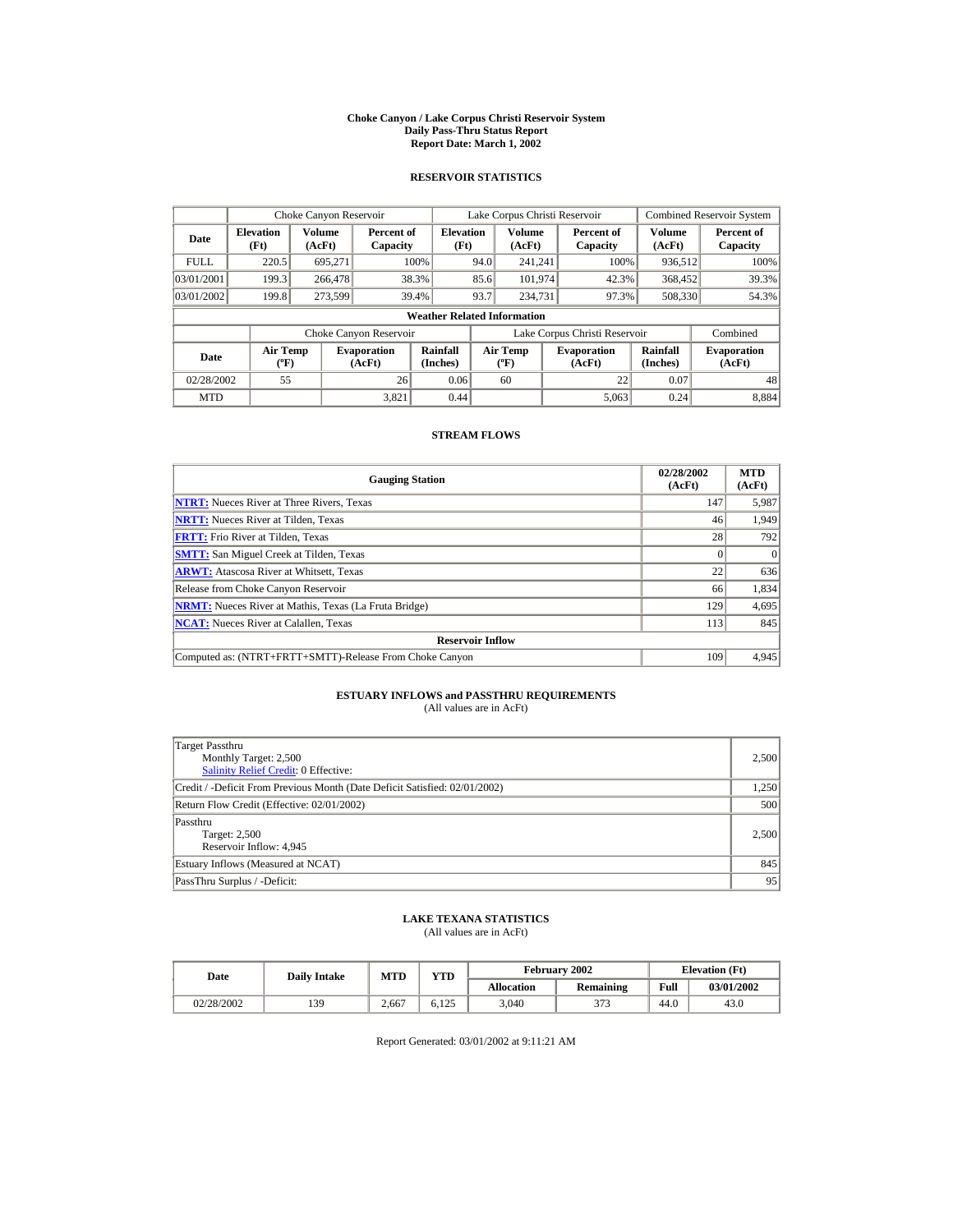#### **Choke Canyon / Lake Corpus Christi Reservoir System Daily Pass-Thru Status Report Report Date: March 2, 2002**

## **RESERVOIR STATISTICS**

|             | Choke Canyon Reservoir         |                  |                              |                                    |      | Lake Corpus Christi Reservoir            |                               |                         | <b>Combined Reservoir System</b> |
|-------------|--------------------------------|------------------|------------------------------|------------------------------------|------|------------------------------------------|-------------------------------|-------------------------|----------------------------------|
| Date        | <b>Elevation</b><br>(Ft)       | Volume<br>(AcFt) | Percent of<br>Capacity       | <b>Elevation</b><br>(Ft)           |      | <b>Volume</b><br>(AcFt)                  | Percent of<br>Capacity        | <b>Volume</b><br>(AcFt) | Percent of<br>Capacity           |
| <b>FULL</b> | 220.5                          | 695.271          |                              | 100%                               | 94.0 | 241.241                                  | 100%                          | 936,512                 | 100%                             |
| 03/02/2001  | 199.3                          | 267.214          |                              | 38.4%                              | 85.6 | 102.239                                  | 42.4%                         | 369,453                 | 39.4%                            |
| 03/02/2002  | 199.8                          | 273.599          |                              | 39.4%                              | 93.6 | 234,350                                  | 97.1%                         | 507.949                 | 54.2%                            |
|             |                                |                  |                              | <b>Weather Related Information</b> |      |                                          |                               |                         |                                  |
|             |                                |                  | Choke Canyon Reservoir       |                                    |      |                                          | Lake Corpus Christi Reservoir |                         | Combined                         |
| Date        | Air Temp<br>$({}^o\mathrm{F})$ |                  | <b>Evaporation</b><br>(AcFt) | Rainfall<br>(Inches)               |      | <b>Air Temp</b><br>$({}^{\circ}{\rm F})$ | <b>Evaporation</b><br>(AcFt)  | Rainfall<br>(Inches)    | <b>Evaporation</b><br>(AcFt)     |
| 03/01/2002  | 67                             |                  | 52                           | 0.00                               |      | 73                                       | 22                            | 0.00                    | 74                               |
| <b>MTD</b>  |                                |                  | 52                           | 0.00                               |      |                                          | 22                            | 0.00                    | 74                               |

## **STREAM FLOWS**

| <b>Gauging Station</b>                                       | 03/01/2002<br>(AcFt) | <b>MTD</b><br>(AcFt) |
|--------------------------------------------------------------|----------------------|----------------------|
| <b>NTRT:</b> Nueces River at Three Rivers, Texas             | 145                  | 145                  |
| <b>NRTT:</b> Nueces River at Tilden, Texas                   | 40                   | 40                   |
| <b>FRTT:</b> Frio River at Tilden, Texas                     | 26                   | 26                   |
| <b>SMTT:</b> San Miguel Creek at Tilden, Texas               |                      | $\Omega$             |
| <b>ARWT:</b> Atascosa River at Whitsett, Texas               | 24                   | 24                   |
| Release from Choke Canyon Reservoir                          | 66                   | 66                   |
| <b>NRMT:</b> Nueces River at Mathis, Texas (La Fruta Bridge) | 105                  | 105                  |
| <b>NCAT:</b> Nueces River at Calallen, Texas                 | 56                   | 56                   |
| <b>Reservoir Inflow</b>                                      |                      |                      |
| Computed as: (NTRT+FRTT+SMTT)-Release From Choke Canyon      | 105                  | 105                  |

# **ESTUARY INFLOWS and PASSTHRU REQUIREMENTS**<br>(All values are in AcFt)

| Target Passthru<br>Monthly Target: 3,500<br><b>Salinity Relief Credit: 0 Effective:</b> | 3,500 |
|-----------------------------------------------------------------------------------------|-------|
| Credit / -Deficit From Previous Month (Date Deficit Satisfied: )                        | 95    |
| Return Flow Credit (Effective: 03/01/2002)                                              | 500   |
| Passthru<br>Target: 3,500<br>Reservoir Inflow: 105                                      | 105   |
| Estuary Inflows (Measured at NCAT)                                                      | 56    |
| PassThru Surplus / -Deficit:                                                            | 0     |

## **LAKE TEXANA STATISTICS**

(All values are in AcFt)

| Date |            | <b>Daily Intake</b> | <b>MTD</b> | $\mathbf{v}\mathbf{T}\mathbf{D}$ |                   | <b>March 2002</b> | <b>Elevation</b> (Ft) |            |
|------|------------|---------------------|------------|----------------------------------|-------------------|-------------------|-----------------------|------------|
|      |            |                     |            |                                  | <b>Allocation</b> | Remaining         | Full                  | 03/02/2002 |
|      | 03/01/2002 | 138                 | 138        | 6.262                            | 3,050             | 2.912             | 44.0                  | 43.0       |

Report Generated: 03/02/2002 at 8:02:17 AM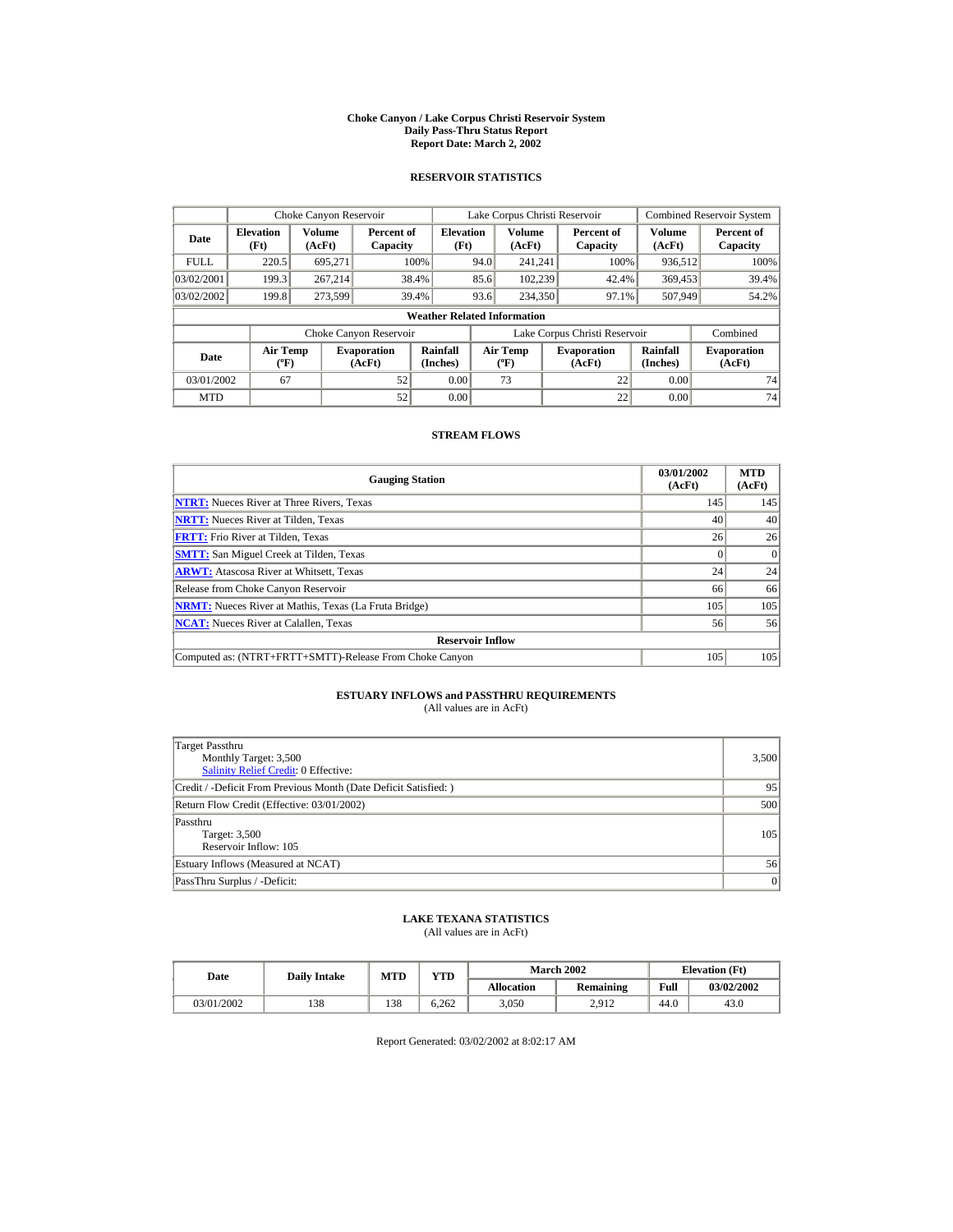#### **Choke Canyon / Lake Corpus Christi Reservoir System Daily Pass-Thru Status Report Report Date: March 3, 2002**

## **RESERVOIR STATISTICS**

|             | Choke Canyon Reservoir         |                  |                              |                                    | Lake Corpus Christi Reservoir |                                          |  |                               |                         | <b>Combined Reservoir System</b> |
|-------------|--------------------------------|------------------|------------------------------|------------------------------------|-------------------------------|------------------------------------------|--|-------------------------------|-------------------------|----------------------------------|
| Date        | <b>Elevation</b><br>(Ft)       | Volume<br>(AcFt) | Percent of<br>Capacity       | <b>Elevation</b><br>(Ft)           |                               | <b>Volume</b><br>(AcFt)                  |  | Percent of<br>Capacity        | <b>Volume</b><br>(AcFt) | Percent of<br>Capacity           |
| <b>FULL</b> | 220.5                          | 695.271          |                              | 100%                               | 94.0                          | 241.241                                  |  | 100%                          | 936.512                 | 100%                             |
| 03/03/2001  | 199.4                          | 267.951          |                              | 38.5%                              | 85.6                          | 102.106                                  |  | 42.3%                         | 370,057                 | 39.5%                            |
| 03/03/2002  | 199.8                          | 273.299          |                              | 39.3%                              | 93.7                          | 234,731                                  |  | 97.3%                         | 508,030                 | 54.2%                            |
|             |                                |                  |                              | <b>Weather Related Information</b> |                               |                                          |  |                               |                         |                                  |
|             |                                |                  | Choke Canyon Reservoir       |                                    |                               |                                          |  | Lake Corpus Christi Reservoir |                         | Combined                         |
| Date        | Air Temp<br>$({}^o\mathrm{F})$ |                  | <b>Evaporation</b><br>(AcFt) | Rainfall<br>(Inches)               |                               | <b>Air Temp</b><br>$({}^{\circ}{\rm F})$ |  | <b>Evaporation</b><br>(AcFt)  | Rainfall<br>(Inches)    | <b>Evaporation</b><br>(AcFt)     |
| 03/02/2002  | 34                             |                  | Pan Froze                    | 0.00                               |                               | 63                                       |  | 233                           | 0.00                    | 233                              |
| <b>MTD</b>  |                                |                  | 52                           | 0.00                               |                               |                                          |  | 255                           | 0.00                    | 307                              |

## **STREAM FLOWS**

| <b>Gauging Station</b>                                       | 03/02/2002<br>(AcFt) | <b>MTD</b><br>(AcFt) |
|--------------------------------------------------------------|----------------------|----------------------|
| <b>NTRT:</b> Nueces River at Three Rivers, Texas             | 143                  | 288                  |
| <b>NRTT:</b> Nueces River at Tilden, Texas                   | 34                   | 73                   |
| <b>FRTT:</b> Frio River at Tilden, Texas                     | 24                   | 50                   |
| <b>SMTT:</b> San Miguel Creek at Tilden, Texas               |                      | $\Omega$             |
| <b>ARWT:</b> Atascosa River at Whitsett, Texas               | 26                   | 50                   |
| Release from Choke Canyon Reservoir                          | 66                   | 131                  |
| <b>NRMT:</b> Nueces River at Mathis, Texas (La Fruta Bridge) | 496                  | 601                  |
| <b>NCAT:</b> Nueces River at Calallen, Texas                 | 34                   | 89                   |
| <b>Reservoir Inflow</b>                                      |                      |                      |
| Computed as: (NTRT+FRTT+SMTT)-Release From Choke Canyon      | 101                  | 206                  |

# **ESTUARY INFLOWS and PASSTHRU REQUIREMENTS**<br>(All values are in AcFt)

| Target Passthru<br>Monthly Target: 3,500<br><b>Salinity Relief Credit: 0 Effective:</b> | 3,500 |
|-----------------------------------------------------------------------------------------|-------|
| Credit / -Deficit From Previous Month (Date Deficit Satisfied: )                        | 95    |
| Return Flow Credit (Effective: 03/01/2002)                                              | 500   |
| Passthru<br>Target: 3,500<br>Reservoir Inflow: 206                                      | 206   |
| Estuary Inflows (Measured at NCAT)                                                      | 89    |
| PassThru Surplus / -Deficit:                                                            | 0     |

## **LAKE TEXANA STATISTICS**

(All values are in AcFt)

| Date       | <b>Daily Intake</b> | <b>MTD</b>         | $\mathbf{v}\mathbf{T}\mathbf{D}$ |                   | <b>March 2002</b> |      | <b>Elevation</b> (Ft) |
|------------|---------------------|--------------------|----------------------------------|-------------------|-------------------|------|-----------------------|
|            |                     |                    |                                  | <b>Allocation</b> | Remaining         | Full | 03/03/2002            |
| 03/02/2002 | 139                 | $\sim$<br>$\sim$ 1 | 6.401                            | 3,050             | 272<br>ر. ، ، ، ، | 44.0 | 43.0                  |

Report Generated: 03/03/2002 at 8:48:56 AM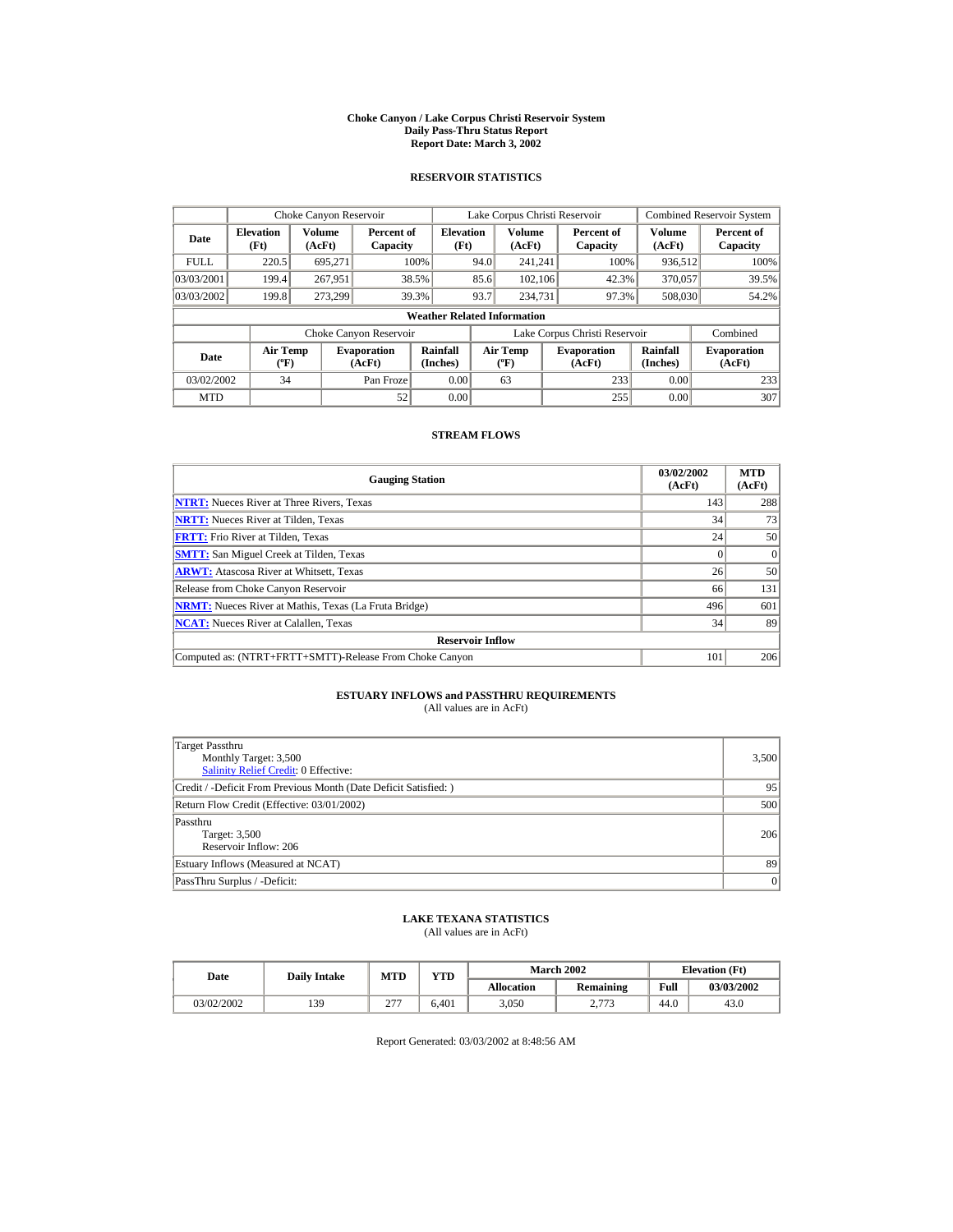#### **Choke Canyon / Lake Corpus Christi Reservoir System Daily Pass-Thru Status Report Report Date: March 4, 2002**

## **RESERVOIR STATISTICS**

|                                                                                     | Choke Canyon Reservoir             |                      |                        |                                           |      | Lake Corpus Christi Reservoir |                      |                               |                  | <b>Combined Reservoir System</b> |
|-------------------------------------------------------------------------------------|------------------------------------|----------------------|------------------------|-------------------------------------------|------|-------------------------------|----------------------|-------------------------------|------------------|----------------------------------|
| <b>Elevation</b><br>Date<br>(Ft)                                                    |                                    | Volume<br>(AcFt)     | Percent of<br>Capacity | <b>Elevation</b><br>(Ft)                  |      | Volume<br>(AcFt)              |                      | Percent of<br>Capacity        | Volume<br>(AcFt) | Percent of<br>Capacity           |
| <b>FULL</b>                                                                         | 220.5                              | 695.271              |                        | 100%                                      | 94.0 | 241.241                       |                      | 100%                          | 936,512          | 100%                             |
| 03/04/2001                                                                          | 199.4                              | 267,803              |                        | 38.5%                                     | 85.6 | 101.841                       |                      | 42.2%                         | 369,644          | 39.5%                            |
| 03/04/2002                                                                          | 199.7                              | 272,403              |                        | 39.2%                                     | 93.6 | 233,020                       |                      | 96.6%                         | 505,423          | 54.0%                            |
|                                                                                     | <b>Weather Related Information</b> |                      |                        |                                           |      |                               |                      |                               |                  |                                  |
|                                                                                     |                                    |                      | Choke Canyon Reservoir |                                           |      |                               |                      | Lake Corpus Christi Reservoir |                  | Combined                         |
| <b>Air Temp</b><br><b>Evaporation</b><br>Date<br>$({}^{\circ}\mathrm{F})$<br>(AcFt) |                                    | Rainfall<br>(Inches) |                        | <b>Air Temp</b><br>$({}^{\circ}\text{F})$ |      | <b>Evaporation</b><br>(AcFt)  | Rainfall<br>(Inches) | <b>Evaporation</b><br>(AcFt)  |                  |                                  |
| 03/03/2002                                                                          | 51                                 |                      | Pan Froze              | 0.00                                      |      | 49                            |                      | Pan Froze                     | 0.00             | $\Omega$                         |
| <b>MTD</b>                                                                          |                                    |                      | 52                     | 0.00                                      |      |                               |                      | 255                           | 0.00             | 307                              |

## **STREAM FLOWS**

| <b>Gauging Station</b>                                       | 03/03/2002<br>(AcFt) | <b>MTD</b><br>(AcFt) |
|--------------------------------------------------------------|----------------------|----------------------|
| <b>NTRT:</b> Nueces River at Three Rivers, Texas             | 133                  | 421                  |
| <b>NRTT:</b> Nueces River at Tilden, Texas                   | 26                   | 99                   |
| <b>FRTT:</b> Frio River at Tilden, Texas                     | 26                   | 75                   |
| <b>SMTT:</b> San Miguel Creek at Tilden, Texas               |                      | $\Omega$             |
| <b>ARWT:</b> Atascosa River at Whitsett, Texas               | 26                   | 75                   |
| Release from Choke Canyon Reservoir                          | 66                   | 197                  |
| <b>NRMT:</b> Nueces River at Mathis, Texas (La Fruta Bridge) | 433                  | 1.034                |
| <b>NCAT:</b> Nueces River at Calallen, Texas                 | 351                  | 441                  |
| <b>Reservoir Inflow</b>                                      |                      |                      |
| Computed as: (NTRT+FRTT+SMTT)-Release From Choke Canyon      | 93                   | 300                  |

# **ESTUARY INFLOWS and PASSTHRU REQUIREMENTS**<br>(All values are in AcFt)

| Target Passthru<br>Monthly Target: 3,500<br>Salinity Relief Credit: 0 Effective: | 3,500 |
|----------------------------------------------------------------------------------|-------|
| Credit / -Deficit From Previous Month (Date Deficit Satisfied: )                 | 95    |
| Return Flow Credit (Effective: 03/01/2002)                                       | 500   |
| Passthru<br>Target: 3,500<br>Reservoir Inflow: 300                               | 300   |
| Estuary Inflows (Measured at NCAT)                                               | 441   |
| PassThru Surplus / -Deficit:                                                     | 0     |

## **LAKE TEXANA STATISTICS**

(All values are in AcFt)

| Date       | <b>Daily Intake</b> | <b>MTD</b> | VTD-  |                   | <b>March 2002</b> |      | <b>Elevation</b> (Ft) |
|------------|---------------------|------------|-------|-------------------|-------------------|------|-----------------------|
|            |                     |            |       | <b>Allocation</b> | Remaining         | Full | 03/04/2002            |
| 03/03/2002 | 139                 | 416        | 6.540 | 3,050             | 2.634             | 44.0 | 43.0                  |

Report Generated: 03/04/2002 at 8:03:11 AM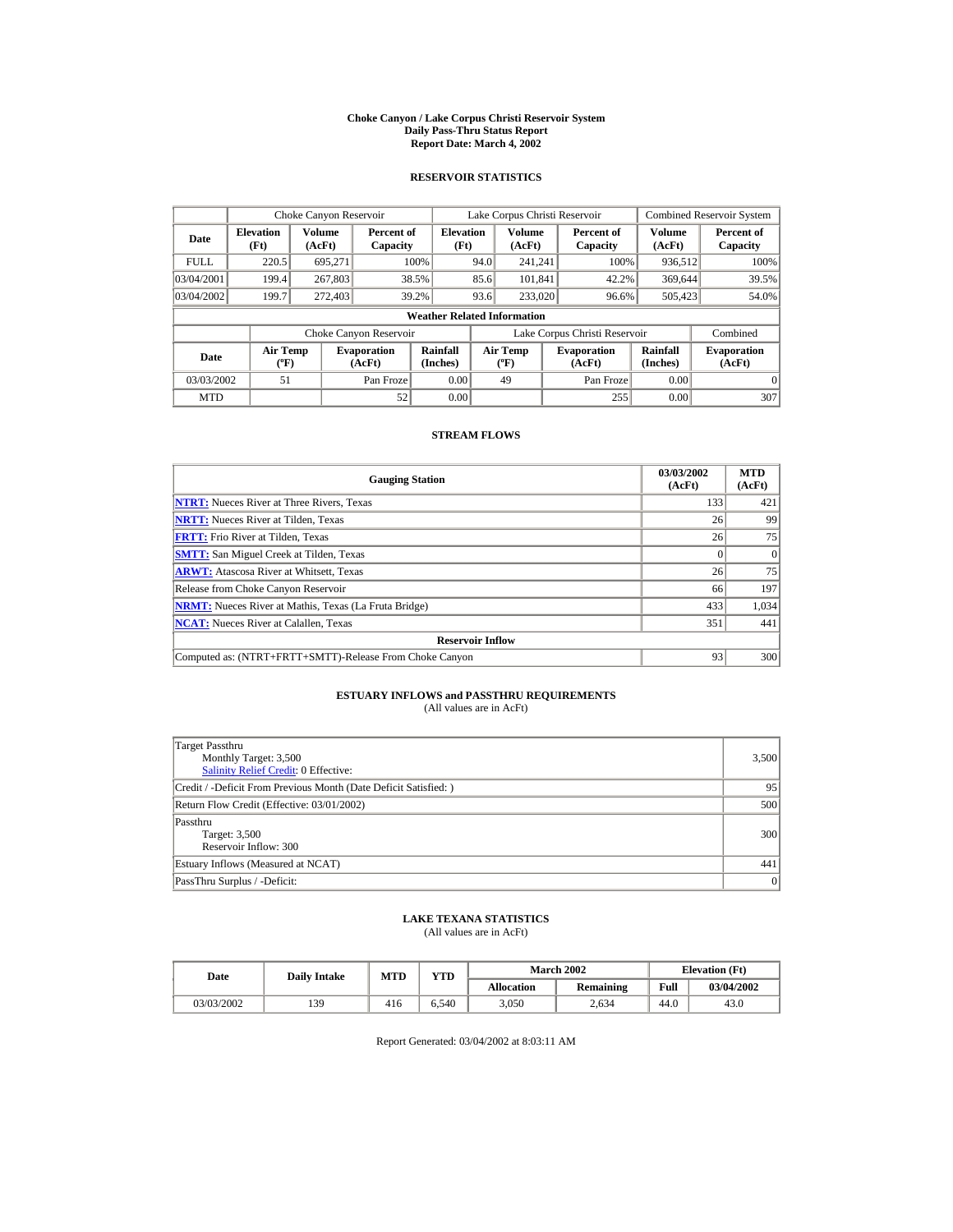#### **Choke Canyon / Lake Corpus Christi Reservoir System Daily Pass-Thru Status Report Report Date: March 5, 2002**

## **RESERVOIR STATISTICS**

|                                        | Choke Canyon Reservoir             |                  |                              |                          |                               | Lake Corpus Christi Reservoir            |  |                              |                         | <b>Combined Reservoir System</b> |
|----------------------------------------|------------------------------------|------------------|------------------------------|--------------------------|-------------------------------|------------------------------------------|--|------------------------------|-------------------------|----------------------------------|
| <b>Elevation</b><br>Date<br>(Ft)       |                                    | Volume<br>(AcFt) | Percent of<br>Capacity       | <b>Elevation</b><br>(Ft) |                               | <b>Volume</b><br>(AcFt)                  |  | Percent of<br>Capacity       | <b>Volume</b><br>(AcFt) | Percent of<br>Capacity           |
| <b>FULL</b>                            | 220.5                              | 695.271          |                              | 100%                     | 94.0                          | 241.241                                  |  | 100%                         | 936,512                 | 100%                             |
| 03/05/2001                             | 199.3                              | 267.214          |                              | 38.4%                    | 85.6                          | 101.974                                  |  | 42.3%                        | 369,188                 | 39.4%                            |
| 03/05/2002                             | 199.7                              | 271.807          |                              | 39.1%                    | 93.6                          | 232,640                                  |  | 96.4%                        | 504,447                 | 53.9%                            |
|                                        | <b>Weather Related Information</b> |                  |                              |                          |                               |                                          |  |                              |                         |                                  |
|                                        |                                    |                  | Choke Canyon Reservoir       |                          | Lake Corpus Christi Reservoir |                                          |  |                              | Combined                |                                  |
| Air Temp<br>Date<br>$({}^o\mathrm{F})$ |                                    |                  | <b>Evaporation</b><br>(AcFt) | Rainfall<br>(Inches)     |                               | <b>Air Temp</b><br>$({}^{\circ}{\rm F})$ |  | <b>Evaporation</b><br>(AcFt) | Rainfall<br>(Inches)    | <b>Evaporation</b><br>(AcFt)     |
| 03/04/2002                             | 61                                 |                  | 538                          | 0.00                     |                               | 62                                       |  | 442                          | 0.00                    | 980                              |
| <b>MTD</b>                             |                                    |                  | 590                          | 0.00                     |                               |                                          |  | 697                          | 0.00                    | 1.287                            |

## **STREAM FLOWS**

| <b>Gauging Station</b>                                       | 03/04/2002<br>(AcFt) | <b>MTD</b><br>(AcFt) |
|--------------------------------------------------------------|----------------------|----------------------|
| <b>NTRT:</b> Nueces River at Three Rivers, Texas             | 123                  | 544                  |
| <b>NRTT:</b> Nueces River at Tilden, Texas                   | 22                   | 121                  |
| <b>FRTT:</b> Frio River at Tilden, Texas                     | 26                   | 101                  |
| <b>SMTT:</b> San Miguel Creek at Tilden, Texas               |                      | $\Omega$             |
| <b>ARWT:</b> Atascosa River at Whitsett, Texas               | 24                   | 99                   |
| Release from Choke Canyon Reservoir                          | 66                   | 262                  |
| <b>NRMT:</b> Nueces River at Mathis, Texas (La Fruta Bridge) | 46                   | 1.080                |
| <b>NCAT:</b> Nueces River at Calallen, Texas                 | 324                  | 764                  |
| <b>Reservoir Inflow</b>                                      |                      |                      |
| Computed as: (NTRT+FRTT+SMTT)-Release From Choke Canyon      | 83                   | 383                  |

# **ESTUARY INFLOWS and PASSTHRU REQUIREMENTS**<br>(All values are in AcFt)

| Target Passthru<br>Monthly Target: 3,500<br>Salinity Relief Credit: 0 Effective: | 3,500 |
|----------------------------------------------------------------------------------|-------|
| Credit / -Deficit From Previous Month (Date Deficit Satisfied: )                 | 95    |
| Return Flow Credit (Effective: 03/01/2002)                                       | 500   |
| Passthru<br>Target: 3,500<br>Reservoir Inflow: 383                               | 383   |
| Estuary Inflows (Measured at NCAT)                                               | 764   |
| PassThru Surplus / -Deficit:                                                     | 0     |

## **LAKE TEXANA STATISTICS**

(All values are in AcFt)

| Date       | <b>Daily Intake</b> | <b>MTD</b> | $\mathbf{v}\mathbf{T}\mathbf{D}$ |                   | <b>March 2002</b> |      | <b>Elevation</b> (Ft) |
|------------|---------------------|------------|----------------------------------|-------------------|-------------------|------|-----------------------|
|            |                     |            |                                  | <b>Allocation</b> | Remaining         | Full | 03/05/2002            |
| 03/04/2002 | 135                 | 551        | 6.675                            | 3,050             | 2,499             | 44.0 | 42.9                  |

Report Generated: 03/05/2002 at 8:08:17 AM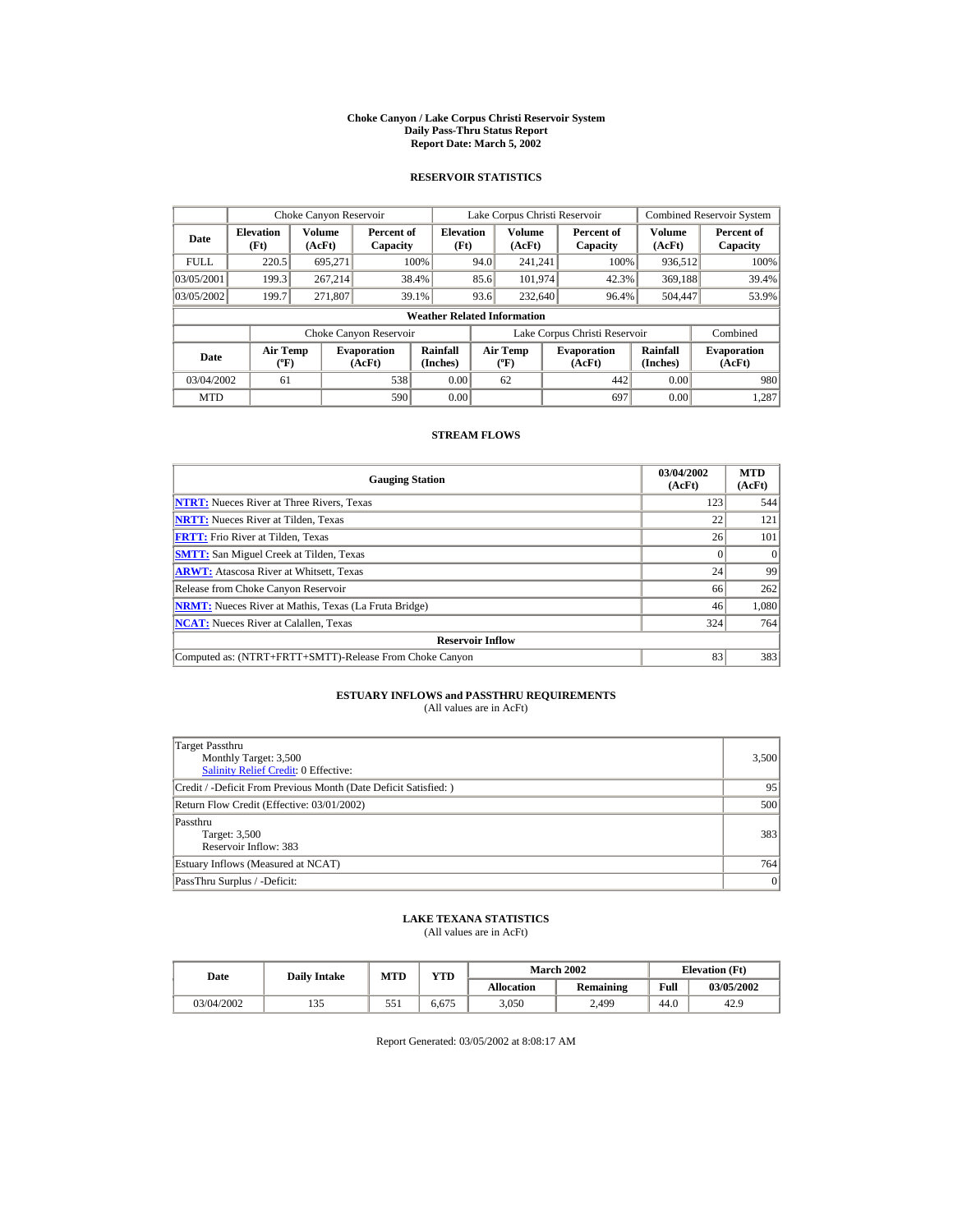#### **Choke Canyon / Lake Corpus Christi Reservoir System Daily Pass-Thru Status Report Report Date: March 6, 2002**

## **RESERVOIR STATISTICS**

|                                                                                     | Choke Canyon Reservoir |                      |                                  |                                    |                               | Lake Corpus Christi Reservoir |                      |                              |                  | <b>Combined Reservoir System</b> |
|-------------------------------------------------------------------------------------|------------------------|----------------------|----------------------------------|------------------------------------|-------------------------------|-------------------------------|----------------------|------------------------------|------------------|----------------------------------|
| <b>Elevation</b><br>Date<br>(Ft)                                                    |                        | Volume<br>(AcFt)     | Percent of<br>Capacity           | <b>Elevation</b><br>(Ft)           |                               | Volume<br>(AcFt)              |                      | Percent of<br>Capacity       | Volume<br>(AcFt) | Percent of<br>Capacity           |
| <b>FULL</b>                                                                         | 220.5                  | 695.271              |                                  | 100%                               | 94.0                          | 241.241                       |                      | 100%                         | 936,512          | 100%                             |
| 03/06/2001                                                                          | 199.3                  | 267,066              |                                  | 38.4%                              | 85.6                          | 101.841                       |                      | 42.2%                        | 368,907          | 39.4%                            |
| 03/06/2002                                                                          | 199.6                  | 271.658              |                                  | 39.1%                              | 93.5                          | 232,450                       |                      | 96.4%                        | 504.108          | 53.8%                            |
|                                                                                     |                        |                      |                                  | <b>Weather Related Information</b> |                               |                               |                      |                              |                  |                                  |
|                                                                                     |                        |                      | Choke Canyon Reservoir           |                                    | Lake Corpus Christi Reservoir |                               |                      |                              | Combined         |                                  |
| <b>Air Temp</b><br><b>Evaporation</b><br>Date<br>$({}^{\circ}\mathrm{F})$<br>(AcFt) |                        | Rainfall<br>(Inches) | <b>Air Temp</b><br>$(^{\circ}F)$ |                                    |                               | <b>Evaporation</b><br>(AcFt)  | Rainfall<br>(Inches) | <b>Evaporation</b><br>(AcFt) |                  |                                  |
| 03/05/2002                                                                          | 60                     |                      | 69                               | 0.00                               |                               | 60                            |                      | 88                           | 0.00             | 157                              |
| <b>MTD</b>                                                                          |                        |                      | 659                              | 0.00                               |                               |                               |                      | 785                          | 0.00             | 1.444                            |

## **STREAM FLOWS**

| <b>Gauging Station</b>                                       | 03/05/2002<br>(AcFt) | <b>MTD</b><br>(AcFt) |
|--------------------------------------------------------------|----------------------|----------------------|
| <b>NTRT:</b> Nueces River at Three Rivers, Texas             | 115                  | 659                  |
| <b>NRTT:</b> Nueces River at Tilden. Texas                   | 20                   | 141                  |
| <b>FRTT:</b> Frio River at Tilden, Texas                     | 28                   | 129                  |
| <b>SMTT:</b> San Miguel Creek at Tilden, Texas               |                      | $\Omega$             |
| <b>ARWT:</b> Atascosa River at Whitsett, Texas               | 26                   | 125                  |
| Release from Choke Canyon Reservoir                          | 66                   | 328                  |
| <b>NRMT:</b> Nueces River at Mathis, Texas (La Fruta Bridge) | 64                   | 1,143                |
| <b>NCAT:</b> Nueces River at Calallen, Texas                 | 36                   | 800                  |
| <b>Reservoir Inflow</b>                                      |                      |                      |
| Computed as: (NTRT+FRTT+SMTT)-Release From Choke Canyon      | 77                   | 461                  |

# **ESTUARY INFLOWS and PASSTHRU REQUIREMENTS**<br>(All values are in AcFt)

| Target Passthru<br>Monthly Target: 3,500<br>Salinity Relief Credit: 0 Effective: | 3,500 |
|----------------------------------------------------------------------------------|-------|
| Credit / -Deficit From Previous Month (Date Deficit Satisfied: )                 | 95    |
| Return Flow Credit (Effective: 03/01/2002)                                       | 500   |
| Passthru<br>Target: 3,500<br>Reservoir Inflow: 461                               | 461   |
| Estuary Inflows (Measured at NCAT)                                               | 800   |
| PassThru Surplus / -Deficit:                                                     | 0     |

## **LAKE TEXANA STATISTICS**

(All values are in AcFt)

| Date       | <b>Daily Intake</b> | <b>MTD</b> | VTD-  |            | <b>March 2002</b> |      | <b>Elevation</b> (Ft) |
|------------|---------------------|------------|-------|------------|-------------------|------|-----------------------|
|            |                     |            |       | Allocation | Remaining         | Full | 03/06/2002            |
| 03/05/2002 | 139                 | 690        | 6.814 | 3,050      | 2.360             | 44.0 | 42.8                  |

Report Generated: 03/06/2002 at 8:36:38 AM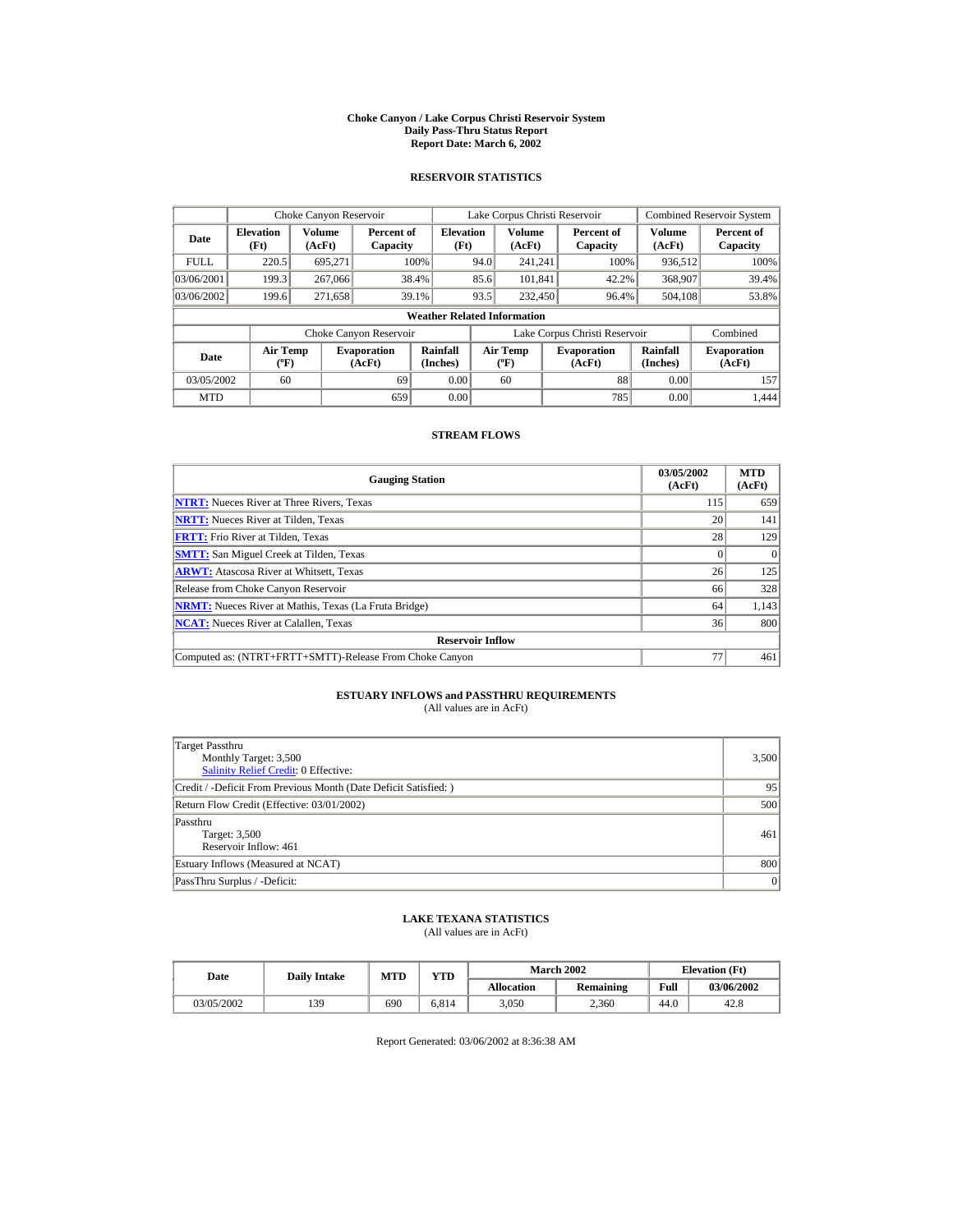#### **Choke Canyon / Lake Corpus Christi Reservoir System Daily Pass-Thru Status Report Report Date: March 7, 2002**

## **RESERVOIR STATISTICS**

|             | Choke Canyon Reservoir                      |                  |                              |                                                                                                                  |      | Lake Corpus Christi Reservoir |  |                               |                  | <b>Combined Reservoir System</b> |  |  |
|-------------|---------------------------------------------|------------------|------------------------------|------------------------------------------------------------------------------------------------------------------|------|-------------------------------|--|-------------------------------|------------------|----------------------------------|--|--|
| Date        | <b>Elevation</b><br>(Ft)                    | Volume<br>(AcFt) | Percent of<br>Capacity       | <b>Elevation</b><br>(Ft)                                                                                         |      | Volume<br>(AcFt)              |  | Percent of<br>Capacity        | Volume<br>(AcFt) | Percent of<br>Capacity           |  |  |
| <b>FULL</b> | 220.5                                       | 695.271          |                              | 100%                                                                                                             | 94.0 | 241.241                       |  | 100%                          | 936,512          | 100%                             |  |  |
| 03/07/2001  | 199.3                                       | 266,919          |                              | 38.4%                                                                                                            | 85.5 | 101.709                       |  | 42.2%                         | 368,628          | 39.4%                            |  |  |
| 03/07/2002  | 199.6                                       | 271,509          |                              | 39.1%                                                                                                            | 93.5 | 232,450                       |  | 96.4%                         | 503,959          | 53.8%                            |  |  |
|             | <b>Weather Related Information</b>          |                  |                              |                                                                                                                  |      |                               |  |                               |                  |                                  |  |  |
|             |                                             |                  | Choke Canyon Reservoir       |                                                                                                                  |      |                               |  | Lake Corpus Christi Reservoir |                  | Combined                         |  |  |
| Date        | <b>Air Temp</b><br>$({}^{\circ}\mathrm{F})$ |                  | <b>Evaporation</b><br>(AcFt) | Rainfall<br>Rainfall<br><b>Air Temp</b><br><b>Evaporation</b><br>(Inches)<br>(Inches)<br>$(^{\circ}F)$<br>(AcFt) |      | <b>Evaporation</b><br>(AcFt)  |  |                               |                  |                                  |  |  |
| 03/06/2002  | 78                                          |                  | 104                          | 0.00                                                                                                             |      | 76                            |  | 155                           | 0.00             | 259                              |  |  |
| <b>MTD</b>  |                                             |                  | 763                          | 0.00                                                                                                             |      |                               |  | 940                           | 0.00             | 1.703                            |  |  |

## **STREAM FLOWS**

| <b>Gauging Station</b>                                       | 03/06/2002<br>(AcFt) | <b>MTD</b><br>(AcFt) |
|--------------------------------------------------------------|----------------------|----------------------|
| <b>NTRT:</b> Nueces River at Three Rivers, Texas             | 113                  | 772                  |
| <b>NRTT:</b> Nueces River at Tilden. Texas                   | 22                   | 163                  |
| <b>FRTT:</b> Frio River at Tilden, Texas                     | 28                   | 157                  |
| <b>SMTT:</b> San Miguel Creek at Tilden, Texas               |                      |                      |
| <b>ARWT:</b> Atascosa River at Whitsett, Texas               | 28                   | 153                  |
| Release from Choke Canyon Reservoir                          | 66                   | 393                  |
| <b>NRMT:</b> Nueces River at Mathis, Texas (La Fruta Bridge) | 75                   | 1,219                |
| <b>NCAT:</b> Nueces River at Calallen, Texas                 | 12                   | 811                  |
| <b>Reservoir Inflow</b>                                      |                      |                      |
| Computed as: (NTRT+FRTT+SMTT)-Release From Choke Canyon      | 75                   | 536                  |

# **ESTUARY INFLOWS and PASSTHRU REQUIREMENTS**<br>(All values are in AcFt)

| Target Passthru<br>Monthly Target: 3,500<br>Salinity Relief Credit: 0 Effective: | 3,500 |
|----------------------------------------------------------------------------------|-------|
| Credit / -Deficit From Previous Month (Date Deficit Satisfied: )                 | 95    |
| Return Flow Credit (Effective: 03/01/2002)                                       | 500   |
| Passthru<br>Target: 3,500<br>Reservoir Inflow: 536                               | 536   |
| Estuary Inflows (Measured at NCAT)                                               | 811   |
| PassThru Surplus / -Deficit:                                                     | 0     |

## **LAKE TEXANA STATISTICS**

(All values are in AcFt)

| Date       | <b>Daily Intake</b> | <b>MTD</b> | VTD   |                   | <b>March 2002</b>   | <b>Elevation</b> (Ft) |            |
|------------|---------------------|------------|-------|-------------------|---------------------|-----------------------|------------|
|            |                     |            |       | <b>Allocation</b> | Remaining           | Full                  | 03/07/2002 |
| 03/06/2002 | 139                 | 829        | 6.954 | 3,050             | າ າາາ<br>لہ کے گروٹ | 44.6                  | 42.8       |

Report Generated: 03/07/2002 at 8:34:39 AM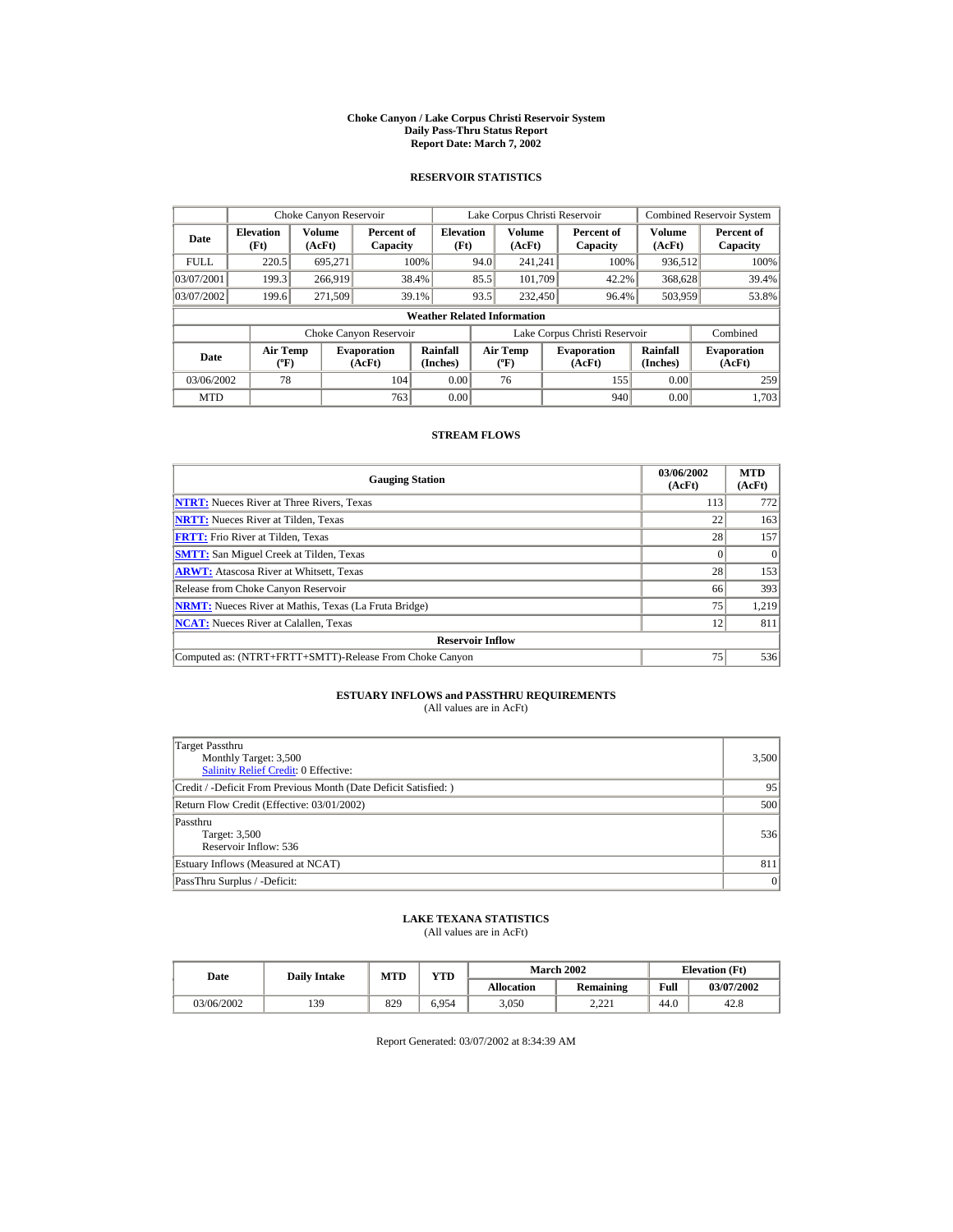#### **Choke Canyon / Lake Corpus Christi Reservoir System Daily Pass-Thru Status Report Report Date: March 8, 2002**

## **RESERVOIR STATISTICS**

|             | Choke Canyon Reservoir             |                  |                              |                          |      | Lake Corpus Christi Reservoir     |                                                      |                               |                              | <b>Combined Reservoir System</b> |  |  |
|-------------|------------------------------------|------------------|------------------------------|--------------------------|------|-----------------------------------|------------------------------------------------------|-------------------------------|------------------------------|----------------------------------|--|--|
| Date        | <b>Elevation</b><br>(Ft)           | Volume<br>(AcFt) | Percent of<br>Capacity       | <b>Elevation</b><br>(Ft) |      | <b>Volume</b><br>(AcFt)           |                                                      | Percent of<br>Capacity        | <b>Volume</b><br>(AcFt)      | Percent of<br>Capacity           |  |  |
| <b>FULL</b> | 220.5                              | 695.271          |                              | 100%                     | 94.0 | 241.241                           |                                                      | 100%                          | 936,512                      | 100%                             |  |  |
| 03/08/2001  | 199.3                              | 266,772          |                              | 38.4%                    | 85.6 | 101.974                           |                                                      | 42.3%                         | 368,746                      | 39.4%                            |  |  |
| 03/08/2002  | 199.6                              | 271,360          |                              | 39.0%                    | 93.5 | 232,071                           |                                                      | 96.2%                         | 503,431                      | 53.8%                            |  |  |
|             | <b>Weather Related Information</b> |                  |                              |                          |      |                                   |                                                      |                               |                              |                                  |  |  |
|             |                                    |                  | Choke Canyon Reservoir       |                          |      |                                   |                                                      | Lake Corpus Christi Reservoir |                              | Combined                         |  |  |
| Date        | Air Temp<br>$({}^o\mathrm{F})$     |                  | <b>Evaporation</b><br>(AcFt) | Rainfall<br>(Inches)     |      | Air Temp<br>$({}^{\circ}{\rm F})$ | Rainfall<br><b>Evaporation</b><br>(Inches)<br>(AcFt) |                               | <b>Evaporation</b><br>(AcFt) |                                  |  |  |
| 03/07/2002  | 78                                 |                  | 130                          | 0.00                     |      | 80                                |                                                      | 243                           | 0.00                         | 373                              |  |  |
| <b>MTD</b>  |                                    |                  | 893                          | 0.00                     |      |                                   |                                                      | 1.183                         | 0.00                         | 2.076                            |  |  |

## **STREAM FLOWS**

| <b>Gauging Station</b>                                       | 03/07/2002<br>(AcFt) | <b>MTD</b><br>(AcFt) |
|--------------------------------------------------------------|----------------------|----------------------|
| <b>NTRT:</b> Nueces River at Three Rivers, Texas             | 115                  | 887                  |
| <b>NRTT:</b> Nueces River at Tilden. Texas                   | 20                   | 183                  |
| <b>FRTT:</b> Frio River at Tilden, Texas                     | 28                   | 185                  |
| <b>SMTT:</b> San Miguel Creek at Tilden, Texas               |                      | $\Omega$             |
| <b>ARWT:</b> Atascosa River at Whitsett, Texas               | 28                   | 181                  |
| Release from Choke Canyon Reservoir                          | 66                   | 459                  |
| <b>NRMT:</b> Nueces River at Mathis, Texas (La Fruta Bridge) | 73                   | 1,292                |
| <b>NCAT:</b> Nueces River at Calallen, Texas                 | 13                   | 824                  |
| <b>Reservoir Inflow</b>                                      |                      |                      |
| Computed as: (NTRT+FRTT+SMTT)-Release From Choke Canyon      | 77                   | 613                  |

# **ESTUARY INFLOWS and PASSTHRU REQUIREMENTS**<br>(All values are in AcFt)

| Target Passthru<br>Monthly Target: 3,500<br><b>Salinity Relief Credit: 0 Effective:</b> | 3,500 |
|-----------------------------------------------------------------------------------------|-------|
| Credit / -Deficit From Previous Month (Date Deficit Satisfied:)                         | 95    |
| Return Flow Credit (Effective: 03/01/2002)                                              | 500   |
| Passthru<br>Target: 3,500<br>Reservoir Inflow: 613                                      | 613   |
| Estuary Inflows (Measured at NCAT)                                                      | 824   |
| PassThru Surplus / -Deficit:                                                            | 806   |

## **LAKE TEXANA STATISTICS**

(All values are in AcFt)

| Date       | <b>Daily Intake</b> | <b>MTD</b> | YTD   |                   | <b>March 2002</b> | <b>Elevation</b> (Ft) |            |
|------------|---------------------|------------|-------|-------------------|-------------------|-----------------------|------------|
|            |                     |            |       | <b>Allocation</b> | Remaining         | Full                  | 03/08/2002 |
| 03/07/2002 | 139                 | 968        | 7.093 | 3,050             | 2.082             | 44.0                  | 42.8       |

Report Generated: 03/08/2002 at 8:28:17 AM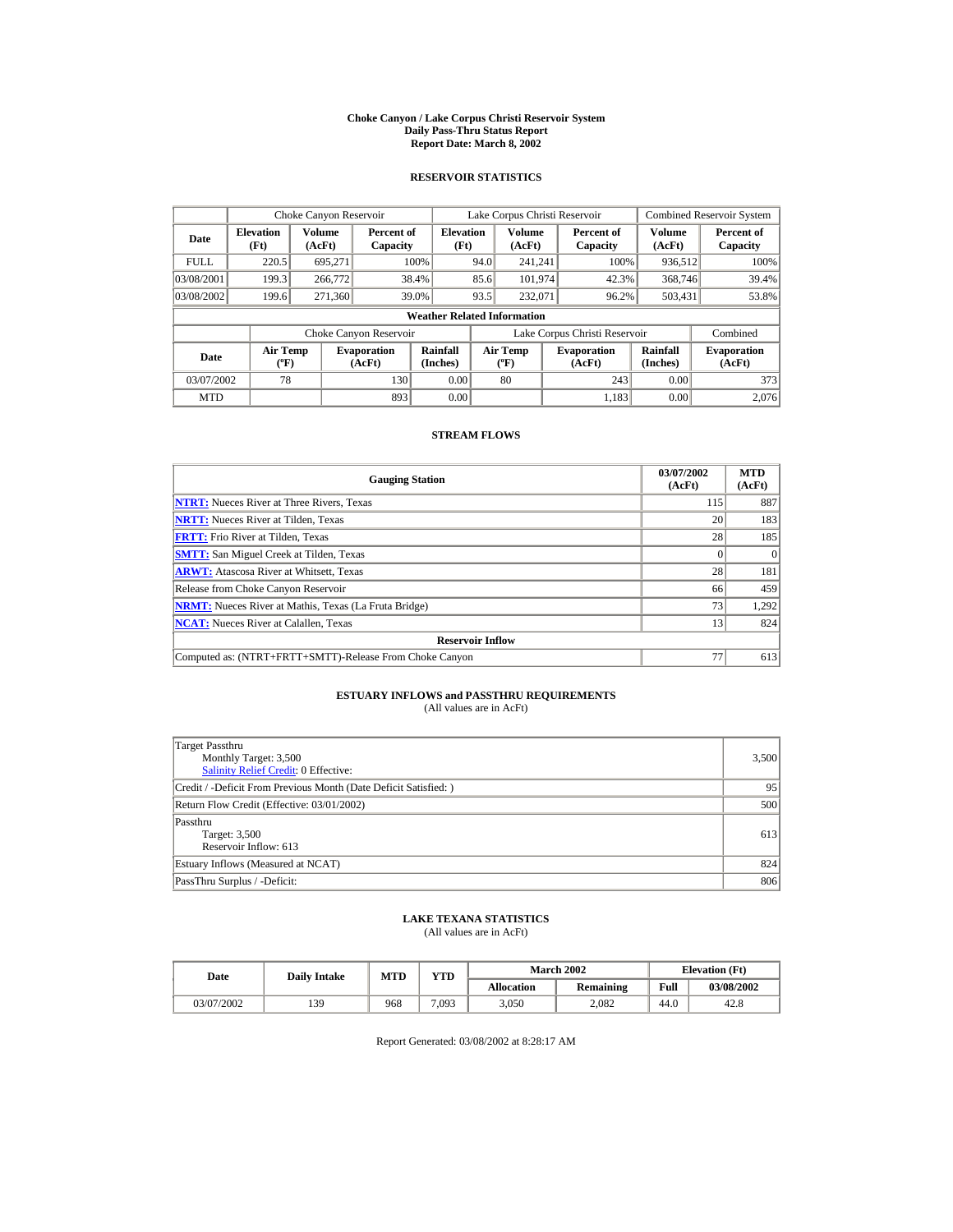#### **Choke Canyon / Lake Corpus Christi Reservoir System Daily Pass-Thru Status Report Report Date: March 9, 2002**

## **RESERVOIR STATISTICS**

|             | Choke Canyon Reservoir                      |                  |                              |                          |                                                                                                   | Lake Corpus Christi Reservoir |                              |                               |                  | Combined Reservoir System |  |  |
|-------------|---------------------------------------------|------------------|------------------------------|--------------------------|---------------------------------------------------------------------------------------------------|-------------------------------|------------------------------|-------------------------------|------------------|---------------------------|--|--|
| Date        | <b>Elevation</b><br>(Ft)                    | Volume<br>(AcFt) | Percent of<br>Capacity       | <b>Elevation</b><br>(Ft) |                                                                                                   | Volume<br>(AcFt)              |                              | Percent of<br>Capacity        | Volume<br>(AcFt) | Percent of<br>Capacity    |  |  |
| <b>FULL</b> | 220.5                                       | 695.271          |                              | 100%                     | 94.0                                                                                              | 241.241                       |                              | 100%                          | 936,512          | 100%                      |  |  |
| 03/09/2001  | 199.3                                       | 266,625          |                              | 38.3%                    | 85.6                                                                                              | 102.106                       |                              | 42.3%                         | 368,731          | 39.4%                     |  |  |
| 03/09/2002  | 199.6                                       | 271.211          |                              | 39.0%                    | 93.6                                                                                              | 232,640                       |                              | 96.4%                         | 503,851          | 53.8%                     |  |  |
|             | <b>Weather Related Information</b>          |                  |                              |                          |                                                                                                   |                               |                              |                               |                  |                           |  |  |
|             |                                             |                  | Choke Canyon Reservoir       |                          |                                                                                                   |                               |                              | Lake Corpus Christi Reservoir |                  | Combined                  |  |  |
| Date        | <b>Air Temp</b><br>$({}^{\circ}\mathrm{F})$ |                  | <b>Evaporation</b><br>(AcFt) | Rainfall<br>(Inches)     | Rainfall<br><b>Air Temp</b><br><b>Evaporation</b><br>(Inches)<br>$({}^{\circ}\text{F})$<br>(AcFt) |                               | <b>Evaporation</b><br>(AcFt) |                               |                  |                           |  |  |
| 03/08/2002  | 82                                          |                  | 87                           | 0.00                     |                                                                                                   | 82                            |                              | 199                           | 0.00             | 286                       |  |  |
| <b>MTD</b>  |                                             |                  | 980                          | 0.00                     |                                                                                                   |                               |                              | 1,382                         | 0.00             | 2,362                     |  |  |

## **STREAM FLOWS**

| <b>Gauging Station</b>                                       | 03/08/2002<br>(AcFt) | <b>MTD</b><br>(AcFt) |
|--------------------------------------------------------------|----------------------|----------------------|
| <b>NTRT:</b> Nueces River at Three Rivers, Texas             | 117                  | 1,004                |
| <b>NRTT:</b> Nueces River at Tilden. Texas                   |                      | 199                  |
| <b>FRTT:</b> Frio River at Tilden. Texas                     | 28                   | 212                  |
| <b>SMTT:</b> San Miguel Creek at Tilden, Texas               |                      | $\Omega$             |
| <b>ARWT:</b> Atascosa River at Whitsett, Texas               | 30                   | 210                  |
| Release from Choke Canyon Reservoir                          | 66                   | 524                  |
| <b>NRMT:</b> Nueces River at Mathis, Texas (La Fruta Bridge) | 69                   | 1,362                |
| <b>NCAT:</b> Nueces River at Calallen, Texas                 |                      | 833                  |
| <b>Reservoir Inflow</b>                                      |                      |                      |
| Computed as: (NTRT+FRTT+SMTT)-Release From Choke Canyon      | 79                   | 693                  |

# **ESTUARY INFLOWS and PASSTHRU REQUIREMENTS**<br>(All values are in AcFt)

| Target Passthru<br>Monthly Target: 3,500<br><b>Salinity Relief Credit: 0 Effective:</b> | 3,500 |
|-----------------------------------------------------------------------------------------|-------|
| Credit / -Deficit From Previous Month (Date Deficit Satisfied:)                         | 95    |
| Return Flow Credit (Effective: 03/01/2002)                                              | 500   |
| Passthru<br>Target: 3,500<br>Reservoir Inflow: 693                                      | 693   |
| Estuary Inflows (Measured at NCAT)                                                      | 833   |
| PassThru Surplus / -Deficit:                                                            | 735   |

## **LAKE TEXANA STATISTICS**

(All values are in AcFt)

| Date       | <b>Daily Intake</b> | <b>MTD</b> | $\mathbf{v}\mathbf{T}\mathbf{D}$ |                   | <b>March 2002</b> |      | <b>Elevation</b> (Ft) |  |
|------------|---------------------|------------|----------------------------------|-------------------|-------------------|------|-----------------------|--|
|            |                     |            |                                  | <b>Allocation</b> | Remaining         | Full | 03/09/2002            |  |
| 03/08/2002 | 139                 | 1.107      | 7222<br>ے رے۔                    | 3,050             | .943              | 44.0 | 42.8                  |  |

Report Generated: 03/09/2002 at 8:33:32 AM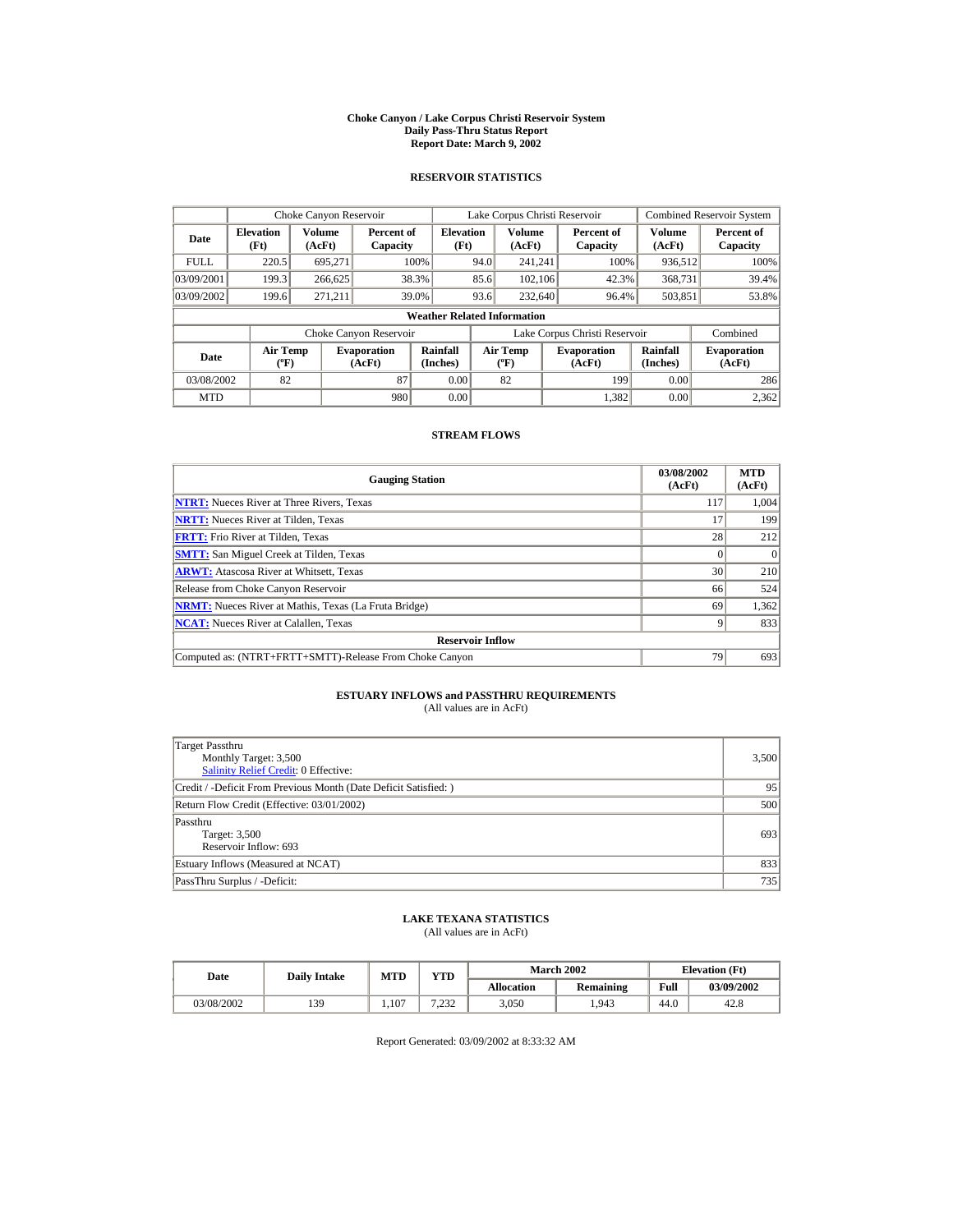#### **Choke Canyon / Lake Corpus Christi Reservoir System Daily Pass-Thru Status Report Report Date: March 10, 2002**

## **RESERVOIR STATISTICS**

|                                                      | Choke Canyon Reservoir |         |                              |                                    |      | Lake Corpus Christi Reservoir    |                               |                      | <b>Combined Reservoir System</b> |
|------------------------------------------------------|------------------------|---------|------------------------------|------------------------------------|------|----------------------------------|-------------------------------|----------------------|----------------------------------|
| Volume<br><b>Elevation</b><br>Date<br>(Ft)<br>(AcFt) |                        |         | Percent of<br>Capacity       | <b>Elevation</b><br>(Ft)           |      | Volume<br>(AcFt)                 | Percent of<br>Capacity        | Volume<br>(AcFt)     | Percent of<br>Capacity           |
| <b>FULL</b>                                          | 220.5                  | 695.271 |                              | 100%                               | 94.0 | 241.241                          | 100%                          | 936,512              | 100%                             |
| 03/10/2001                                           | 199.3                  | 266,478 |                              | 38.3%                              | 85.6 | 102,505                          | 42.5%                         | 368,983              | 39.4%                            |
| 03/10/2002                                           | 199.6                  | 270.913 |                              | 39.0%                              | 93.6 | 233,209                          | 96.7%                         | 504.122              | 53.8%                            |
|                                                      |                        |         |                              | <b>Weather Related Information</b> |      |                                  |                               |                      |                                  |
|                                                      |                        |         | Choke Canyon Reservoir       |                                    |      |                                  | Lake Corpus Christi Reservoir |                      | Combined                         |
| <b>Air Temp</b><br>Date<br>$({}^{\circ}\mathrm{F})$  |                        |         | <b>Evaporation</b><br>(AcFt) | Rainfall<br>(Inches)               |      | <b>Air Temp</b><br>$(^{\circ}F)$ | <b>Evaporation</b><br>(AcFt)  | Rainfall<br>(Inches) | <b>Evaporation</b><br>(AcFt)     |
| 03/09/2002                                           | 71                     |         | 372                          | 0.00                               |      | 71                               | 465                           | 0.00                 | 837                              |
| <b>MTD</b>                                           |                        |         | 1.352                        | 0.00                               |      |                                  | 1.847                         | 0.00                 | 3.199                            |

## **STREAM FLOWS**

| <b>Gauging Station</b>                                       | 03/09/2002<br>(AcFt) | <b>MTD</b><br>(AcFt) |
|--------------------------------------------------------------|----------------------|----------------------|
| <b>NTRT:</b> Nueces River at Three Rivers, Texas             | 115                  | 1,120                |
| <b>NRTT:</b> Nueces River at Tilden. Texas                   | 13                   | 213                  |
| <b>FRTT:</b> Frio River at Tilden, Texas                     | 28                   | 240                  |
| <b>SMTT:</b> San Miguel Creek at Tilden, Texas               |                      | $\theta$             |
| <b>ARWT:</b> Atascosa River at Whitsett, Texas               | 30                   | 240                  |
| Release from Choke Canyon Reservoir                          | 66                   | 590                  |
| <b>NRMT:</b> Nueces River at Mathis, Texas (La Fruta Bridge) | 91                   | 1,453                |
| <b>NCAT:</b> Nueces River at Calallen, Texas                 |                      | 833                  |
| <b>Reservoir Inflow</b>                                      |                      |                      |
| Computed as: (NTRT+FRTT+SMTT)-Release From Choke Canyon      | 77                   | 770                  |

# **ESTUARY INFLOWS and PASSTHRU REQUIREMENTS**<br>(All values are in AcFt)

| Target Passthru<br>Monthly Target: 3,500<br><b>Salinity Relief Credit: 0 Effective:</b> | 3,500 |
|-----------------------------------------------------------------------------------------|-------|
| Credit / -Deficit From Previous Month (Date Deficit Satisfied:)                         | 95    |
| Return Flow Credit (Effective: 03/01/2002)                                              | 500   |
| Passthru<br>Target: 3,500<br>Reservoir Inflow: 770                                      | 770   |
| Estuary Inflows (Measured at NCAT)                                                      | 833   |
| PassThru Surplus / -Deficit:                                                            | 658   |

## **LAKE TEXANA STATISTICS**

(All values are in AcFt)

| Date       | <b>Daily Intake</b> | <b>MTD</b> | YTD                  |                   | <b>March 2002</b> | <b>Elevation</b> (Ft) |            |
|------------|---------------------|------------|----------------------|-------------------|-------------------|-----------------------|------------|
|            |                     |            |                      | <b>Allocation</b> | Remaining         | Full                  | 03/10/2002 |
| 03/09/2002 | 140                 | .247       | $\mathbf{a}$<br>.571 | 3,050             | .803              | 44.0                  | 42.8       |

Report Generated: 03/11/2002 at 9:18:01 AM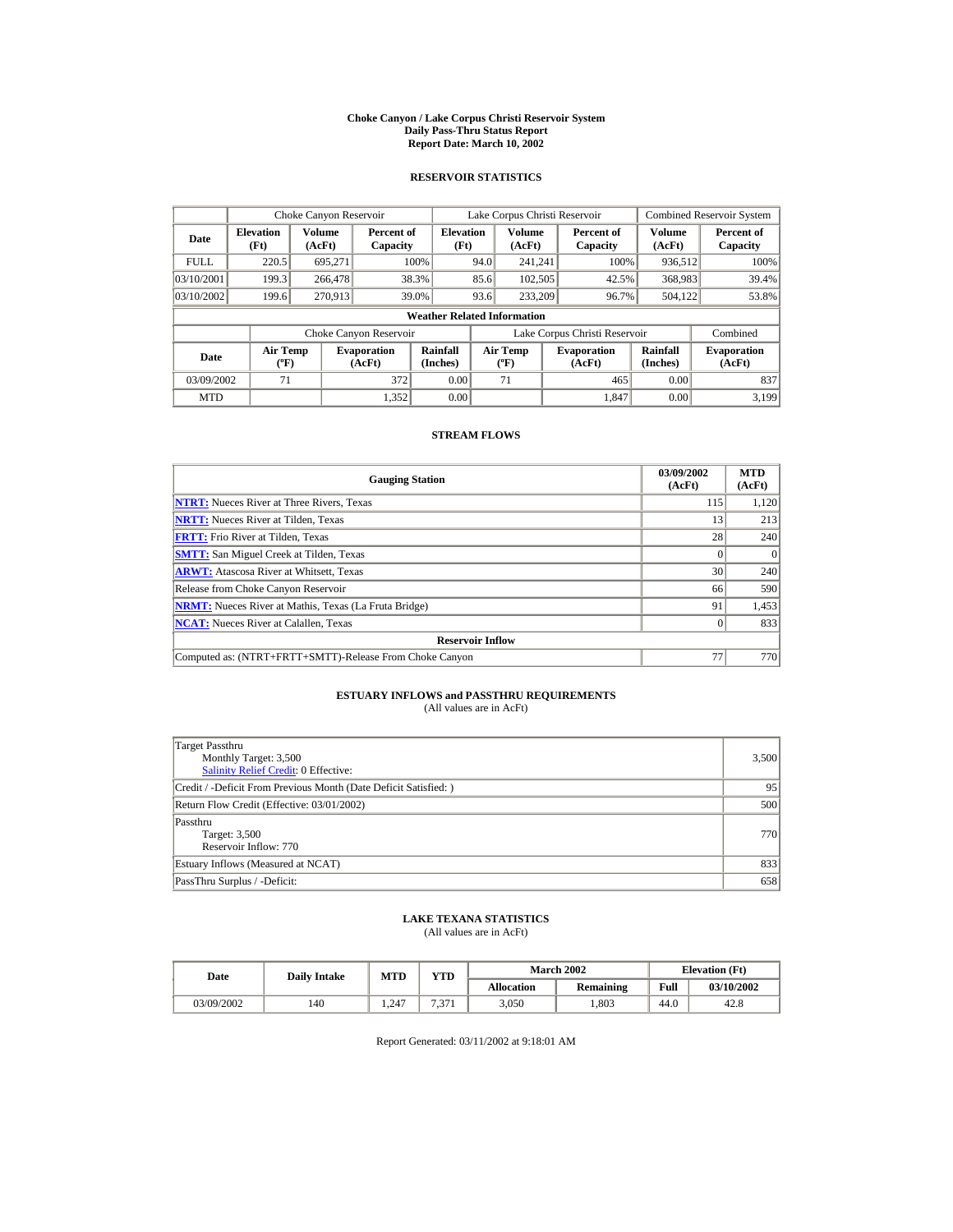#### **Choke Canyon / Lake Corpus Christi Reservoir System Daily Pass-Thru Status Report Report Date: March 11, 2002**

## **RESERVOIR STATISTICS**

|                                              | Choke Canyon Reservoir   |                  |                              |                                    |      | Lake Corpus Christi Reservoir             |                               |                      | <b>Combined Reservoir System</b> |
|----------------------------------------------|--------------------------|------------------|------------------------------|------------------------------------|------|-------------------------------------------|-------------------------------|----------------------|----------------------------------|
| Date                                         | <b>Elevation</b><br>(Ft) | Volume<br>(AcFt) | Percent of<br>Capacity       | <b>Elevation</b><br>(Ft)           |      | Volume<br>(AcFt)                          | Percent of<br>Capacity        | Volume<br>(AcFt)     | Percent of<br>Capacity           |
| <b>FULL</b>                                  | 220.5                    | 695,271          |                              | 100%                               | 94.0 | 241.241                                   | 100%                          | 936,512              | 100%                             |
| 03/11/2001                                   | 199.3                    | 266,184          |                              | 38.3%                              | 85.6 | 102,638                                   | 42.5%                         | 368,822              | 39.4%                            |
| 03/11/2002                                   | 199.6                    | 270.913          |                              | 39.0%                              | 93.5 | 232,071                                   | 96.2%                         | 502,984              | 53.7%                            |
|                                              |                          |                  |                              | <b>Weather Related Information</b> |      |                                           |                               |                      |                                  |
|                                              |                          |                  | Choke Canyon Reservoir       |                                    |      |                                           | Lake Corpus Christi Reservoir |                      | Combined                         |
| Air Temp<br>Date<br>$({}^{\circ}\mathrm{F})$ |                          |                  | <b>Evaporation</b><br>(AcFt) | Rainfall<br>(Inches)               |      | <b>Air Temp</b><br>$({}^{\circ}\text{F})$ | <b>Evaporation</b><br>(AcFt)  | Rainfall<br>(Inches) | <b>Evaporation</b><br>(AcFt)     |
| 03/10/2002                                   | 59                       |                  | 147                          | 0.00                               |      | 57                                        | 133                           | 0.01                 | 280                              |
| <b>MTD</b>                                   |                          |                  | 1.499                        | 0.00                               |      |                                           | 1.980                         | 0.01                 | 3.479                            |

## **STREAM FLOWS**

| <b>Gauging Station</b>                                       | 03/10/2002<br>(AcFt) | <b>MTD</b><br>(AcFt) |
|--------------------------------------------------------------|----------------------|----------------------|
| <b>NTRT:</b> Nueces River at Three Rivers, Texas             | 109                  | 1,229                |
| <b>NRTT:</b> Nueces River at Tilden, Texas                   | 10                   | 223                  |
| <b>FRTT:</b> Frio River at Tilden. Texas                     | 28                   | 268                  |
| <b>SMTT:</b> San Miguel Creek at Tilden, Texas               |                      | $\Omega$             |
| <b>ARWT:</b> Atascosa River at Whitsett, Texas               | 30                   | 270                  |
| Release from Choke Canyon Reservoir                          | 66                   | 655                  |
| <b>NRMT:</b> Nueces River at Mathis, Texas (La Fruta Bridge) | 71                   | 1,524                |
| <b>NCAT:</b> Nueces River at Calallen, Texas                 |                      | 833                  |
| <b>Reservoir Inflow</b>                                      |                      |                      |
| Computed as: (NTRT+FRTT+SMTT)-Release From Choke Canyon      | 71                   | 842                  |

# **ESTUARY INFLOWS and PASSTHRU REQUIREMENTS**<br>(All values are in AcFt)

| Target Passthru<br>Monthly Target: 3,500<br><b>Salinity Relief Credit: 0 Effective:</b> | 3,500 |
|-----------------------------------------------------------------------------------------|-------|
| Credit / -Deficit From Previous Month (Date Deficit Satisfied:)                         | 95    |
| Return Flow Credit (Effective: 03/01/2002)                                              | 500   |
| Passthru<br>Target: 3,500<br>Reservoir Inflow: 842                                      | 842   |
| Estuary Inflows (Measured at NCAT)                                                      | 833   |
| PassThru Surplus / -Deficit:                                                            | 586   |

## **LAKE TEXANA STATISTICS**

(All values are in AcFt)

| Date       | <b>Daily Intake</b> | <b>MTD</b> | YTD   |                   | <b>March 2002</b> |      | <b>Elevation</b> (Ft) |
|------------|---------------------|------------|-------|-------------------|-------------------|------|-----------------------|
|            |                     |            |       | <b>Allocation</b> | Remaining         | Full | 03/11/2002            |
| 03/10/2002 | 140                 | .387       | '.512 | 3,050             | .663              | 44.0 | 42.8                  |

Report Generated: 03/11/2002 at 9:33:36 AM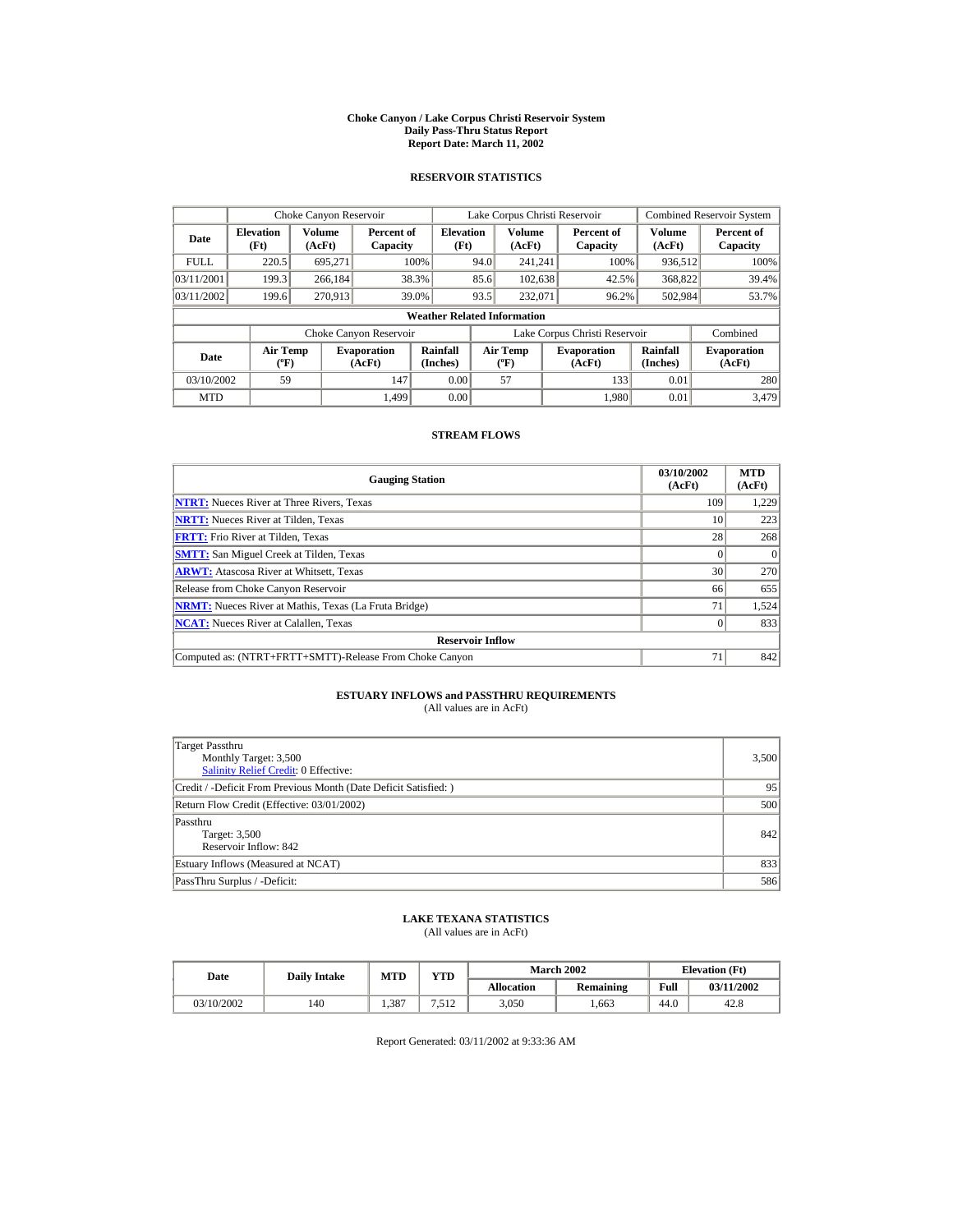#### **Choke Canyon / Lake Corpus Christi Reservoir System Daily Pass-Thru Status Report Report Date: March 12, 2002**

## **RESERVOIR STATISTICS**

|                                                     | Choke Canyon Reservoir |                  |                              |                                    |      | Lake Corpus Christi Reservoir    |                               |                      | Combined Reservoir System    |
|-----------------------------------------------------|------------------------|------------------|------------------------------|------------------------------------|------|----------------------------------|-------------------------------|----------------------|------------------------------|
| <b>Elevation</b><br>Date<br>(Ft)                    |                        | Volume<br>(AcFt) | Percent of<br>Capacity       | <b>Elevation</b><br>(Ft)           |      | Volume<br>(AcFt)                 | Percent of<br>Capacity        | Volume<br>(AcFt)     | Percent of<br>Capacity       |
| <b>FULL</b>                                         | 220.5                  | 695.271          |                              | 100%                               | 94.0 | 241.241                          | 100%                          | 936,512              | 100%                         |
| 03/12/2001                                          | 199.3                  | 266,772          |                              | 38.4%                              | 85.7 | 103.172                          | 42.8%                         | 369,944              | 39.5%                        |
| 03/12/2002                                          | 199.6                  | 270.765          |                              | 38.9%                              | 93.5 | 231.882                          | 96.1%                         | 502,647              | 53.7%                        |
|                                                     |                        |                  |                              | <b>Weather Related Information</b> |      |                                  |                               |                      |                              |
|                                                     |                        |                  | Choke Canyon Reservoir       |                                    |      |                                  | Lake Corpus Christi Reservoir |                      | Combined                     |
| <b>Air Temp</b><br>Date<br>$({}^{\circ}\mathrm{F})$ |                        |                  | <b>Evaporation</b><br>(AcFt) | Rainfall<br>(Inches)               |      | <b>Air Temp</b><br>$(^{\circ}F)$ | <b>Evaporation</b><br>(AcFt)  | Rainfall<br>(Inches) | <b>Evaporation</b><br>(AcFt) |
| 03/11/2002                                          | 77                     |                  | 52                           | 0.00                               |      | 77                               | 132                           | 0.00                 | 184                          |
| <b>MTD</b>                                          |                        |                  | 1,551                        | 0.00                               |      |                                  | 2.112                         | 0.01                 | 3,663                        |

## **STREAM FLOWS**

| <b>Gauging Station</b>                                       | 03/11/2002<br>(AcFt) | <b>MTD</b><br>(AcFt) |
|--------------------------------------------------------------|----------------------|----------------------|
| <b>NTRT:</b> Nueces River at Three Rivers, Texas             | 105                  | 1,334                |
| <b>NRTT:</b> Nueces River at Tilden, Texas                   |                      | 232                  |
| <b>FRTT:</b> Frio River at Tilden. Texas                     | 30                   | 298                  |
| <b>SMTT:</b> San Miguel Creek at Tilden, Texas               |                      |                      |
| <b>ARWT:</b> Atascosa River at Whitsett, Texas               | 30                   | 300                  |
| Release from Choke Canyon Reservoir                          | 66                   | 721                  |
| <b>NRMT:</b> Nueces River at Mathis, Texas (La Fruta Bridge) | 73                   | 1,598                |
| <b>NCAT:</b> Nueces River at Calallen, Texas                 |                      | 833                  |
| <b>Reservoir Inflow</b>                                      |                      |                      |
| Computed as: (NTRT+FRTT+SMTT)-Release From Choke Canyon      | 69                   | 911                  |

# **ESTUARY INFLOWS and PASSTHRU REQUIREMENTS**<br>(All values are in AcFt)

| Target Passthru<br>Monthly Target: 3,500<br>Salinity Relief Credit: 0 Effective: | 3,500 |
|----------------------------------------------------------------------------------|-------|
| Credit / -Deficit From Previous Month (Date Deficit Satisfied:)                  | 95    |
| Return Flow Credit (Effective: 03/01/2002)                                       | 500   |
| Passthru<br>Target: 3,500<br>Reservoir Inflow: 911                               | 911   |
| Estuary Inflows (Measured at NCAT)                                               | 833   |
| PassThru Surplus / -Deficit:                                                     | 517   |

## **LAKE TEXANA STATISTICS**

(All values are in AcFt)

| Date       | <b>Daily Intake</b> | <b>MTD</b> | VTD- |                   | <b>March 2002</b> | <b>Elevation</b> (Ft) |            |
|------------|---------------------|------------|------|-------------------|-------------------|-----------------------|------------|
|            |                     |            |      | <b>Allocation</b> | Remaining         | Full                  | 03/12/2002 |
| 03/11/2002 | 140                 | 1.527      | .652 | 3,050             | 1,523             | 44.0                  | 42.7       |

Report Generated: 03/12/2002 at 8:16:24 AM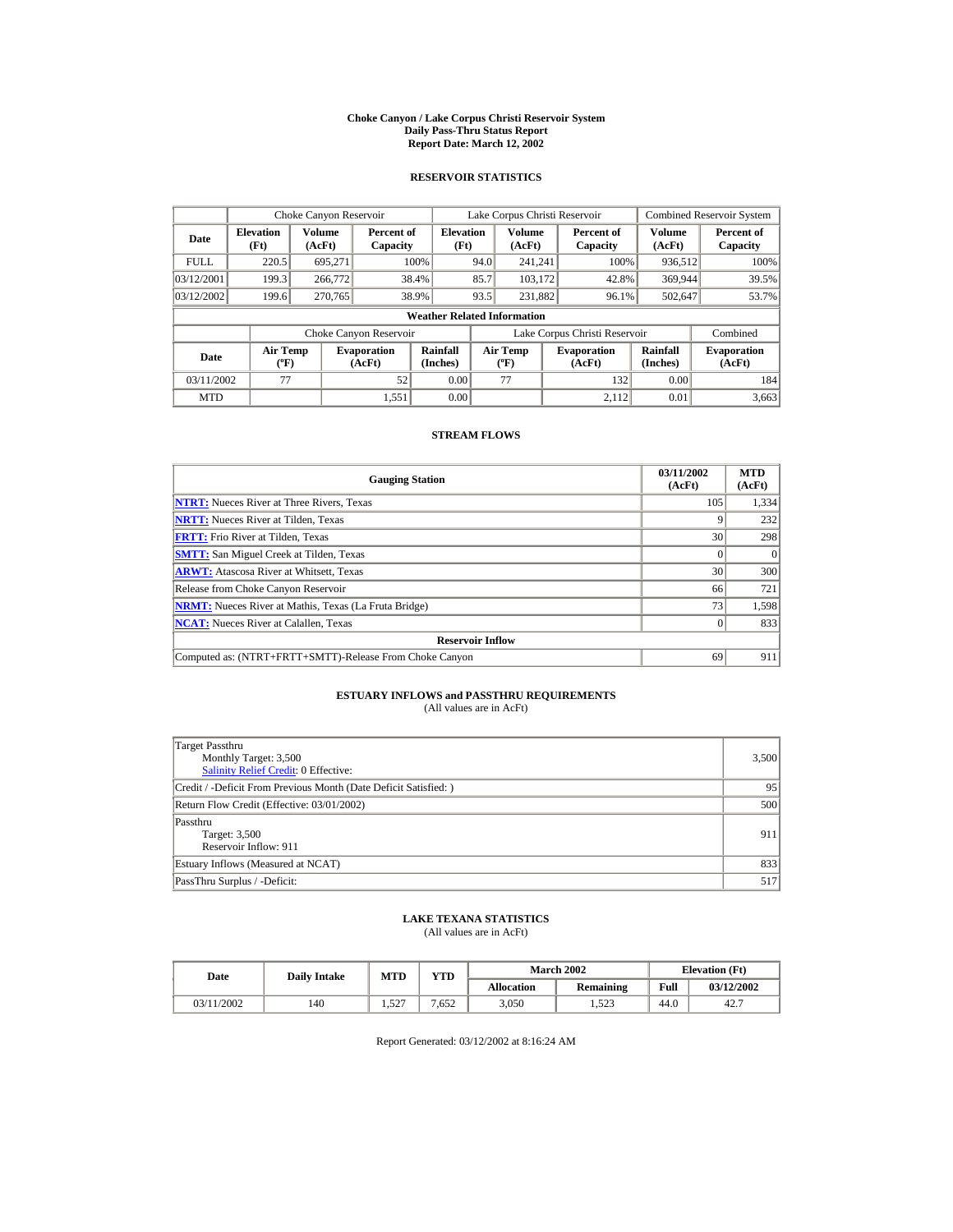#### **Choke Canyon / Lake Corpus Christi Reservoir System Daily Pass-Thru Status Report Report Date: March 13, 2002**

## **RESERVOIR STATISTICS**

|             | Choke Canyon Reservoir                      |                  |                              |                          |      | Lake Corpus Christi Reservoir    |                                                      |                               |                              | Combined Reservoir System |  |  |  |
|-------------|---------------------------------------------|------------------|------------------------------|--------------------------|------|----------------------------------|------------------------------------------------------|-------------------------------|------------------------------|---------------------------|--|--|--|
| Date        | <b>Elevation</b><br>(Ft)                    | Volume<br>(AcFt) | Percent of<br>Capacity       | <b>Elevation</b><br>(Ft) |      | Volume<br>(AcFt)                 |                                                      | Percent of<br>Capacity        | Volume<br>(AcFt)             | Percent of<br>Capacity    |  |  |  |
| <b>FULL</b> | 220.5                                       | 695.271          |                              | 100%                     | 94.0 | 241.241                          |                                                      | 100%                          | 936,512                      | 100%                      |  |  |  |
| 03/13/2001  | 199.3                                       | 266,478          |                              | 38.3%                    | 85.6 | 102,772                          |                                                      | 42.6%                         | 369,250                      | 39.4%                     |  |  |  |
| 03/13/2002  | 199.6                                       | 270.616          |                              | 38.9%                    | 93.5 | 231,503                          |                                                      | 96.0%                         | 502,119                      | 53.6%                     |  |  |  |
|             | <b>Weather Related Information</b>          |                  |                              |                          |      |                                  |                                                      |                               |                              |                           |  |  |  |
|             |                                             |                  | Choke Canyon Reservoir       |                          |      |                                  |                                                      | Lake Corpus Christi Reservoir |                              | Combined                  |  |  |  |
| Date        | <b>Air Temp</b><br>$({}^{\circ}\mathrm{F})$ |                  | <b>Evaporation</b><br>(AcFt) | Rainfall<br>(Inches)     |      | <b>Air Temp</b><br>$(^{\circ}F)$ | Rainfall<br><b>Evaporation</b><br>(Inches)<br>(AcFt) |                               | <b>Evaporation</b><br>(AcFt) |                           |  |  |  |
| 03/12/2002  | 84                                          |                  | 260                          | 0.00                     |      | 79                               |                                                      | 287                           | 0.00                         | 547                       |  |  |  |
| <b>MTD</b>  |                                             |                  | 1.811                        | 0.00                     |      |                                  |                                                      | 2.399                         | 0.01                         | 4.210                     |  |  |  |

## **STREAM FLOWS**

| <b>Gauging Station</b>                                       | 03/12/2002<br>(AcFt) | <b>MTD</b><br>(AcFt) |
|--------------------------------------------------------------|----------------------|----------------------|
| <b>NTRT:</b> Nueces River at Three Rivers, Texas             | 101                  | 1,435                |
| <b>NRTT:</b> Nueces River at Tilden, Texas                   |                      | 240                  |
| <b>FRTT:</b> Frio River at Tilden, Texas                     | 30                   | 328                  |
| <b>SMTT:</b> San Miguel Creek at Tilden, Texas               |                      | $\Omega$             |
| <b>ARWT:</b> Atascosa River at Whitsett, Texas               | 30                   | 330                  |
| Release from Choke Canyon Reservoir                          | 66                   | 786                  |
| <b>NRMT:</b> Nueces River at Mathis, Texas (La Fruta Bridge) | 77                   | 1,675                |
| <b>NCAT:</b> Nueces River at Calallen, Texas                 |                      | 833                  |
| <b>Reservoir Inflow</b>                                      |                      |                      |
| Computed as: (NTRT+FRTT+SMTT)-Release From Choke Canyon      | 66                   | 977                  |

# **ESTUARY INFLOWS and PASSTHRU REQUIREMENTS**<br>(All values are in AcFt)

| Target Passthru<br>Monthly Target: 3,500<br>Salinity Relief Credit: 0 Effective: | 3,500 |
|----------------------------------------------------------------------------------|-------|
| Credit / -Deficit From Previous Month (Date Deficit Satisfied:)                  | 95    |
| Return Flow Credit (Effective: 03/01/2002)                                       | 500   |
| Passthru<br>Target: 3,500<br>Reservoir Inflow: 977                               | 977   |
| Estuary Inflows (Measured at NCAT)                                               | 833   |
| PassThru Surplus / -Deficit:                                                     | 451   |

## **LAKE TEXANA STATISTICS**

(All values are in AcFt)

| Date       | <b>Daily Intake</b> | <b>MTD</b> | YTD   |                   | <b>March 2002</b> |      | <b>Elevation</b> (Ft) |
|------------|---------------------|------------|-------|-------------------|-------------------|------|-----------------------|
|            |                     |            |       | <b>Allocation</b> | Remaining         | Full | 03/13/2002            |
| 03/12/2002 | 140                 | .667       | 7.792 | 3.050             | 1.383             | 44.0 | 42.7                  |

Report Generated: 03/13/2002 at 8:10:06 AM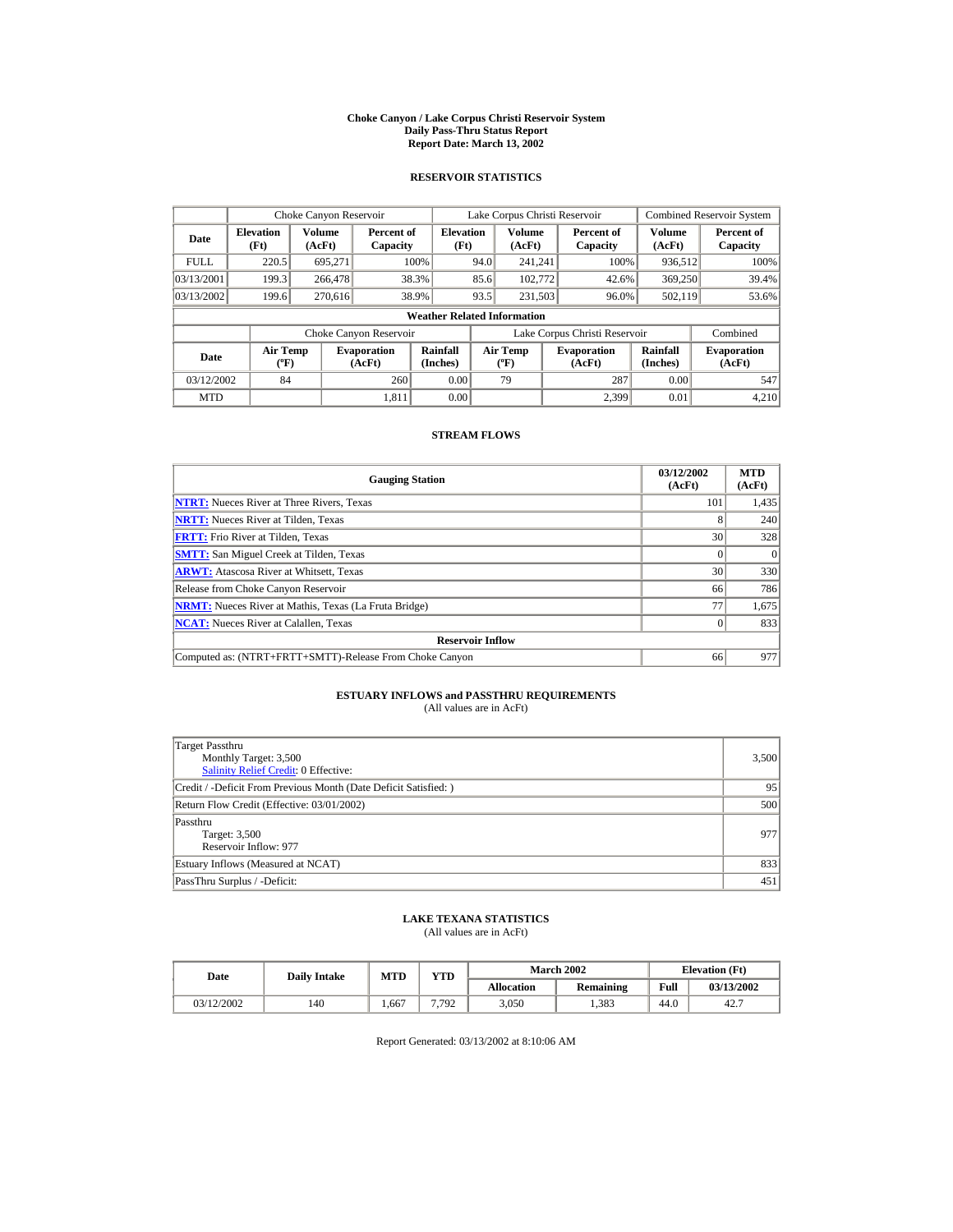#### **Choke Canyon / Lake Corpus Christi Reservoir System Daily Pass-Thru Status Report Report Date: March 14, 2002**

## **RESERVOIR STATISTICS**

|             | Choke Canyon Reservoir                      |                  |                              |                          |      | Lake Corpus Christi Reservoir                                                                     |  |                               |                              | Combined Reservoir System |  |  |  |
|-------------|---------------------------------------------|------------------|------------------------------|--------------------------|------|---------------------------------------------------------------------------------------------------|--|-------------------------------|------------------------------|---------------------------|--|--|--|
| Date        | <b>Elevation</b><br>(Ft)                    | Volume<br>(AcFt) | Percent of<br>Capacity       | <b>Elevation</b><br>(Ft) |      | Volume<br>(AcFt)                                                                                  |  | Percent of<br>Capacity        | Volume<br>(AcFt)             | Percent of<br>Capacity    |  |  |  |
| <b>FULL</b> | 220.5                                       | 695.271          |                              | 100%                     | 94.0 | 241.241                                                                                           |  | 100%                          | 936,512                      | 100%                      |  |  |  |
| 03/14/2001  | 199.3                                       | 266,331          |                              | 38.3%                    | 85.6 | 102,638                                                                                           |  | 42.5%                         | 368,969                      | 39.4%                     |  |  |  |
| 03/14/2002  | 199.6                                       | 270,468          |                              | 38.9%                    | 93.5 | 230,746                                                                                           |  | 95.6%                         | 501.214                      | 53.5%                     |  |  |  |
|             | <b>Weather Related Information</b>          |                  |                              |                          |      |                                                                                                   |  |                               |                              |                           |  |  |  |
|             |                                             |                  | Choke Canyon Reservoir       |                          |      |                                                                                                   |  | Lake Corpus Christi Reservoir |                              | Combined                  |  |  |  |
| Date        | <b>Air Temp</b><br>$({}^{\circ}\mathrm{F})$ |                  | <b>Evaporation</b><br>(AcFt) | Rainfall<br>(Inches)     |      | Rainfall<br><b>Air Temp</b><br><b>Evaporation</b><br>(Inches)<br>$({}^{\circ}\text{F})$<br>(AcFt) |  |                               | <b>Evaporation</b><br>(AcFt) |                           |  |  |  |
| 03/13/2002  | 88                                          |                  | 311                          | 0.00                     |      | 85                                                                                                |  | 342                           | 0.00                         | 653                       |  |  |  |
| <b>MTD</b>  |                                             |                  | 2.122                        | 0.00                     |      |                                                                                                   |  | 2.741                         | 0.01                         | 4,863                     |  |  |  |

## **STREAM FLOWS**

| <b>Gauging Station</b>                                       | 03/13/2002<br>(AcFt) | <b>MTD</b><br>(AcFt) |
|--------------------------------------------------------------|----------------------|----------------------|
| <b>NTRT:</b> Nueces River at Three Rivers, Texas             | 99                   | 1,534                |
| <b>NRTT:</b> Nueces River at Tilden, Texas                   |                      | 246                  |
| <b>FRTT:</b> Frio River at Tilden, Texas                     | 30                   | 357                  |
| <b>SMTT:</b> San Miguel Creek at Tilden, Texas               |                      | $\Omega$             |
| <b>ARWT:</b> Atascosa River at Whitsett, Texas               | 30                   | 359                  |
| Release from Choke Canyon Reservoir                          | 66                   | 852                  |
| <b>NRMT:</b> Nueces River at Mathis, Texas (La Fruta Bridge) | 103                  | 1,779                |
| <b>NCAT:</b> Nueces River at Calallen, Texas                 |                      | 833                  |
| <b>Reservoir Inflow</b>                                      |                      |                      |
| Computed as: (NTRT+FRTT+SMTT)-Release From Choke Canyon      | 64                   | 1,040                |

# **ESTUARY INFLOWS and PASSTHRU REQUIREMENTS**<br>(All values are in AcFt)

| Target Passthru<br>Monthly Target: 3,500<br>Salinity Relief Credit: 0 Effective: | 3,500 |
|----------------------------------------------------------------------------------|-------|
| Credit / -Deficit From Previous Month (Date Deficit Satisfied:)                  | 95    |
| Return Flow Credit (Effective: 03/01/2002)                                       | 500   |
| Passthru<br>Target: 3,500<br>Reservoir Inflow: 1,040                             | 1.040 |
| Estuary Inflows (Measured at NCAT)                                               | 833   |
| PassThru Surplus / -Deficit:                                                     | 388   |

## **LAKE TEXANA STATISTICS**

(All values are in AcFt)

| Date       | <b>Daily Intake</b> | <b>MTD</b> | VTD   |                   | <b>March 2002</b> |      | <b>Elevation</b> (Ft) |
|------------|---------------------|------------|-------|-------------------|-------------------|------|-----------------------|
|            |                     |            |       | <b>Allocation</b> | Remaining         | Full | 03/14/2002            |
| 03/13/2002 | 140                 | .808       | 7.932 | 3,050             | 1.242             | 44.0 | 42.7                  |

Report Generated: 03/14/2002 at 8:05:17 AM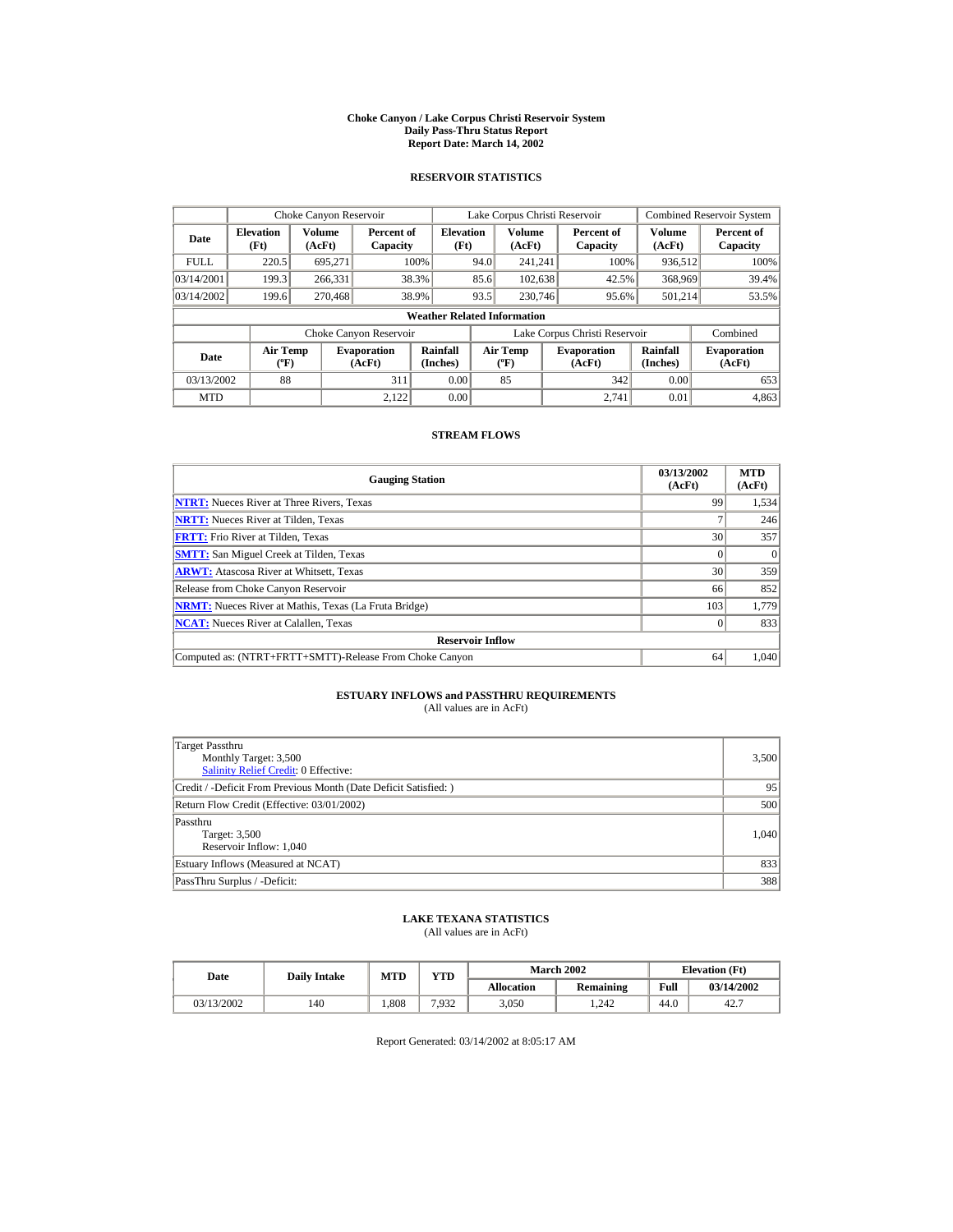#### **Choke Canyon / Lake Corpus Christi Reservoir System Daily Pass-Thru Status Report Report Date: March 15, 2002**

## **RESERVOIR STATISTICS**

|             | Choke Canyon Reservoir                      |                  |                              |                          |      | Lake Corpus Christi Reservoir             |  |                               |                         | <b>Combined Reservoir System</b> |  |  |  |
|-------------|---------------------------------------------|------------------|------------------------------|--------------------------|------|-------------------------------------------|--|-------------------------------|-------------------------|----------------------------------|--|--|--|
| Date        | <b>Elevation</b><br>(Ft)                    | Volume<br>(AcFt) | Percent of<br>Capacity       | <b>Elevation</b><br>(Ft) |      | Volume<br>(AcFt)                          |  | Percent of<br>Capacity        | <b>Volume</b><br>(AcFt) | Percent of<br>Capacity           |  |  |  |
| <b>FULL</b> | 220.5                                       | 695,271          |                              | 100%                     | 94.0 | 241.241                                   |  | 100%                          | 936,512                 | 100%                             |  |  |  |
| 03/15/2001  | 199.3                                       | 266,772          |                              | 38.4%                    | 85.6 | 102.239                                   |  | 42.4%                         | 369,011                 | 39.4%                            |  |  |  |
| 03/15/2002  | 199.6                                       | 270.319          |                              | 38.9%                    | 93.5 | 231.313                                   |  | 95.9%                         | 501,632                 | 53.6%                            |  |  |  |
|             | <b>Weather Related Information</b>          |                  |                              |                          |      |                                           |  |                               |                         |                                  |  |  |  |
|             |                                             |                  | Choke Canyon Reservoir       |                          |      |                                           |  | Lake Corpus Christi Reservoir |                         | Combined                         |  |  |  |
| Date        | <b>Air Temp</b><br>$({}^{\circ}\mathrm{F})$ |                  | <b>Evaporation</b><br>(AcFt) | Rainfall<br>(Inches)     |      | <b>Air Temp</b><br>$({}^{\circ}\text{F})$ |  | <b>Evaporation</b><br>(AcFt)  | Rainfall<br>(Inches)    | <b>Evaporation</b><br>(AcFt)     |  |  |  |
| 03/14/2002  | 92                                          |                  | 259                          | 0.00                     |      | 89                                        |  | 309                           | 0.00                    | 568                              |  |  |  |
| <b>MTD</b>  |                                             |                  | 2.381                        | 0.00                     |      |                                           |  | 3.050                         | 0.01                    | 5,431                            |  |  |  |

## **STREAM FLOWS**

| <b>Gauging Station</b>                                       | 03/14/2002<br>(AcFt) | <b>MTD</b><br>(AcFt) |
|--------------------------------------------------------------|----------------------|----------------------|
| <b>NTRT:</b> Nueces River at Three Rivers, Texas             | 97                   | 1,632                |
| <b>NRTT:</b> Nueces River at Tilden, Texas                   |                      | 252                  |
| <b>FRTT:</b> Frio River at Tilden, Texas                     | 30                   | 387                  |
| <b>SMTT:</b> San Miguel Creek at Tilden, Texas               |                      | $\Omega$             |
| <b>ARWT:</b> Atascosa River at Whitsett, Texas               | 30 <sup>1</sup>      | 389                  |
| Release from Choke Canyon Reservoir                          | 66                   | 917                  |
| <b>NRMT:</b> Nueces River at Mathis, Texas (La Fruta Bridge) | 157                  | 1,935                |
| <b>NCAT:</b> Nueces River at Calallen, Texas                 |                      | 833                  |
| <b>Reservoir Inflow</b>                                      |                      |                      |
| Computed as: (NTRT+FRTT+SMTT)-Release From Choke Canyon      | 62                   | 1,102                |

# **ESTUARY INFLOWS and PASSTHRU REQUIREMENTS**<br>(All values are in AcFt)

| Target Passthru<br>Monthly Target: 3,500<br><b>Salinity Relief Credit: 0 Effective:</b> | 3,500 |
|-----------------------------------------------------------------------------------------|-------|
| Credit / -Deficit From Previous Month (Date Deficit Satisfied:)                         | 95    |
| Return Flow Credit (Effective: 03/01/2002)                                              | 500   |
| Passthru<br>Target: 3,500<br>Reservoir Inflow: 1,102                                    | 1,102 |
| Estuary Inflows (Measured at NCAT)                                                      | 833   |
| PassThru Surplus / -Deficit:                                                            | 326   |

## **LAKE TEXANA STATISTICS**

(All values are in AcFt)

| Date |            | <b>Daily Intake</b> | <b>MTD</b> | YTD   |                   | <b>March 2002</b> | <b>Elevation</b> (Ft) |            |
|------|------------|---------------------|------------|-------|-------------------|-------------------|-----------------------|------------|
|      |            |                     |            |       | <b>Allocation</b> | Remaining         | Full                  | 03/15/2002 |
|      | 03/14/2002 | 141                 | .948       | 8.073 | 3,050             | .102              | 44.0                  | 42.6       |

Report Generated: 03/15/2002 at 8:12:44 AM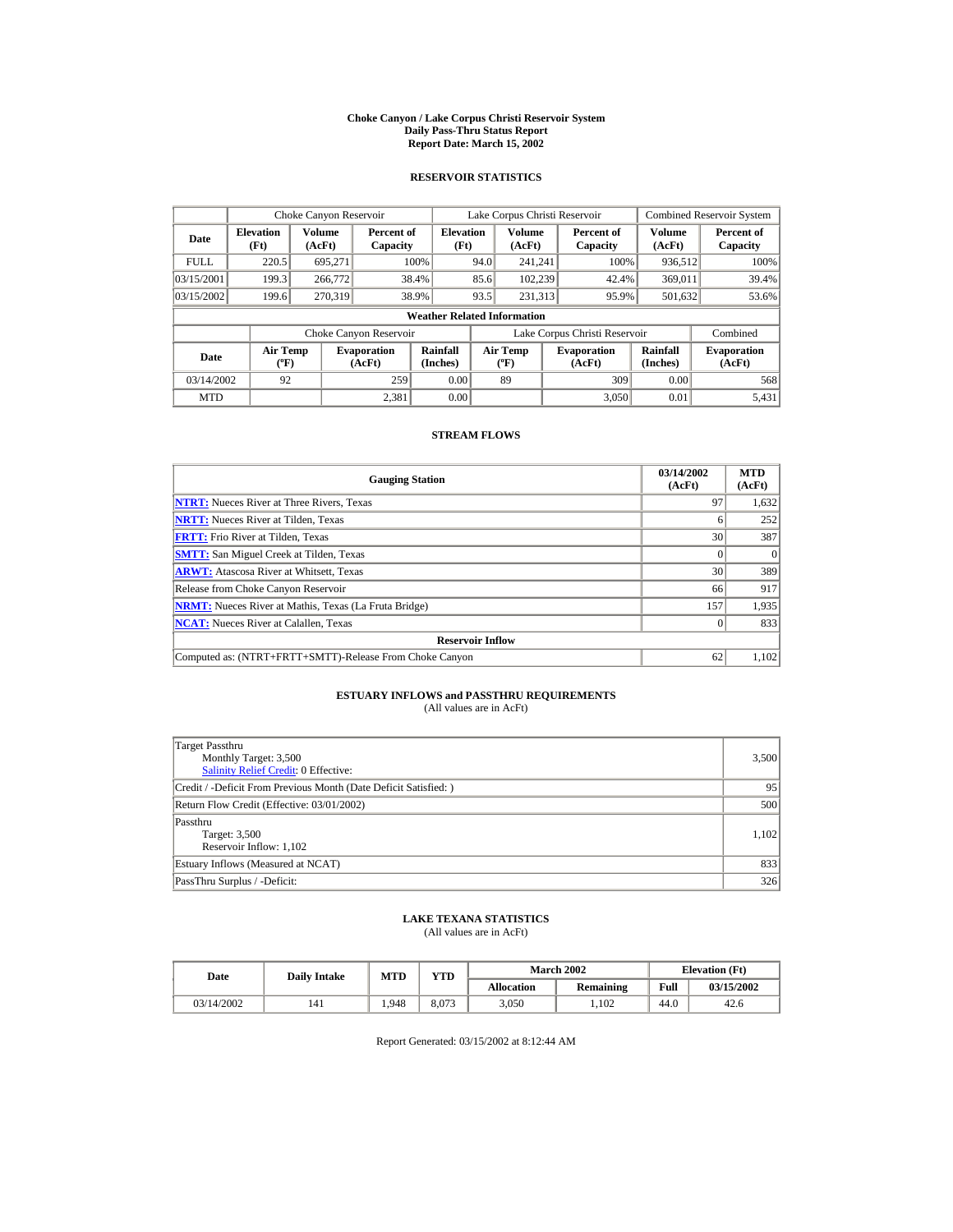#### **Choke Canyon / Lake Corpus Christi Reservoir System Daily Pass-Thru Status Report Report Date: March 16, 2002**

## **RESERVOIR STATISTICS**

|                                        | Choke Canyon Reservoir   |                  |                              |                                    |      | Lake Corpus Christi Reservoir     |                               |                         | <b>Combined Reservoir System</b> |
|----------------------------------------|--------------------------|------------------|------------------------------|------------------------------------|------|-----------------------------------|-------------------------------|-------------------------|----------------------------------|
| Date                                   | <b>Elevation</b><br>(Ft) | Volume<br>(AcFt) | Percent of<br>Capacity       | <b>Elevation</b><br>(Ft)           |      | <b>Volume</b><br>(AcFt)           | Percent of<br>Capacity        | <b>Volume</b><br>(AcFt) | Percent of<br>Capacity           |
| <b>FULL</b>                            | 220.5                    | 695.271          |                              | 100%                               | 94.0 | 241.241                           | 100%                          | 936,512                 | 100%                             |
| 03/16/2001                             | 199.3                    | 266,037          |                              | 38.3%                              | 85.6 | 102,905                           | 42.7%                         | 368,942                 | 39.4%                            |
| 03/16/2002                             | 199.5                    | 270.171          |                              | 38.9%                              | 93.5 | 231,692                           | 96.0%                         | 501,863                 | 53.6%                            |
|                                        |                          |                  |                              | <b>Weather Related Information</b> |      |                                   |                               |                         |                                  |
|                                        |                          |                  | Choke Canyon Reservoir       |                                    |      |                                   | Lake Corpus Christi Reservoir |                         | Combined                         |
| Air Temp<br>Date<br>$({}^o\mathrm{F})$ |                          |                  | <b>Evaporation</b><br>(AcFt) | Rainfall<br>(Inches)               |      | Air Temp<br>$({}^{\circ}{\rm F})$ | <b>Evaporation</b><br>(AcFt)  | Rainfall<br>(Inches)    | <b>Evaporation</b><br>(AcFt)     |
| 03/15/2002                             | 90                       |                  | 311                          | 0.00                               |      | 89                                | 353                           | 0.00                    | 664                              |
| <b>MTD</b>                             |                          |                  | 2.692                        | 0.00                               |      |                                   | 3.403                         | 0.01                    | 6.095                            |

## **STREAM FLOWS**

| <b>Gauging Station</b>                                       | 03/15/2002<br>(AcFt) | <b>MTD</b><br>(AcFt) |
|--------------------------------------------------------------|----------------------|----------------------|
| <b>NTRT:</b> Nueces River at Three Rivers, Texas             | 93                   | 1,725                |
| <b>NRTT:</b> Nueces River at Tilden, Texas                   |                      | 257                  |
| <b>FRTT:</b> Frio River at Tilden, Texas                     | 28                   | 415                  |
| <b>SMTT:</b> San Miguel Creek at Tilden, Texas               |                      | $\Omega$             |
| <b>ARWT:</b> Atascosa River at Whitsett, Texas               | 30                   | 419                  |
| Release from Choke Canyon Reservoir                          | 66                   | 983                  |
| <b>NRMT:</b> Nueces River at Mathis, Texas (La Fruta Bridge) | 183                  | 2,118                |
| <b>NCAT:</b> Nueces River at Calallen, Texas                 |                      | 833                  |
| <b>Reservoir Inflow</b>                                      |                      |                      |
| Computed as: (NTRT+FRTT+SMTT)-Release From Choke Canyon      | 56                   | 1,157                |

# **ESTUARY INFLOWS and PASSTHRU REQUIREMENTS**<br>(All values are in AcFt)

| Target Passthru<br>Monthly Target: 3,500<br><b>Salinity Relief Credit: 0 Effective:</b> | 3,500 |
|-----------------------------------------------------------------------------------------|-------|
| Credit / -Deficit From Previous Month (Date Deficit Satisfied:)                         | 95    |
| Return Flow Credit (Effective: 03/01/2002)                                              | 500   |
| Passthru<br>Target: 3,500<br>Reservoir Inflow: 1,157                                    | 1,157 |
| Estuary Inflows (Measured at NCAT)                                                      | 833   |
| PassThru Surplus / -Deficit:                                                            | 271   |

## **LAKE TEXANA STATISTICS**

(All values are in AcFt)

| Date       | <b>Daily Intake</b> | <b>MTD</b> | YTD   |                   | <b>March 2002</b> |      | <b>Elevation</b> (Ft) |
|------------|---------------------|------------|-------|-------------------|-------------------|------|-----------------------|
|            |                     |            |       | <b>Allocation</b> | Remaining         | Full | 03/16/2002            |
| 03/15/2002 | 141                 | 2.089      | 8.214 | 3.050             | 961               | 44.0 | 42.6                  |

Report Generated: 03/16/2002 at 8:35:13 AM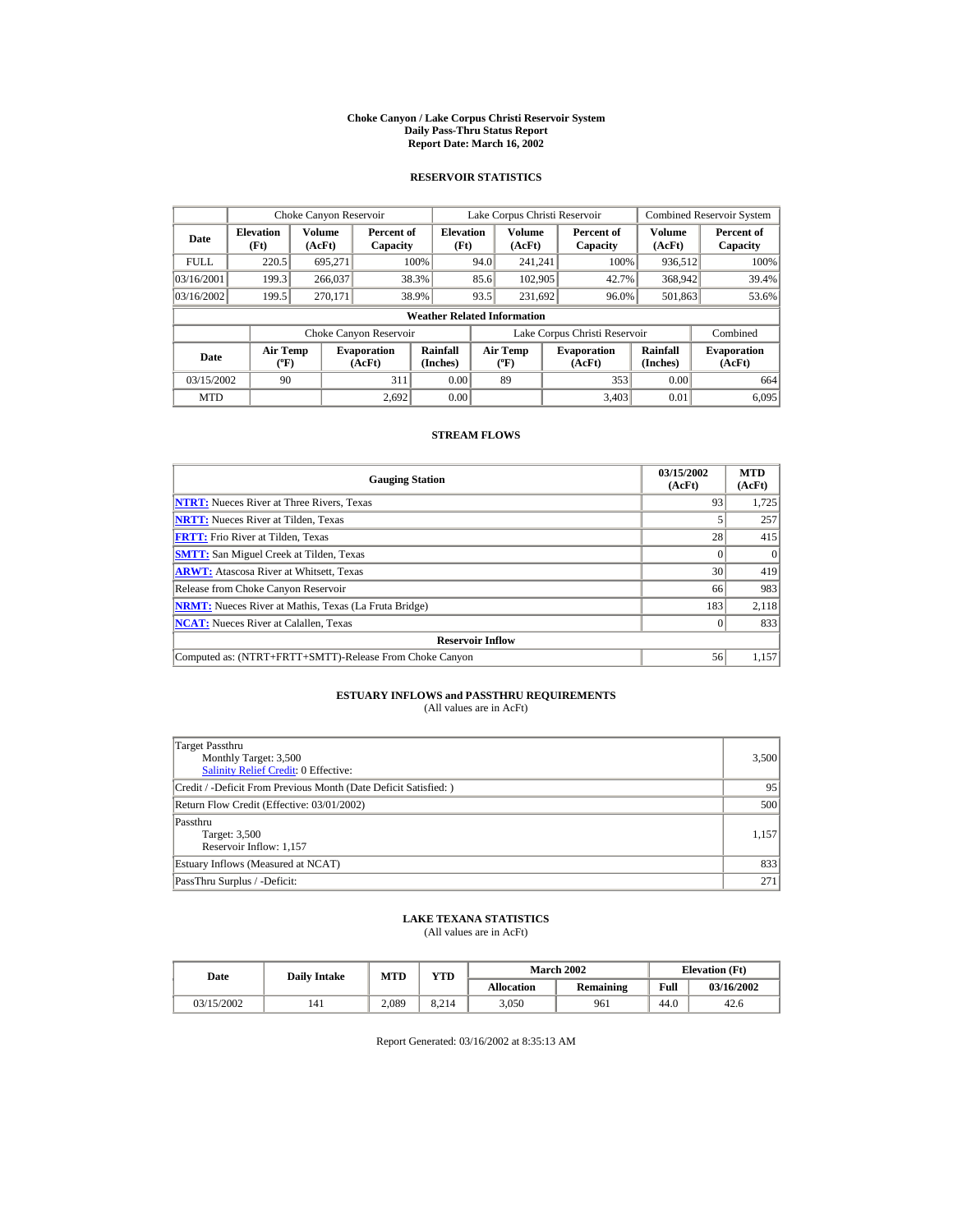#### **Choke Canyon / Lake Corpus Christi Reservoir System Daily Pass-Thru Status Report Report Date: March 17, 2002**

## **RESERVOIR STATISTICS**

|                                                      | Choke Canyon Reservoir             |                              |                        |                                                    |      | Lake Corpus Christi Reservoir |                              |                               |                              | <b>Combined Reservoir System</b> |  |  |
|------------------------------------------------------|------------------------------------|------------------------------|------------------------|----------------------------------------------------|------|-------------------------------|------------------------------|-------------------------------|------------------------------|----------------------------------|--|--|
| Volume<br><b>Elevation</b><br>Date<br>(Ft)<br>(AcFt) |                                    |                              |                        | <b>Elevation</b><br>Percent of<br>(Ft)<br>Capacity |      | <b>Volume</b><br>(AcFt)       |                              | Percent of<br>Capacity        | Volume<br>(AcFt)             | Percent of<br>Capacity           |  |  |
| <b>FULL</b>                                          | 220.5                              | 695.271                      |                        | 100%                                               | 94.0 | 241.241                       |                              | 100%                          | 936,512                      | 100%                             |  |  |
| 03/17/2001                                           | 199.3                              | 265,890                      |                        | 38.2%                                              | 85.6 | 102,905<br>42.7%              |                              | 368,795                       | 39.4%                        |                                  |  |  |
| 03/17/2002                                           | 199.5                              | 270,022                      |                        | 38.8%                                              | 93.5 | 230,746                       |                              | 95.6%                         | 500,768                      | 53.5%                            |  |  |
|                                                      | <b>Weather Related Information</b> |                              |                        |                                                    |      |                               |                              |                               |                              |                                  |  |  |
|                                                      |                                    |                              | Choke Canyon Reservoir |                                                    |      |                               |                              | Lake Corpus Christi Reservoir |                              | Combined                         |  |  |
| <b>Air Temp</b><br>Date<br>$({}^{\circ}\mathrm{F})$  |                                    | <b>Evaporation</b><br>(AcFt) | Rainfall<br>(Inches)   | <b>Air Temp</b><br>$({}^{\circ}{\rm F})$           |      |                               | <b>Evaporation</b><br>(AcFt) | Rainfall<br>(Inches)          | <b>Evaporation</b><br>(AcFt) |                                  |  |  |
| 03/16/2002                                           | 78                                 |                              | 121                    | 0.00                                               |      | 77                            |                              | 198                           | 0.00                         | 319                              |  |  |
| <b>MTD</b>                                           |                                    |                              | 2.813                  | 0.00                                               |      |                               |                              | 3.601                         | 0.01                         | 6.414                            |  |  |

## **STREAM FLOWS**

| <b>Gauging Station</b>                                       | 03/16/2002<br>(AcFt) | <b>MTD</b><br>(AcFt) |
|--------------------------------------------------------------|----------------------|----------------------|
| <b>NTRT:</b> Nueces River at Three Rivers, Texas             | 93                   | 1,818                |
| <b>NRTT:</b> Nueces River at Tilden, Texas                   |                      | 261                  |
| <b>FRTT:</b> Frio River at Tilden, Texas                     | 28                   | 443                  |
| <b>SMTT:</b> San Miguel Creek at Tilden, Texas               |                      |                      |
| <b>ARWT:</b> Atascosa River at Whitsett, Texas               | 30                   | 449                  |
| Release from Choke Canyon Reservoir                          | 66                   | 1,048                |
| <b>NRMT:</b> Nueces River at Mathis, Texas (La Fruta Bridge) | 183                  | 2,301                |
| <b>NCAT:</b> Nueces River at Calallen, Texas                 |                      | 833                  |
| <b>Reservoir Inflow</b>                                      |                      |                      |
| Computed as: (NTRT+FRTT+SMTT)-Release From Choke Canyon      | 56                   | 1,213                |

# **ESTUARY INFLOWS and PASSTHRU REQUIREMENTS**<br>(All values are in AcFt)

| Target Passthru<br>Monthly Target: 3,500<br>Salinity Relief Credit: 0 Effective: | 3,500 |
|----------------------------------------------------------------------------------|-------|
| Credit / -Deficit From Previous Month (Date Deficit Satisfied:)                  | 95    |
| Return Flow Credit (Effective: 03/01/2002)                                       | 500   |
| Passthru<br>Target: 3,500<br>Reservoir Inflow: 1,213                             | 1,213 |
| Estuary Inflows (Measured at NCAT)                                               | 833   |
| PassThru Surplus / -Deficit:                                                     | 215   |

## **LAKE TEXANA STATISTICS**

(All values are in AcFt)

| Date       | <b>Daily Intake</b> | <b>MTD</b> | YTD   |                   | <b>March 2002</b> | <b>Elevation</b> (Ft) |            |
|------------|---------------------|------------|-------|-------------------|-------------------|-----------------------|------------|
|            |                     |            |       | <b>Allocation</b> | Remaining         | Full                  | 03/17/2002 |
| 03/16/2002 | 140                 | 2.229      | 8.354 | 3,050             | 821               | 44.0                  | 42.6       |

Report Generated: 03/17/2002 at 8:36:33 AM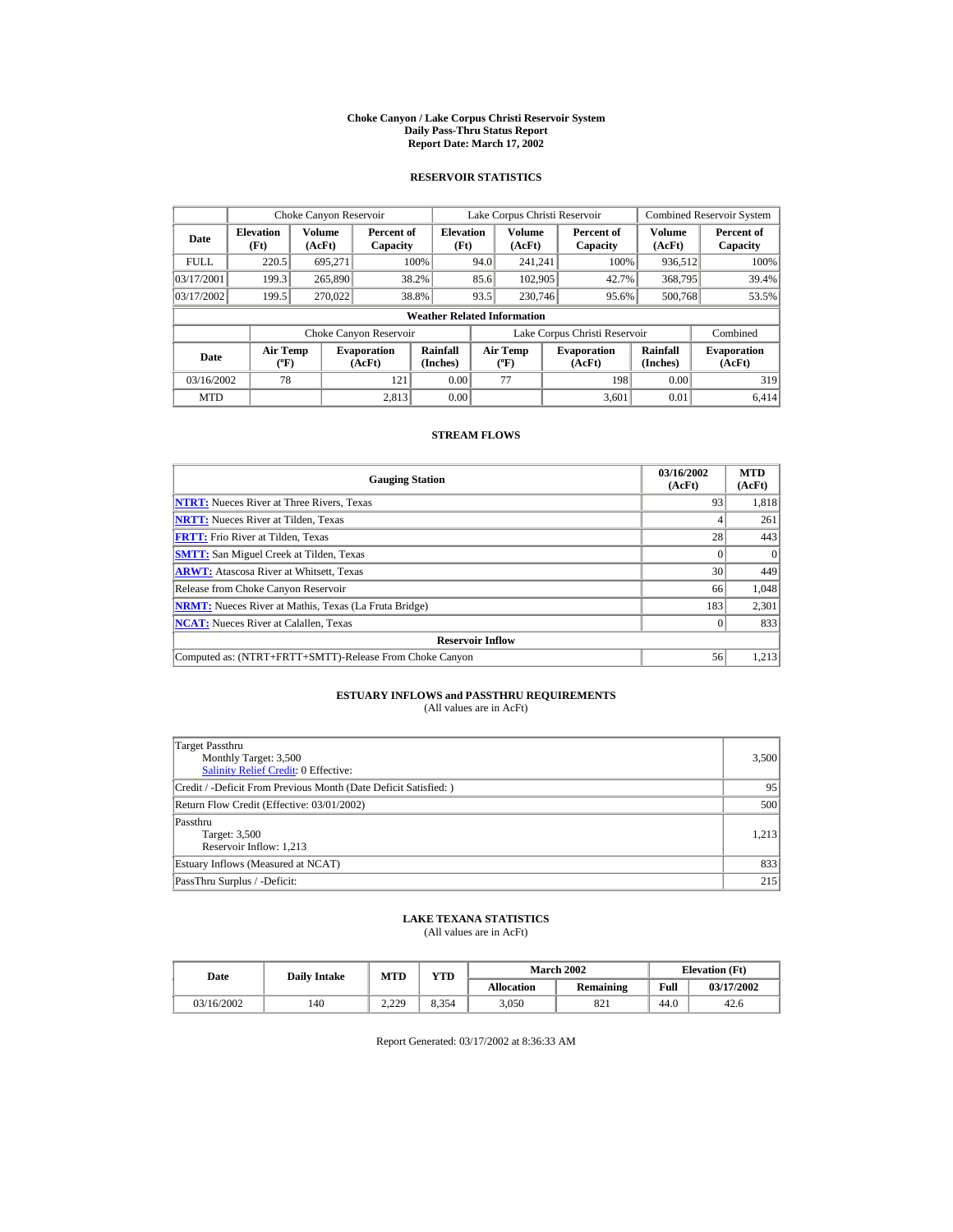#### **Choke Canyon / Lake Corpus Christi Reservoir System Daily Pass-Thru Status Report Report Date: March 18, 2002**

## **RESERVOIR STATISTICS**

|             | Choke Canyon Reservoir                       |         |                              |                          |                               | Lake Corpus Christi Reservoir           |  |                              |                      | <b>Combined Reservoir System</b> |  |
|-------------|----------------------------------------------|---------|------------------------------|--------------------------|-------------------------------|-----------------------------------------|--|------------------------------|----------------------|----------------------------------|--|
| Date        | Volume<br><b>Elevation</b><br>(Ft)<br>(AcFt) |         | Percent of<br>Capacity       | <b>Elevation</b><br>(Ft) |                               | Volume<br>(AcFt)                        |  | Percent of<br>Capacity       | Volume<br>(AcFt)     | Percent of<br>Capacity           |  |
| <b>FULL</b> | 220.5                                        | 695,271 |                              | 100%                     | 94.0                          | 241.241                                 |  | 100%                         | 936,512              | 100%                             |  |
| 03/18/2001  | 199.2                                        | 265,597 |                              | 38.2%                    | 85.6                          | 102,638                                 |  | 42.5%                        | 368,235              | 39.3%                            |  |
| 03/18/2002  | 199.5                                        | 269,874 |                              | 38.8%                    | 93.4                          | 230,179                                 |  | 95.4%                        | 500,053              | 53.4%                            |  |
|             | <b>Weather Related Information</b>           |         |                              |                          |                               |                                         |  |                              |                      |                                  |  |
|             |                                              |         | Choke Canyon Reservoir       |                          | Lake Corpus Christi Reservoir |                                         |  |                              | Combined             |                                  |  |
| Date        | <b>Air Temp</b><br>$({}^{\circ}\mathrm{F})$  |         | <b>Evaporation</b><br>(AcFt) | Rainfall<br>(Inches)     |                               | <b>Air Temp</b><br>$(^{\circ}\text{F})$ |  | <b>Evaporation</b><br>(AcFt) | Rainfall<br>(Inches) | <b>Evaporation</b><br>(AcFt)     |  |
| 03/17/2002  | 78                                           |         | 69                           | 0.00                     |                               | 84                                      |  | 66                           | 0.00                 | 135                              |  |
| <b>MTD</b>  |                                              |         | 2.882                        | 0.00                     |                               |                                         |  | 3,667                        | 0.01                 | 6,549                            |  |

## **STREAM FLOWS**

| <b>Gauging Station</b>                                       | 03/17/2002<br>(AcFt) | <b>MTD</b><br>(AcFt) |
|--------------------------------------------------------------|----------------------|----------------------|
| <b>NTRT:</b> Nueces River at Three Rivers, Texas             | 89                   | 1,908                |
| <b>NRTT:</b> Nueces River at Tilden, Texas                   |                      | 264                  |
| <b>FRTT:</b> Frio River at Tilden. Texas                     | 26                   | 468                  |
| <b>SMTT:</b> San Miguel Creek at Tilden, Texas               |                      | $\Omega$             |
| <b>ARWT:</b> Atascosa River at Whitsett, Texas               | 28                   | 476                  |
| Release from Choke Canyon Reservoir                          | 66                   | 1,114                |
| <b>NRMT:</b> Nueces River at Mathis, Texas (La Fruta Bridge) | 183                  | 2,483                |
| <b>NCAT:</b> Nueces River at Calallen, Texas                 |                      | 833                  |
| <b>Reservoir Inflow</b>                                      |                      |                      |
| Computed as: (NTRT+FRTT+SMTT)-Release From Choke Canyon      | 50                   | 1,262                |

# **ESTUARY INFLOWS and PASSTHRU REQUIREMENTS**<br>(All values are in AcFt)

| Target Passthru<br>Monthly Target: 3,500<br><b>Salinity Relief Credit: 0 Effective:</b> | 3,500 |
|-----------------------------------------------------------------------------------------|-------|
| Credit / -Deficit From Previous Month (Date Deficit Satisfied:)                         | 95    |
| Return Flow Credit (Effective: 03/01/2002)                                              | 500   |
| Passthru<br>Target: 3,500<br>Reservoir Inflow: 1,262                                    | 1.262 |
| Estuary Inflows (Measured at NCAT)                                                      | 833   |
| PassThru Surplus / -Deficit:                                                            | 166   |

## **LAKE TEXANA STATISTICS**

(All values are in AcFt)

| Date       | <b>Daily Intake</b> | <b>MTD</b> | YTD  |                   | <b>March 2002</b> |      | <b>Elevation</b> (Ft) |
|------------|---------------------|------------|------|-------------------|-------------------|------|-----------------------|
|            |                     |            |      | <b>Allocation</b> | Remaining         | Full | 03/18/2002            |
| 03/17/2002 | 140                 | 2.370      | 494ء | 3,050             | 680               | 44.0 | 42.6                  |

Report Generated: 03/18/2002 at 8:18:31 AM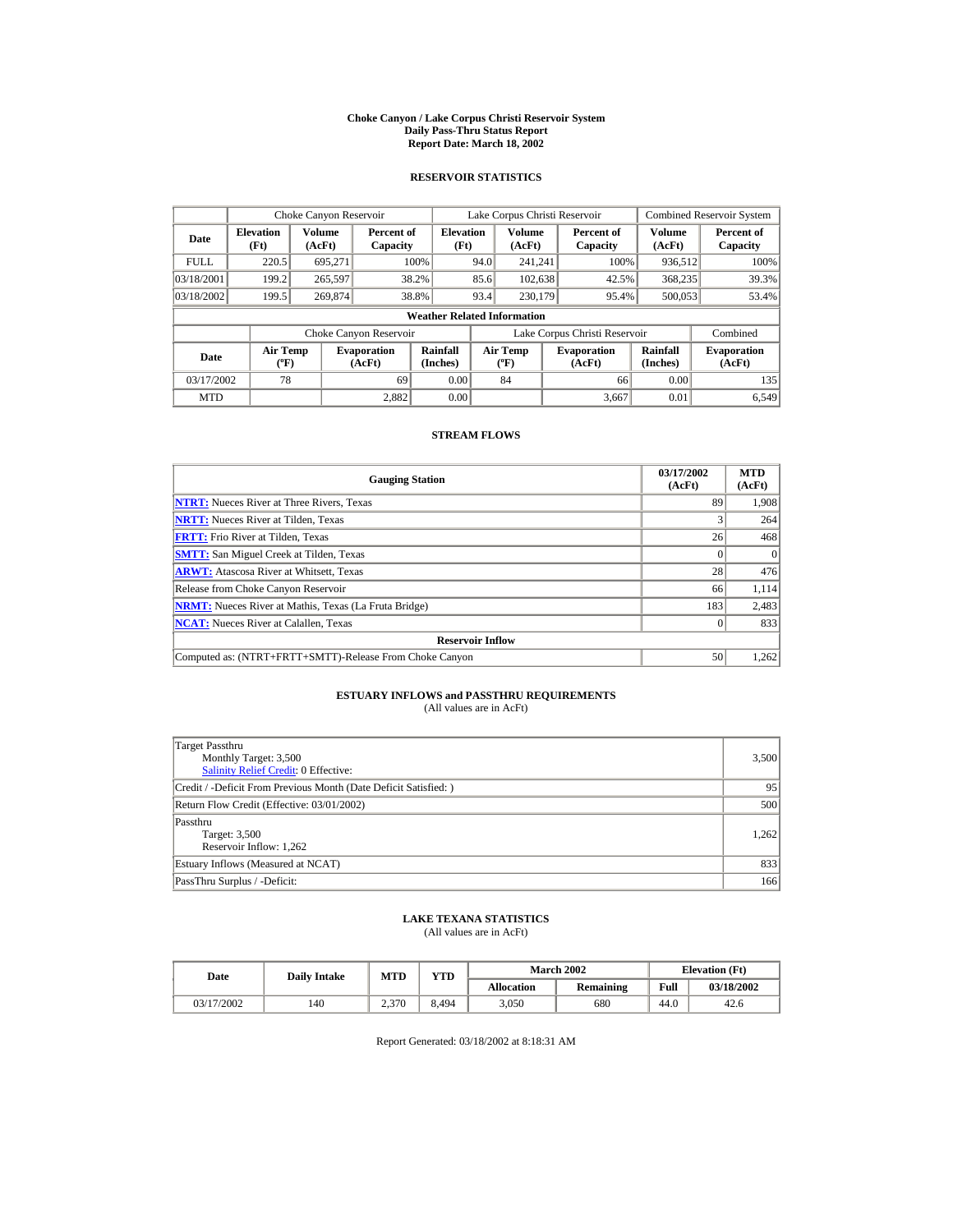#### **Choke Canyon / Lake Corpus Christi Reservoir System Daily Pass-Thru Status Report Report Date: March 19, 2002**

## **RESERVOIR STATISTICS**

|             | Choke Canyon Reservoir             |                  |                              |                          |      | Lake Corpus Christi Reservoir     |  |                               |                         | <b>Combined Reservoir System</b> |  |  |
|-------------|------------------------------------|------------------|------------------------------|--------------------------|------|-----------------------------------|--|-------------------------------|-------------------------|----------------------------------|--|--|
| Date        | <b>Elevation</b><br>(Ft)           | Volume<br>(AcFt) | Percent of<br>Capacity       | <b>Elevation</b><br>(Ft) |      | <b>Volume</b><br>(AcFt)           |  | Percent of<br>Capacity        | <b>Volume</b><br>(AcFt) | Percent of<br>Capacity           |  |  |
| <b>FULL</b> | 220.5                              | 695.271          |                              | 100%                     | 94.0 | 241.241                           |  | 100%                          | 936,512                 | 100%                             |  |  |
| 03/19/2001  | 199.2                              | 265,743          |                              | 38.2%                    | 85.5 | 101,577                           |  | 42.1%                         | 367,320                 | 39.2%                            |  |  |
| 03/19/2002  | 199.5                              | 269,726          |                              | 38.8%                    | 93.4 | 230,368                           |  | 95.5%                         | 500,094                 | 53.4%                            |  |  |
|             | <b>Weather Related Information</b> |                  |                              |                          |      |                                   |  |                               |                         |                                  |  |  |
|             |                                    |                  | Choke Canyon Reservoir       |                          |      |                                   |  | Lake Corpus Christi Reservoir |                         | Combined                         |  |  |
| Date        | Air Temp<br>$({}^o\mathrm{F})$     |                  | <b>Evaporation</b><br>(AcFt) | Rainfall<br>(Inches)     |      | Air Temp<br>$({}^{\circ}{\rm F})$ |  | <b>Evaporation</b><br>(AcFt)  | Rainfall<br>(Inches)    | <b>Evaporation</b><br>(AcFt)     |  |  |
| 03/18/2002  | 82                                 |                  | 130                          | 0.00                     |      | 80                                |  | 187                           | 0.00                    | 317                              |  |  |
| <b>MTD</b>  |                                    |                  | 3.012                        | 0.00                     |      |                                   |  | 3.854                         | 0.01                    | 6,866                            |  |  |

## **STREAM FLOWS**

| <b>Gauging Station</b>                                       | 03/18/2002<br>(AcFt) | <b>MTD</b><br>(AcFt) |
|--------------------------------------------------------------|----------------------|----------------------|
| <b>NTRT:</b> Nueces River at Three Rivers, Texas             | 87                   | 1.995                |
| <b>NRTT:</b> Nueces River at Tilden, Texas                   |                      | 268                  |
| <b>FRTT:</b> Frio River at Tilden, Texas                     | 26                   | 494                  |
| <b>SMTT:</b> San Miguel Creek at Tilden, Texas               |                      | $\Omega$             |
| <b>ARWT:</b> Atascosa River at Whitsett, Texas               | 28                   | 504                  |
| Release from Choke Canyon Reservoir                          | 66                   | 1,179                |
| <b>NRMT:</b> Nueces River at Mathis, Texas (La Fruta Bridge) | 143                  | 2,626                |
| <b>NCAT:</b> Nueces River at Calallen, Texas                 |                      | 837                  |
| <b>Reservoir Inflow</b>                                      |                      |                      |
| Computed as: (NTRT+FRTT+SMTT)-Release From Choke Canyon      | 48                   | 1,310                |

# **ESTUARY INFLOWS and PASSTHRU REQUIREMENTS**<br>(All values are in AcFt)

| Target Passthru<br>Monthly Target: 3,500<br><b>Salinity Relief Credit: 0 Effective:</b> | 3,500 |
|-----------------------------------------------------------------------------------------|-------|
| Credit / -Deficit From Previous Month (Date Deficit Satisfied:)                         | 95    |
| Return Flow Credit (Effective: 03/01/2002)                                              | 500   |
| Passthru<br>Target: 3,500<br>Reservoir Inflow: 1,310                                    | 1,310 |
| Estuary Inflows (Measured at NCAT)                                                      | 837   |
| PassThru Surplus / -Deficit:                                                            | 122   |

## **LAKE TEXANA STATISTICS**

(All values are in AcFt)

| Date       |     | VTD<br>MTD<br><b>Daily Intake</b> |       |                   | <b>March 2002</b> | <b>Elevation</b> (Ft) |            |
|------------|-----|-----------------------------------|-------|-------------------|-------------------|-----------------------|------------|
|            |     |                                   |       | <b>Allocation</b> | <b>Remaining</b>  | Full                  | 03/19/2002 |
| 03/18/2002 | 140 | 2.510                             | 8.635 | 3.050             | 540               | 44.0                  | 42.6       |

Report Generated: 03/19/2002 at 8:04:08 AM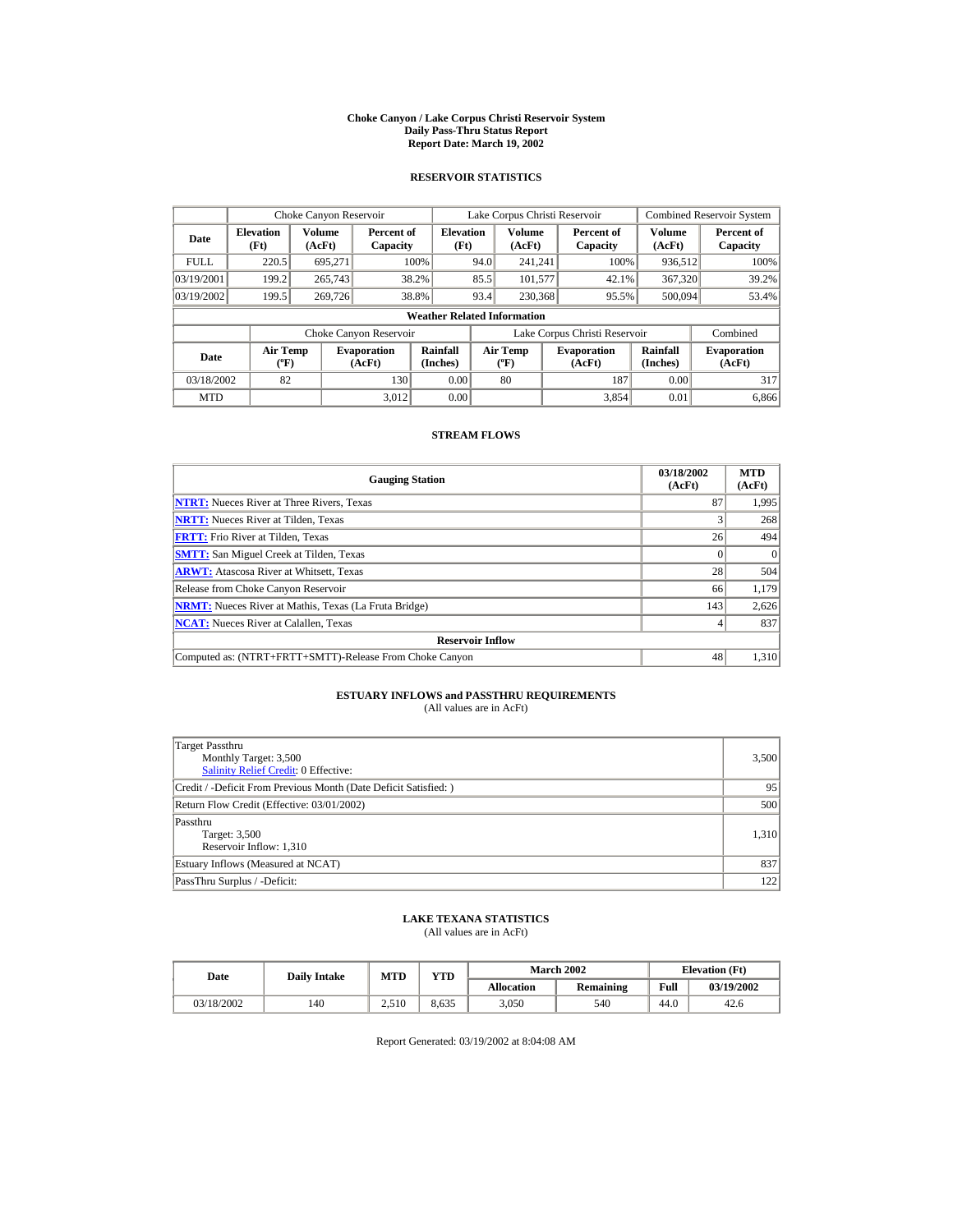#### **Choke Canyon / Lake Corpus Christi Reservoir System Daily Pass-Thru Status Report Report Date: March 20, 2002**

## **RESERVOIR STATISTICS**

|             | Choke Canyon Reservoir                                                                                                      |                  |                        |                          |                              | Lake Corpus Christi Reservoir |                              |                               |                         | <b>Combined Reservoir System</b> |  |  |
|-------------|-----------------------------------------------------------------------------------------------------------------------------|------------------|------------------------|--------------------------|------------------------------|-------------------------------|------------------------------|-------------------------------|-------------------------|----------------------------------|--|--|
| Date        | <b>Elevation</b><br>(Ft)                                                                                                    | Volume<br>(AcFt) | Percent of<br>Capacity | <b>Elevation</b><br>(Ft) |                              | <b>Volume</b><br>(AcFt)       |                              | Percent of<br>Capacity        | <b>Volume</b><br>(AcFt) | Percent of<br>Capacity           |  |  |
| <b>FULL</b> | 220.5                                                                                                                       | 695.271          |                        | 100%                     | 94.0                         | 241.241                       |                              | 100%                          | 936,512                 | 100%                             |  |  |
| 03/20/2001  | 199.2                                                                                                                       | 265,303          |                        | 38.2%                    | 85.6                         | 101.974                       |                              | 42.3%                         | 367,277                 | 39.2%                            |  |  |
| 03/20/2002  | 199.5                                                                                                                       | 269,726          |                        | 38.8%                    | 93.5                         | 230,746                       |                              | 95.6%                         | 500.472                 | 53.4%                            |  |  |
|             | <b>Weather Related Information</b>                                                                                          |                  |                        |                          |                              |                               |                              |                               |                         |                                  |  |  |
|             |                                                                                                                             |                  | Choke Canyon Reservoir |                          |                              |                               |                              | Lake Corpus Christi Reservoir |                         | Combined                         |  |  |
| Date        | Rainfall<br>Air Temp<br>Air Temp<br><b>Evaporation</b><br>(Inches)<br>$({}^o\mathrm{F})$<br>(AcFt)<br>$({}^{\circ}{\rm F})$ |                  |                        |                          | <b>Evaporation</b><br>(AcFt) | Rainfall<br>(Inches)          | <b>Evaporation</b><br>(AcFt) |                               |                         |                                  |  |  |
| 03/19/2002  | 86                                                                                                                          |                  | 164                    | 0.04                     |                              | 84                            |                              | 231                           | 0.03                    | 395                              |  |  |
| <b>MTD</b>  |                                                                                                                             |                  | 3.176                  | 0.04                     |                              |                               |                              | 4.085                         | 0.04                    | 7,261                            |  |  |

## **STREAM FLOWS**

| <b>Gauging Station</b>                                       | 03/19/2002<br>(AcFt) | <b>MTD</b><br>(AcFt) |
|--------------------------------------------------------------|----------------------|----------------------|
| <b>NTRT:</b> Nueces River at Three Rivers, Texas             | 87                   | 2,082                |
| <b>NRTT:</b> Nueces River at Tilden, Texas                   |                      | 271                  |
| <b>FRTT:</b> Frio River at Tilden, Texas                     | 26                   | 520                  |
| <b>SMTT:</b> San Miguel Creek at Tilden, Texas               |                      | $\Omega$             |
| <b>ARWT:</b> Atascosa River at Whitsett, Texas               | 28                   | 532                  |
| Release from Choke Canyon Reservoir                          | 66                   | 1,245                |
| <b>NRMT:</b> Nueces River at Mathis, Texas (La Fruta Bridge) | 95                   | 2,721                |
| <b>NCAT:</b> Nueces River at Calallen, Texas                 | 24                   | 860                  |
| <b>Reservoir Inflow</b>                                      |                      |                      |
| Computed as: (NTRT+FRTT+SMTT)-Release From Choke Canyon      | 48                   | 1,358                |

# **ESTUARY INFLOWS and PASSTHRU REQUIREMENTS**<br>(All values are in AcFt)

| Target Passthru<br>Monthly Target: 3,500<br><b>Salinity Relief Credit: 0 Effective:</b> | 3,500 |
|-----------------------------------------------------------------------------------------|-------|
| Credit / -Deficit From Previous Month (Date Deficit Satisfied:)                         | 95    |
| Return Flow Credit (Effective: 03/01/2002)                                              | 500   |
| Passthru<br>Target: 3,500<br>Reservoir Inflow: 1,358                                    | 1,358 |
| Estuary Inflows (Measured at NCAT)                                                      | 860   |
| PassThru Surplus / -Deficit:                                                            | 98    |

## **LAKE TEXANA STATISTICS**

(All values are in AcFt)

| Date       |     | MTD<br><b>Daily Intake</b> |       |                   | <b>March 2002</b> | <b>Elevation</b> (Ft) |            |
|------------|-----|----------------------------|-------|-------------------|-------------------|-----------------------|------------|
|            |     |                            | VTD   | <b>Allocation</b> | <b>Remaining</b>  | Full                  | 03/20/2002 |
| 03/19/2002 | 141 | 2.651                      | 8.775 | 3.050             | 399               | 44.0                  | 42.6       |

Report Generated: 03/20/2002 at 9:13:33 AM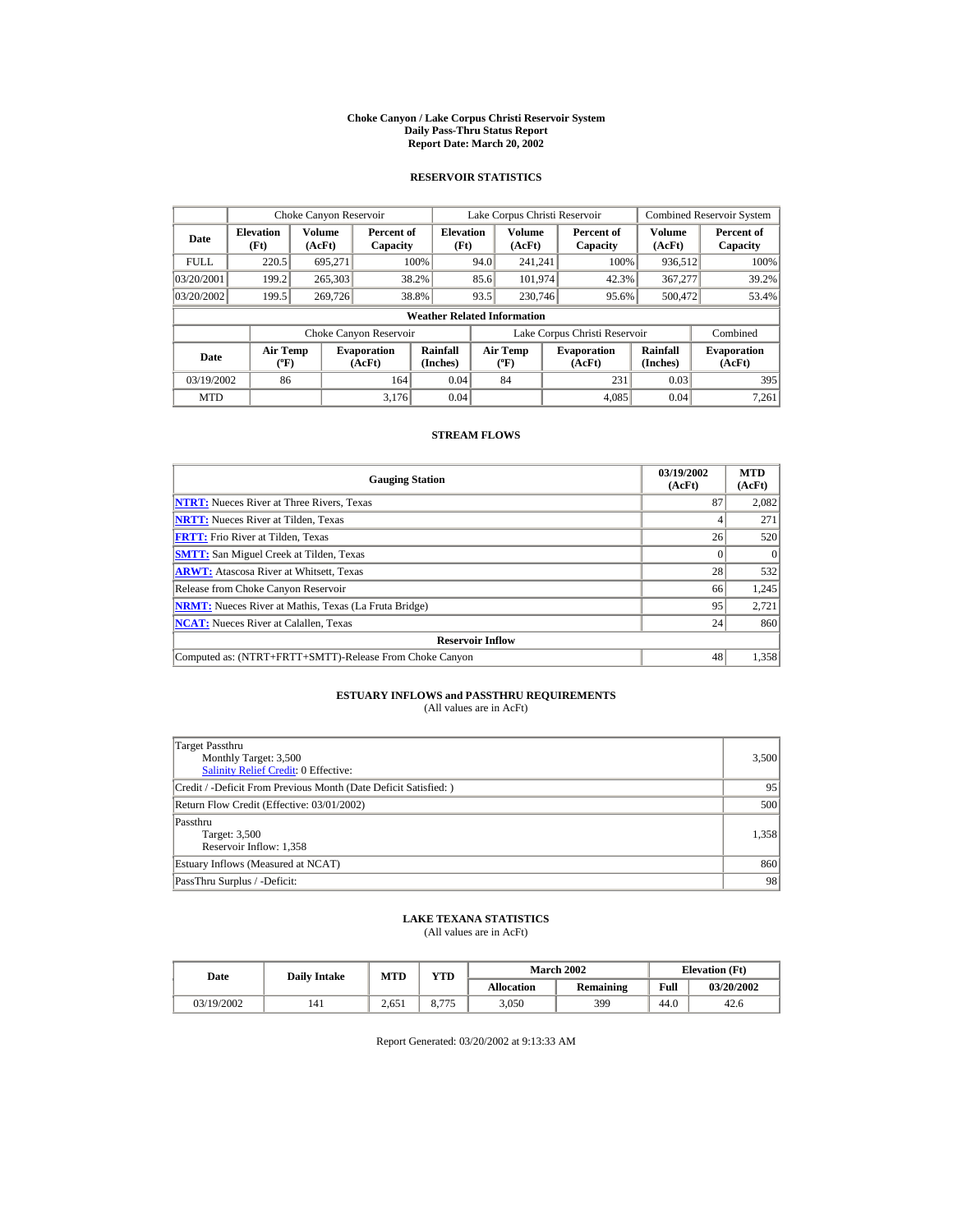#### **Choke Canyon / Lake Corpus Christi Reservoir System Daily Pass-Thru Status Report Report Date: March 21, 2002**

## **RESERVOIR STATISTICS**

|             | Choke Canyon Reservoir                      |                  |                              |                          |      | Lake Corpus Christi Reservoir               |  |                               |                      | <b>Combined Reservoir System</b> |  |  |
|-------------|---------------------------------------------|------------------|------------------------------|--------------------------|------|---------------------------------------------|--|-------------------------------|----------------------|----------------------------------|--|--|
| Date        | <b>Elevation</b><br>(Ft)                    | Volume<br>(AcFt) | Percent of<br>Capacity       | <b>Elevation</b><br>(Ft) |      | Volume<br>(AcFt)                            |  | Percent of<br>Capacity        | Volume<br>(AcFt)     | Percent of<br>Capacity           |  |  |
| <b>FULL</b> | 220.5                                       | 695.271          |                              | 100%                     | 94.0 | 241.241                                     |  | 100%                          | 936,512              | 100%                             |  |  |
| 03/21/2001  | 199.2                                       | 265,157          |                              | 38.1%                    | 85.5 | 101.444                                     |  | 42.1%                         | 366,601              | 39.1%                            |  |  |
| 03/21/2002  | 199.5                                       | 269,578          |                              | 38.8%                    | 93.5 | 230,746                                     |  | 95.6%                         | 500.324              | 53.4%                            |  |  |
|             | <b>Weather Related Information</b>          |                  |                              |                          |      |                                             |  |                               |                      |                                  |  |  |
|             |                                             |                  | Choke Canyon Reservoir       |                          |      |                                             |  | Lake Corpus Christi Reservoir |                      | Combined                         |  |  |
| Date        | <b>Air Temp</b><br>$({}^{\circ}\mathrm{F})$ |                  | <b>Evaporation</b><br>(AcFt) | Rainfall<br>(Inches)     |      | <b>Air Temp</b><br>$({}^{\circ}\mathbf{F})$ |  | <b>Evaporation</b><br>(AcFt)  | Rainfall<br>(Inches) | <b>Evaporation</b><br>(AcFt)     |  |  |
| 03/20/2002  | 76                                          |                  | 259                          | 0.00                     |      | 74                                          |  | 342                           | 0.00                 | 601                              |  |  |
| <b>MTD</b>  |                                             |                  | 3.435                        | 0.04                     |      |                                             |  | 4.427                         | 0.04                 | 7,862                            |  |  |

## **STREAM FLOWS**

| <b>Gauging Station</b>                                       | 03/20/2002<br>(AcFt) | <b>MTD</b><br>(AcFt) |
|--------------------------------------------------------------|----------------------|----------------------|
| <b>NTRT:</b> Nueces River at Three Rivers, Texas             | 85                   | 2,168                |
| <b>NRTT:</b> Nueces River at Tilden, Texas                   |                      | 274                  |
| <b>FRTT:</b> Frio River at Tilden, Texas                     | 24                   | 544                  |
| <b>SMTT:</b> San Miguel Creek at Tilden, Texas               |                      | $\Omega$             |
| <b>ARWT:</b> Atascosa River at Whitsett, Texas               | 28                   | 560                  |
| Release from Choke Canyon Reservoir                          | 66                   | 1,310                |
| <b>NRMT:</b> Nueces River at Mathis, Texas (La Fruta Bridge) | 149                  | 2,870                |
| <b>NCAT:</b> Nueces River at Calallen, Texas                 |                      | 868                  |
| <b>Reservoir Inflow</b>                                      |                      |                      |
| Computed as: (NTRT+FRTT+SMTT)-Release From Choke Canyon      | 44                   | 1,401                |

# **ESTUARY INFLOWS and PASSTHRU REQUIREMENTS**<br>(All values are in AcFt)

| Target Passthru<br>Monthly Target: 3,500<br><b>Salinity Relief Credit: 0 Effective:</b> | 3,500 |
|-----------------------------------------------------------------------------------------|-------|
| Credit / -Deficit From Previous Month (Date Deficit Satisfied:)                         | 95    |
| Return Flow Credit (Effective: 03/01/2002)                                              | 500   |
| Passthru<br>Target: 3,500<br>Reservoir Inflow: 1,401                                    | 1.401 |
| Estuary Inflows (Measured at NCAT)                                                      | 868   |
| PassThru Surplus / -Deficit:                                                            | 62    |

## **LAKE TEXANA STATISTICS**

(All values are in AcFt)

| Date       | <b>Daily Intake</b> | <b>MTD</b>       | YTD   |                   | <b>March 2002</b> |      | <b>Elevation</b> (Ft) |
|------------|---------------------|------------------|-------|-------------------|-------------------|------|-----------------------|
|            |                     |                  |       | <b>Allocation</b> | Remaining         | Full | 03/21/2002            |
| 03/20/2002 | 140                 | .791<br><u>.</u> | 8.916 | 3,050             | 259               | 44.0 | 42.6                  |

Report Generated: 03/21/2002 at 8:23:31 AM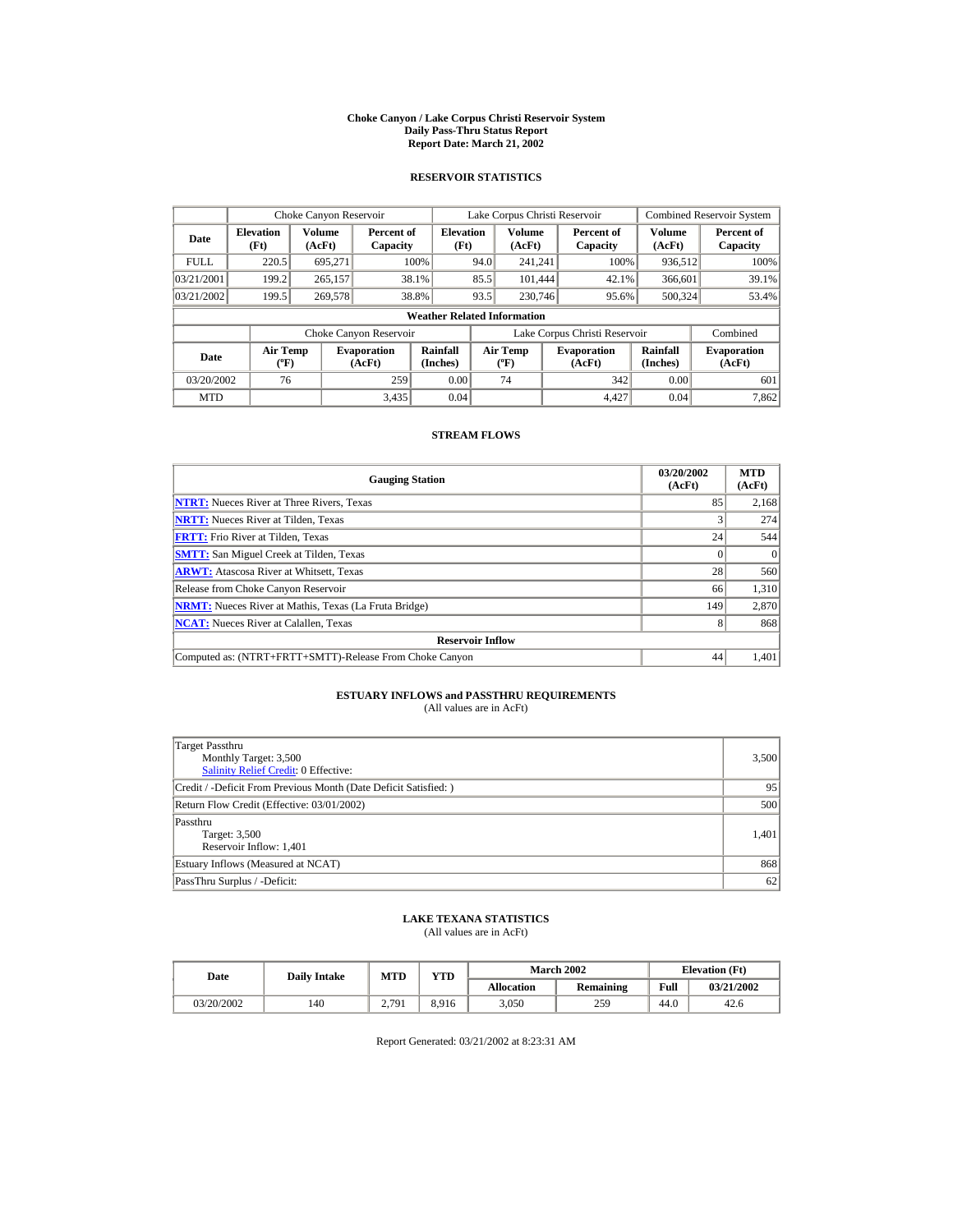#### **Choke Canyon / Lake Corpus Christi Reservoir System Daily Pass-Thru Status Report Report Date: March 22, 2002**

## **RESERVOIR STATISTICS**

|             | Choke Canyon Reservoir             |                  |                              |                          |      | Lake Corpus Christi Reservoir     |  |                               |                         | <b>Combined Reservoir System</b> |  |  |
|-------------|------------------------------------|------------------|------------------------------|--------------------------|------|-----------------------------------|--|-------------------------------|-------------------------|----------------------------------|--|--|
| Date        | <b>Elevation</b><br>(Ft)           | Volume<br>(AcFt) | Percent of<br>Capacity       | <b>Elevation</b><br>(Ft) |      | <b>Volume</b><br>(AcFt)           |  | Percent of<br>Capacity        | <b>Volume</b><br>(AcFt) | Percent of<br>Capacity           |  |  |
| <b>FULL</b> | 220.5                              | 695.271          |                              | 100%                     | 94.0 | 241.241                           |  | 100%                          | 936,512                 | 100%                             |  |  |
| 03/22/2001  | 199.2                              | 264,864          |                              | 38.1%                    | 85.5 | 101.312                           |  | 42.0%                         | 366,176                 | 39.1%                            |  |  |
| 03/22/2002  | 199.5                              | 269.281          |                              | 38.7%                    | 93.5 | 231.124                           |  | 95.8%                         | 500,405                 | 53.4%                            |  |  |
|             | <b>Weather Related Information</b> |                  |                              |                          |      |                                   |  |                               |                         |                                  |  |  |
|             |                                    |                  | Choke Canyon Reservoir       |                          |      |                                   |  | Lake Corpus Christi Reservoir |                         | Combined                         |  |  |
| Date        | Air Temp<br>$({}^o\mathrm{F})$     |                  | <b>Evaporation</b><br>(AcFt) | Rainfall<br>(Inches)     |      | Air Temp<br>$({}^{\circ}{\rm F})$ |  | <b>Evaporation</b><br>(AcFt)  | Rainfall<br>(Inches)    | <b>Evaporation</b><br>(AcFt)     |  |  |
| 03/21/2002  | 78                                 |                  | 302                          | 0.00                     |      | 76                                |  | 320                           | 0.00                    | 622                              |  |  |
| <b>MTD</b>  |                                    |                  | 3.737                        | 0.04                     |      |                                   |  | 4.747                         | 0.04                    | 8.484                            |  |  |

## **STREAM FLOWS**

| <b>Gauging Station</b>                                       | 03/21/2002<br>(AcFt) | <b>MTD</b><br>(AcFt) |
|--------------------------------------------------------------|----------------------|----------------------|
| <b>NTRT:</b> Nueces River at Three Rivers, Texas             | 81                   | 2,249                |
| <b>NRTT:</b> Nueces River at Tilden, Texas                   |                      | 277                  |
| <b>FRTT:</b> Frio River at Tilden, Texas                     | 22                   | 566                  |
| <b>SMTT:</b> San Miguel Creek at Tilden, Texas               |                      | $\theta$             |
| <b>ARWT:</b> Atascosa River at Whitsett, Texas               | 26                   | 586                  |
| Release from Choke Canyon Reservoir                          | 66                   | 1,376                |
| <b>NRMT:</b> Nueces River at Mathis, Texas (La Fruta Bridge) | 131                  | 3,001                |
| <b>NCAT:</b> Nueces River at Calallen, Texas                 |                      | 868                  |
| <b>Reservoir Inflow</b>                                      |                      |                      |
| Computed as: (NTRT+FRTT+SMTT)-Release From Choke Canyon      | 38                   | 1,439                |

# **ESTUARY INFLOWS and PASSTHRU REQUIREMENTS**<br>(All values are in AcFt)

| Target Passthru<br>Monthly Target: 3,500<br><b>Salinity Relief Credit: 0 Effective:</b> | 3,500 |
|-----------------------------------------------------------------------------------------|-------|
| Credit / -Deficit From Previous Month (Date Deficit Satisfied:)                         | 95    |
| Return Flow Credit (Effective: 03/01/2002)                                              | 500   |
| Passthru<br>Target: 3,500<br>Reservoir Inflow: 1,439                                    | 1.439 |
| Estuary Inflows (Measured at NCAT)                                                      | 868   |
| PassThru Surplus / -Deficit:                                                            | 24    |

## **LAKE TEXANA STATISTICS**

(All values are in AcFt)

| Date       | <b>Daily Intake</b> | VTD-<br><b>MTD</b> |       |                   | <b>March 2002</b> | <b>Elevation</b> (Ft) |            |
|------------|---------------------|--------------------|-------|-------------------|-------------------|-----------------------|------------|
|            |                     |                    |       | <b>Allocation</b> | Remaining         | Full                  | 03/22/2002 |
| 03/21/2002 | 141                 | 2.932              | 9,056 | 3,050             | 118               | 44.0                  | 42.6       |

Report Generated: 03/22/2002 at 8:28:32 AM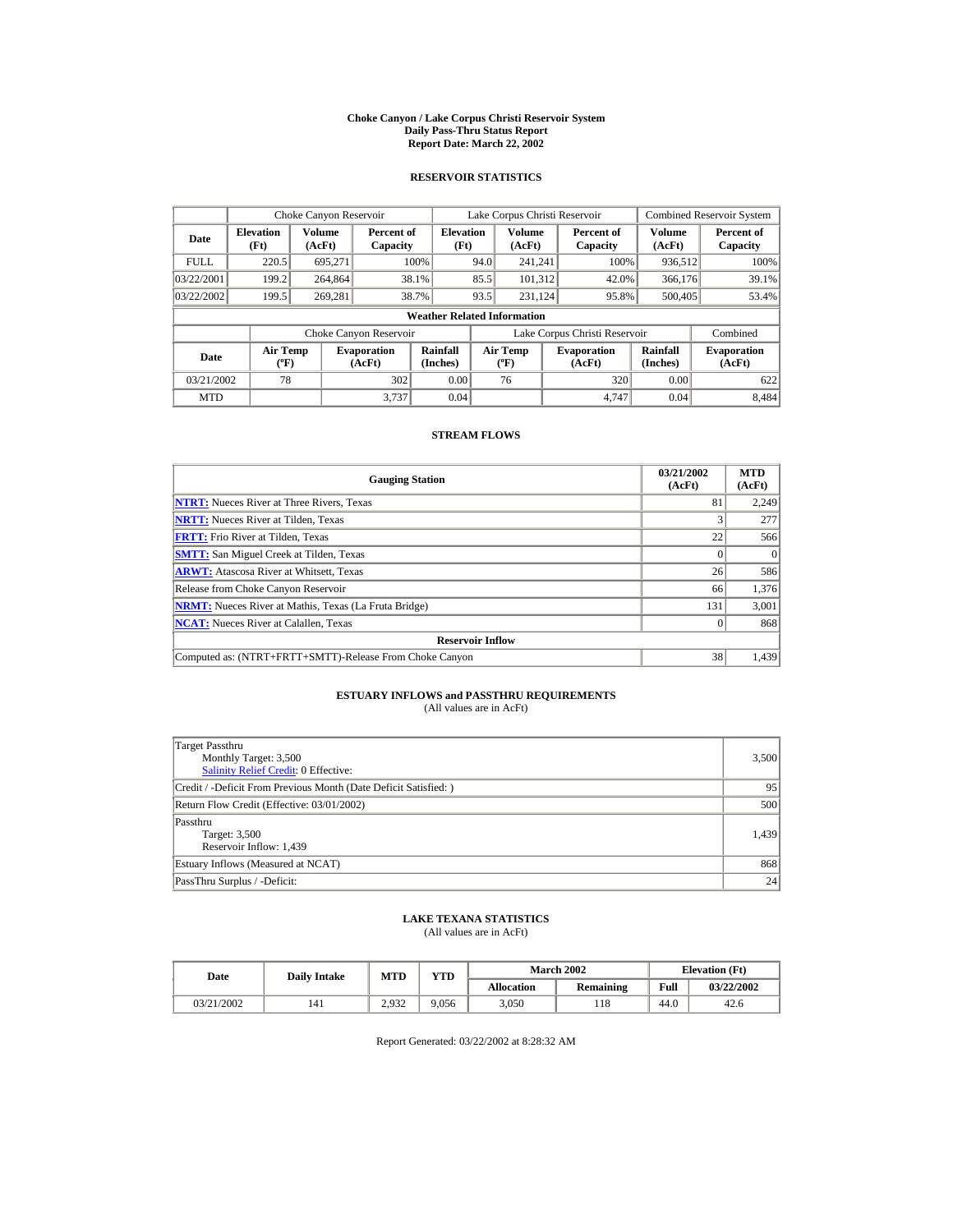#### **Choke Canyon / Lake Corpus Christi Reservoir System Daily Pass-Thru Status Report Report Date: March 23, 2002**

## **RESERVOIR STATISTICS**

|             | Choke Canyon Reservoir                      |                  |                              |                          |      | Lake Corpus Christi Reservoir               |  |                               |                      | Combined Reservoir System    |  |  |
|-------------|---------------------------------------------|------------------|------------------------------|--------------------------|------|---------------------------------------------|--|-------------------------------|----------------------|------------------------------|--|--|
| Date        | <b>Elevation</b><br>(Ft)                    | Volume<br>(AcFt) | Percent of<br>Capacity       | <b>Elevation</b><br>(Ft) |      | Volume<br>(AcFt)                            |  | Percent of<br>Capacity        | Volume<br>(AcFt)     | Percent of<br>Capacity       |  |  |
| <b>FULL</b> | 220.5                                       | 695.271          |                              | 100%                     | 94.0 | 241.241                                     |  | 100%                          | 936,512              | 100%                         |  |  |
| 03/23/2001  | 199.2                                       | 264,717          |                              | 38.1%                    | 85.5 | 101,049                                     |  | 41.9%                         | 365,766              | 39.1%                        |  |  |
| 03/23/2002  | 199.5                                       | 269.133          |                              | 38.7%                    | 93.4 | 229,046                                     |  | 94.9%                         | 498.179              | 53.2%                        |  |  |
|             | <b>Weather Related Information</b>          |                  |                              |                          |      |                                             |  |                               |                      |                              |  |  |
|             |                                             |                  | Choke Canyon Reservoir       |                          |      |                                             |  | Lake Corpus Christi Reservoir |                      | Combined                     |  |  |
| Date        | <b>Air Temp</b><br>$({}^{\circ}\mathrm{F})$ |                  | <b>Evaporation</b><br>(AcFt) | Rainfall<br>(Inches)     |      | <b>Air Temp</b><br>$({}^{\circ}\mathbf{F})$ |  | <b>Evaporation</b><br>(AcFt)  | Rainfall<br>(Inches) | <b>Evaporation</b><br>(AcFt) |  |  |
| 03/22/2002  | 65                                          |                  | 172                          | 0.00                     |      | 76                                          |  | 121                           | 0.00                 | 293                          |  |  |
| <b>MTD</b>  |                                             |                  | 3.909                        | 0.04                     |      |                                             |  | 4.868                         | 0.04                 | 8.777                        |  |  |

## **STREAM FLOWS**

| <b>Gauging Station</b>                                       | 03/22/2002<br>(AcFt) | <b>MTD</b><br>(AcFt) |
|--------------------------------------------------------------|----------------------|----------------------|
| <b>NTRT:</b> Nueces River at Three Rivers, Texas             | 79                   | 2,328                |
| <b>NRTT:</b> Nueces River at Tilden, Texas                   |                      | 279                  |
| <b>FRTT:</b> Frio River at Tilden. Texas                     | 24                   | 590                  |
| <b>SMTT:</b> San Miguel Creek at Tilden, Texas               |                      |                      |
| <b>ARWT:</b> Atascosa River at Whitsett, Texas               | 22                   | 607                  |
| Release from Choke Canyon Reservoir                          | 66                   | 1,441                |
| <b>NRMT:</b> Nueces River at Mathis, Texas (La Fruta Bridge) | 191                  | 3,192                |
| <b>NCAT:</b> Nueces River at Calallen, Texas                 |                      | 868                  |
| <b>Reservoir Inflow</b>                                      |                      |                      |
| Computed as: (NTRT+FRTT+SMTT)-Release From Choke Canyon      | 38                   | 1,477                |

# **ESTUARY INFLOWS and PASSTHRU REQUIREMENTS**<br>(All values are in AcFt)

| Target Passthru<br>Monthly Target: 3,500<br><b>Salinity Relief Credit: 0 Effective:</b> | 3,500 |
|-----------------------------------------------------------------------------------------|-------|
| Credit / -Deficit From Previous Month (Date Deficit Satisfied:)                         | 95    |
| Return Flow Credit (Effective: 03/01/2002)                                              | 500   |
| Passthru<br>Target: 3,500<br>Reservoir Inflow: 1,477                                    | 1.477 |
| Estuary Inflows (Measured at NCAT)                                                      | 868   |
| PassThru Surplus / -Deficit:                                                            | $-14$ |

## **LAKE TEXANA STATISTICS**

(All values are in AcFt)

| Date       | <b>Daily Intake</b> | <b>MTD</b> | YTD  |                   | <b>March 2002</b> | <b>Elevation</b> (Ft) |            |
|------------|---------------------|------------|------|-------------------|-------------------|-----------------------|------------|
|            |                     |            |      | <b>Allocation</b> | Remaining         | Full                  | 03/23/2002 |
| 03/22/2002 | 108                 | 3.040      | .164 | 3.050             |                   | 44.0                  | 42.5       |

Report Generated: 03/23/2002 at 9:15:53 AM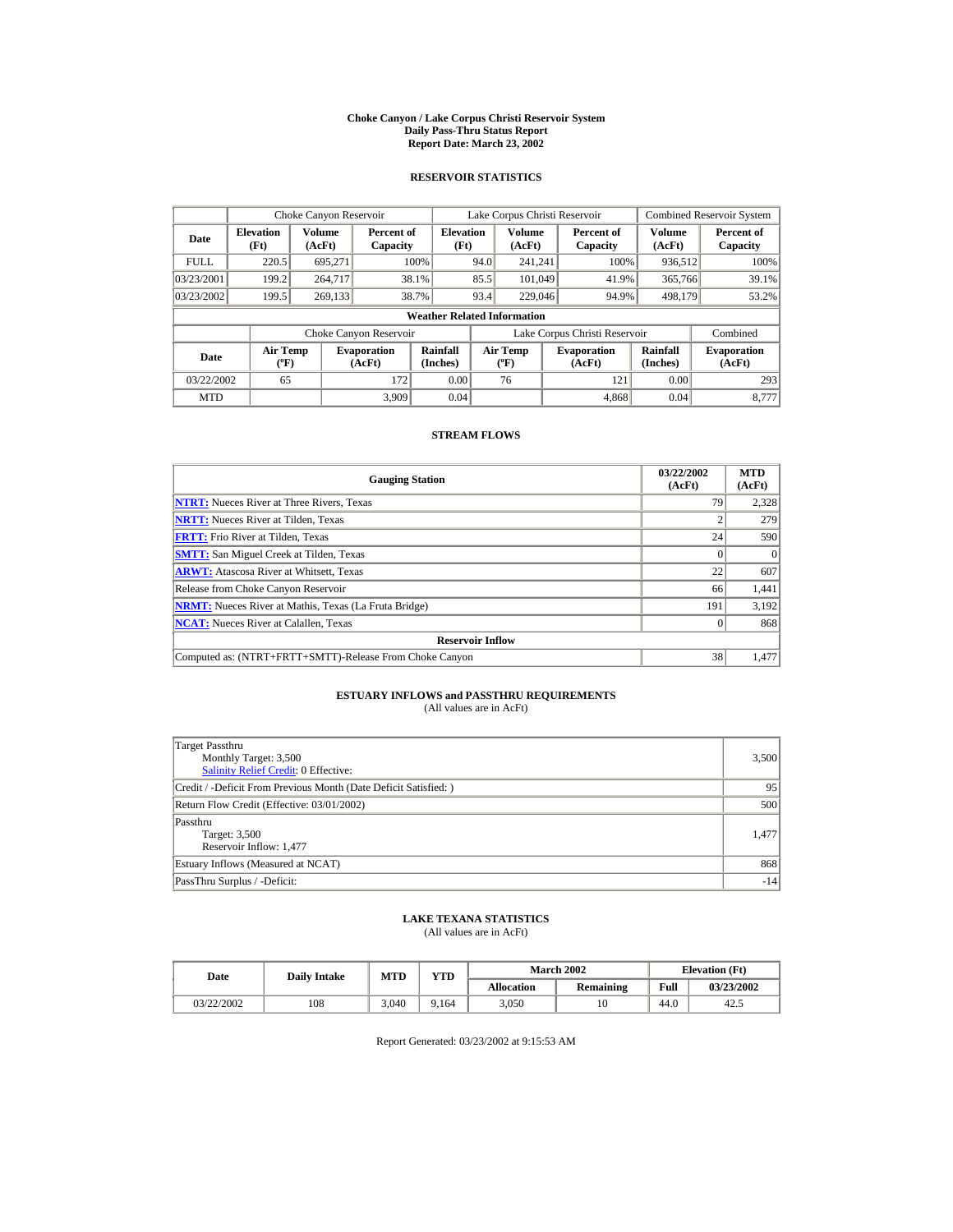#### **Choke Canyon / Lake Corpus Christi Reservoir System Daily Pass-Thru Status Report Report Date: March 24, 2002**

## **RESERVOIR STATISTICS**

|             | Choke Canyon Reservoir                      |                  |                              |                          |      | Lake Corpus Christi Reservoir    |  |                               |                      | <b>Combined Reservoir System</b> |  |  |
|-------------|---------------------------------------------|------------------|------------------------------|--------------------------|------|----------------------------------|--|-------------------------------|----------------------|----------------------------------|--|--|
| Date        | <b>Elevation</b><br>(Ft)                    | Volume<br>(AcFt) | Percent of<br>Capacity       | <b>Elevation</b><br>(Ft) |      | Volume<br>(AcFt)                 |  | Percent of<br>Capacity        | Volume<br>(AcFt)     | Percent of<br>Capacity           |  |  |
| <b>FULL</b> | 220.5                                       | 695.271          |                              | 100%                     | 94.0 | 241.241                          |  | 100%                          | 936,512              | 100%                             |  |  |
| 03/24/2001  | 199.2                                       | 264,717          |                              | 38.1%                    | 85.5 | 100.917                          |  | 41.8%                         | 365,634              | 39.0%                            |  |  |
| 03/24/2002  | 199.5                                       | 268,837          |                              | 38.7%                    | 93.3 | 228,104                          |  | 94.6%                         | 496.941              | 53.1%                            |  |  |
|             | <b>Weather Related Information</b>          |                  |                              |                          |      |                                  |  |                               |                      |                                  |  |  |
|             |                                             |                  | Choke Canyon Reservoir       |                          |      |                                  |  | Lake Corpus Christi Reservoir |                      | Combined                         |  |  |
| Date        | <b>Air Temp</b><br>$({}^{\circ}\mathrm{F})$ |                  | <b>Evaporation</b><br>(AcFt) | Rainfall<br>(Inches)     |      | <b>Air Temp</b><br>$(^{\circ}F)$ |  | <b>Evaporation</b><br>(AcFt)  | Rainfall<br>(Inches) | <b>Evaporation</b><br>(AcFt)     |  |  |
| 03/23/2002  | 74                                          |                  | 181                          | 0.00                     |      | 74                               |  | 197                           | 0.00                 | 378                              |  |  |
| <b>MTD</b>  |                                             |                  | 4.090                        | 0.04                     |      |                                  |  | 5,065                         | 0.04                 | 9,155                            |  |  |

## **STREAM FLOWS**

| <b>Gauging Station</b>                                       | 03/23/2002<br>(AcFt) | <b>MTD</b><br>(AcFt) |
|--------------------------------------------------------------|----------------------|----------------------|
| <b>NTRT:</b> Nueces River at Three Rivers, Texas             | 75                   | 2,404                |
| <b>NRTT:</b> Nueces River at Tilden, Texas                   |                      | 281                  |
| <b>FRTT:</b> Frio River at Tilden, Texas                     | 26                   | 615                  |
| <b>SMTT:</b> San Miguel Creek at Tilden, Texas               |                      | $\Omega$             |
| <b>ARWT:</b> Atascosa River at Whitsett, Texas               | 19                   | 626                  |
| Release from Choke Canyon Reservoir                          | 66                   | 1,507                |
| <b>NRMT:</b> Nueces River at Mathis, Texas (La Fruta Bridge) | 262                  | 3,454                |
| <b>NCAT:</b> Nueces River at Calallen, Texas                 |                      | 868                  |
| <b>Reservoir Inflow</b>                                      |                      |                      |
| Computed as: (NTRT+FRTT+SMTT)-Release From Choke Canyon      | 36                   | 1,513                |

# **ESTUARY INFLOWS and PASSTHRU REQUIREMENTS**<br>(All values are in AcFt)

| Target Passthru<br>Monthly Target: 3,500<br><b>Salinity Relief Credit: 0 Effective:</b> | 3,500 |
|-----------------------------------------------------------------------------------------|-------|
| Credit / -Deficit From Previous Month (Date Deficit Satisfied:)                         | 95    |
| Return Flow Credit (Effective: 03/01/2002)                                              | 500   |
| Passthru<br>Target: 3,500<br>Reservoir Inflow: 1,513                                    | 1,513 |
| Estuary Inflows (Measured at NCAT)                                                      | 868   |
| PassThru Surplus / -Deficit:                                                            | $-50$ |

## **LAKE TEXANA STATISTICS**

(All values are in AcFt)

| Date       | <b>Daily Intake</b> | <b>MTD</b> | YTD   |                   | <b>March 2002</b> | <b>Elevation</b> (Ft) |            |
|------------|---------------------|------------|-------|-------------------|-------------------|-----------------------|------------|
|            |                     |            |       | <b>Allocation</b> | Remaining         | Full                  | 03/24/2002 |
| 03/23/2002 | 139                 | 3,179      | 9.304 | 3.050             | $-129$            | 44.0                  | 42         |

Report Generated: 03/24/2002 at 10:57:02 AM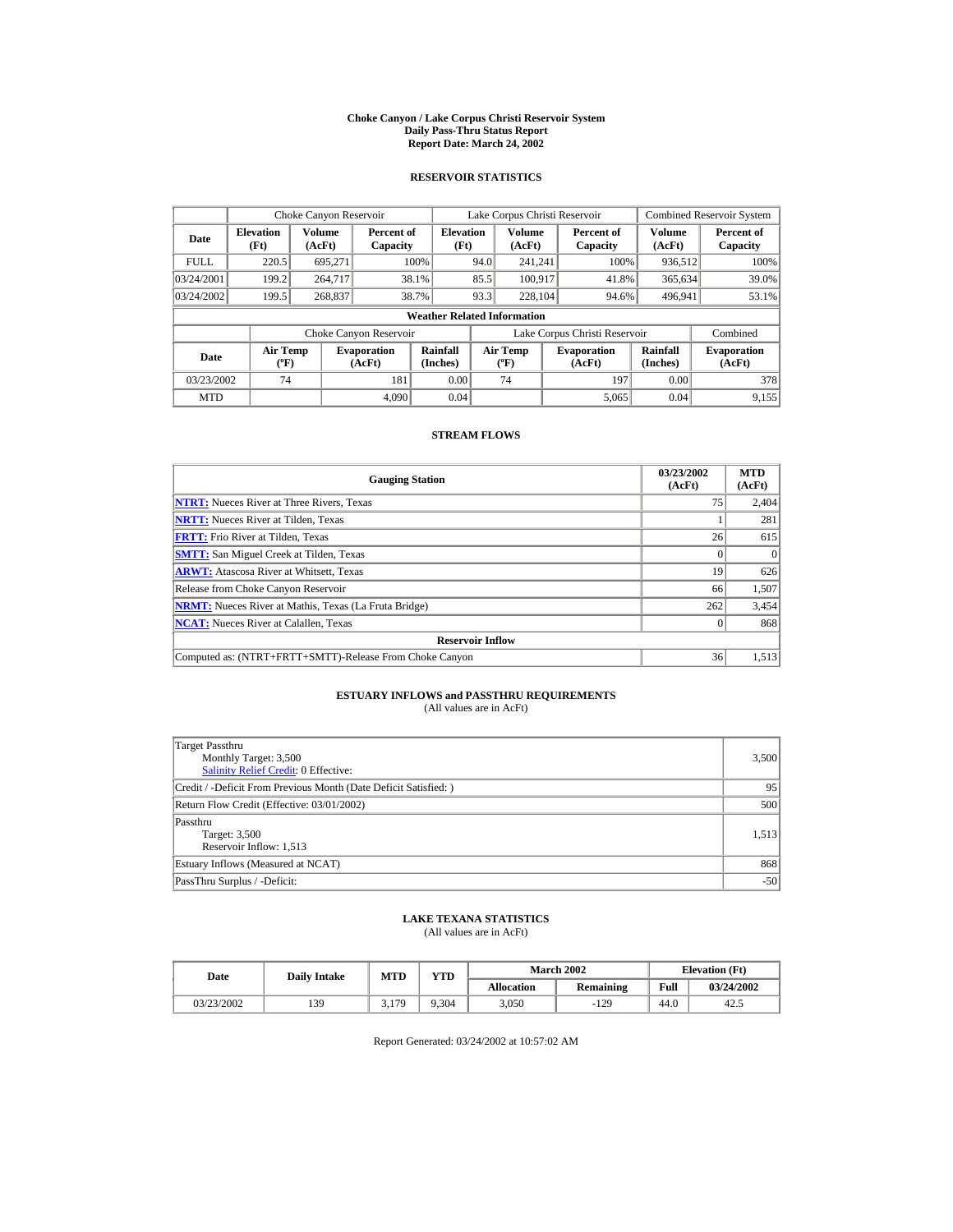#### **Choke Canyon / Lake Corpus Christi Reservoir System Daily Pass-Thru Status Report Report Date: March 25, 2002**

## **RESERVOIR STATISTICS**

|             | Choke Canyon Reservoir             |                  |                              |                          | Lake Corpus Christi Reservoir |                                   |  |                               |                         | <b>Combined Reservoir System</b> |  |  |
|-------------|------------------------------------|------------------|------------------------------|--------------------------|-------------------------------|-----------------------------------|--|-------------------------------|-------------------------|----------------------------------|--|--|
| Date        | <b>Elevation</b><br>(Ft)           | Volume<br>(AcFt) | Percent of<br>Capacity       | <b>Elevation</b><br>(Ft) |                               | <b>Volume</b><br>(AcFt)           |  | Percent of<br>Capacity        | <b>Volume</b><br>(AcFt) | Percent of<br>Capacity           |  |  |
| <b>FULL</b> | 220.5                              | 695.271          |                              | 100%                     | 94.0                          | 241.241                           |  | 100%                          | 936,512                 | 100%                             |  |  |
| 03/25/2001  | 199.2                              | 264,425          |                              | 38.0%                    | 85.4                          | 100.392                           |  | 41.6%                         | 364,817                 | 39.0%                            |  |  |
| 03/25/2002  | 199.4                              | 268,690          |                              | 38.6%                    | 93.3                          | 227,728                           |  | 94.4%                         | 496,418                 | 53.0%                            |  |  |
|             | <b>Weather Related Information</b> |                  |                              |                          |                               |                                   |  |                               |                         |                                  |  |  |
|             |                                    |                  | Choke Canyon Reservoir       |                          |                               |                                   |  | Lake Corpus Christi Reservoir |                         | Combined                         |  |  |
| Date        | Air Temp<br>$({}^o\mathrm{F})$     |                  | <b>Evaporation</b><br>(AcFt) | Rainfall<br>(Inches)     |                               | Air Temp<br>$({}^{\circ}{\rm F})$ |  | <b>Evaporation</b><br>(AcFt)  | Rainfall<br>(Inches)    | <b>Evaporation</b><br>(AcFt)     |  |  |
| 03/24/2002  | 86                                 |                  | 258                          | 0.00                     |                               | 81                                |  | 274                           | 0.00                    | 532                              |  |  |
| <b>MTD</b>  |                                    |                  | 4.348                        | 0.04                     |                               |                                   |  | 5,339                         | 0.04                    | 9,687                            |  |  |

## **STREAM FLOWS**

| <b>Gauging Station</b>                                       | 03/24/2002<br>(AcFt) | <b>MTD</b><br>(AcFt) |
|--------------------------------------------------------------|----------------------|----------------------|
| <b>NTRT:</b> Nueces River at Three Rivers, Texas             | 69                   | 2,473                |
| <b>NRTT:</b> Nueces River at Tilden, Texas                   |                      | 282                  |
| <b>FRTT:</b> Frio River at Tilden. Texas                     | 26                   | 641                  |
| <b>SMTT:</b> San Miguel Creek at Tilden, Texas               |                      |                      |
| <b>ARWT:</b> Atascosa River at Whitsett, Texas               | 19                   | 645                  |
| Release from Choke Canyon Reservoir                          | 66                   | 1,572                |
| <b>NRMT:</b> Nueces River at Mathis, Texas (La Fruta Bridge) | 165                  | 3,619                |
| <b>NCAT:</b> Nueces River at Calallen, Texas                 | 10                   | 878                  |
| <b>Reservoir Inflow</b>                                      |                      |                      |
| Computed as: (NTRT+FRTT+SMTT)-Release From Choke Canyon      | 30                   | 1,542                |

# **ESTUARY INFLOWS and PASSTHRU REQUIREMENTS**<br>(All values are in AcFt)

| Target Passthru<br>Monthly Target: 3,500<br><b>Salinity Relief Credit: 0 Effective:</b> | 3,500 |
|-----------------------------------------------------------------------------------------|-------|
| Credit / -Deficit From Previous Month (Date Deficit Satisfied:)                         | 95    |
| Return Flow Credit (Effective: 03/01/2002)                                              | 500   |
| Passthru<br>Target: 3,500<br>Reservoir Inflow: 1,542                                    | 1.542 |
| Estuary Inflows (Measured at NCAT)                                                      | 878   |
| PassThru Surplus / -Deficit:                                                            | $-70$ |

## **LAKE TEXANA STATISTICS**

(All values are in AcFt)

| Date       | <b>Daily Intake</b> | VTD<br>MTD |       |                   | <b>March 2002</b> | <b>Elevation</b> (Ft) |            |
|------------|---------------------|------------|-------|-------------------|-------------------|-----------------------|------------|
|            |                     |            |       | <b>Allocation</b> | <b>Remaining</b>  | Full                  | 03/25/2002 |
| 03/24/2002 | 140                 | 3.319      | 9.443 | 3,050             | $-269$            | 44.0                  | 42         |

Report Generated: 03/25/2002 at 8:31:40 AM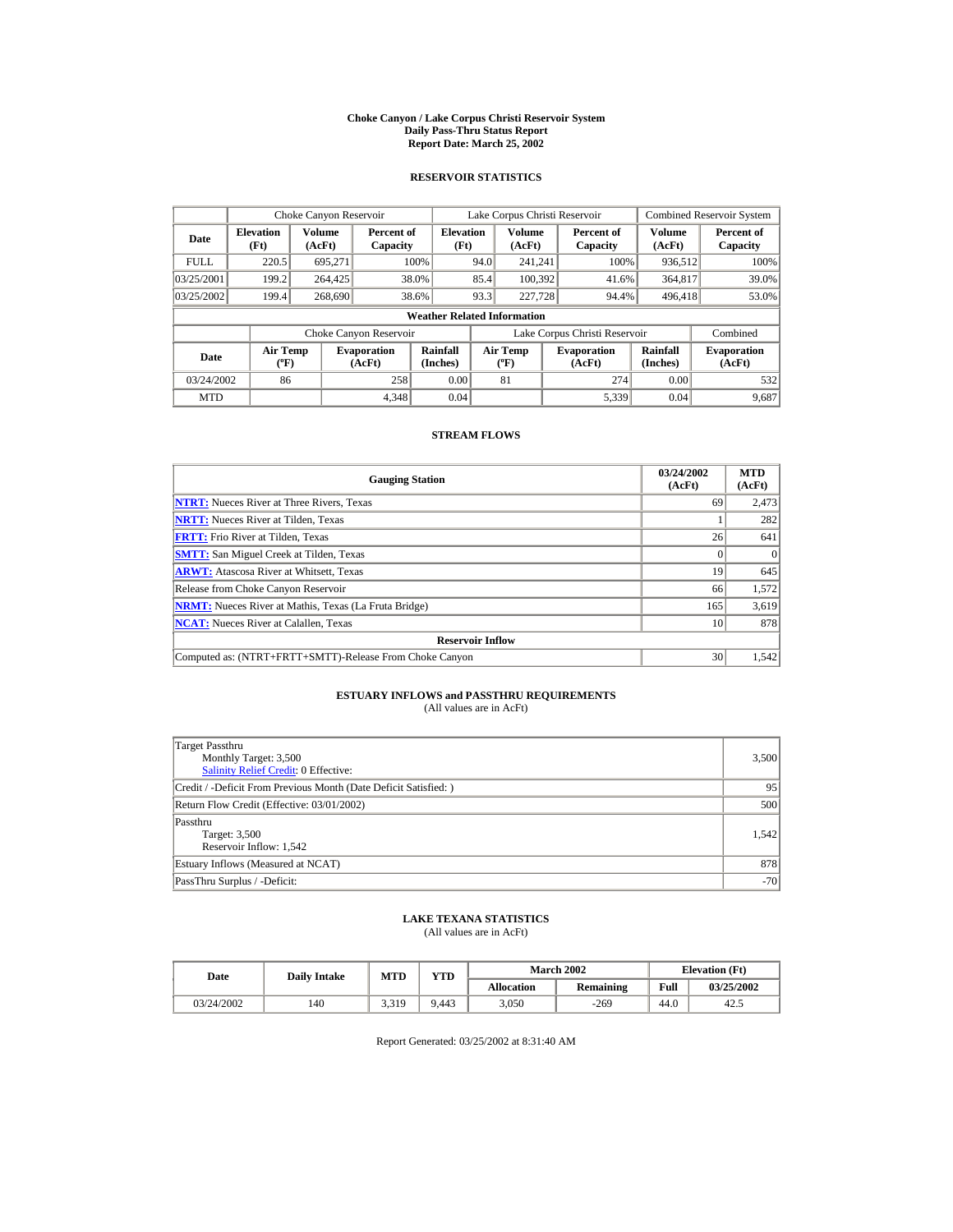#### **Choke Canyon / Lake Corpus Christi Reservoir System Daily Pass-Thru Status Report Report Date: March 26, 2002**

## **RESERVOIR STATISTICS**

|             | Choke Canyon Reservoir             |                         |                              |                          | Lake Corpus Christi Reservoir |                                   |  |                               |                         | <b>Combined Reservoir System</b> |  |  |  |
|-------------|------------------------------------|-------------------------|------------------------------|--------------------------|-------------------------------|-----------------------------------|--|-------------------------------|-------------------------|----------------------------------|--|--|--|
| Date        | <b>Elevation</b><br>(Ft)           | <b>Volume</b><br>(AcFt) | Percent of<br>Capacity       | <b>Elevation</b><br>(Ft) |                               | <b>Volume</b><br>(AcFt)           |  | Percent of<br>Capacity        | <b>Volume</b><br>(AcFt) | Percent of<br>Capacity           |  |  |  |
| <b>FULL</b> | 220.5                              | 695.271                 |                              | 100%                     | 94.0                          | 241.241                           |  | 100%                          | 936,512                 | 100%                             |  |  |  |
| 03/26/2001  | 199.1                              | 264,278                 |                              | 38.0%                    | 85.5                          | 100.654                           |  | 41.7%                         | 364,932                 | 39.0%                            |  |  |  |
| 03/26/2002  | 199.4                              | 268,394                 |                              | 38.6%                    | 93.4                          | 229.612                           |  | 95.2%                         | 498,006                 | 53.2%                            |  |  |  |
|             | <b>Weather Related Information</b> |                         |                              |                          |                               |                                   |  |                               |                         |                                  |  |  |  |
|             |                                    |                         | Choke Canyon Reservoir       |                          |                               |                                   |  | Lake Corpus Christi Reservoir |                         | Combined                         |  |  |  |
| Date        | Air Temp<br>$({}^o\mathrm{F})$     |                         | <b>Evaporation</b><br>(AcFt) | Rainfall<br>(Inches)     |                               | Air Temp<br>$({}^{\circ}{\rm F})$ |  | <b>Evaporation</b><br>(AcFt)  | Rainfall<br>(Inches)    | <b>Evaporation</b><br>(AcFt)     |  |  |  |
| 03/25/2002  | 79                                 |                         | 172                          | 0.00                     |                               | 79                                |  | 154                           | 0.00                    | 326                              |  |  |  |
| <b>MTD</b>  |                                    |                         | 4.520                        | 0.04                     |                               |                                   |  | 5.493                         | 0.04                    | 10.013                           |  |  |  |

## **STREAM FLOWS**

| <b>Gauging Station</b>                                       | 03/25/2002<br>(AcFt) | <b>MTD</b><br>(AcFt) |
|--------------------------------------------------------------|----------------------|----------------------|
| <b>NTRT:</b> Nueces River at Three Rivers, Texas             | 67                   | 2,541                |
| <b>NRTT:</b> Nueces River at Tilden, Texas                   |                      | 283                  |
| <b>FRTT:</b> Frio River at Tilden. Texas                     | 24                   | 665                  |
| <b>SMTT:</b> San Miguel Creek at Tilden, Texas               |                      | $\Omega$             |
| <b>ARWT:</b> Atascosa River at Whitsett, Texas               | 20                   | 665                  |
| Release from Choke Canyon Reservoir                          | 66                   | 1,638                |
| <b>NRMT:</b> Nueces River at Mathis, Texas (La Fruta Bridge) | 159                  | 3,777                |
| <b>NCAT:</b> Nueces River at Calallen, Texas                 | 16                   | 894                  |
| <b>Reservoir Inflow</b>                                      |                      |                      |
| Computed as: (NTRT+FRTT+SMTT)-Release From Choke Canyon      | 26                   | 1,568                |

# **ESTUARY INFLOWS and PASSTHRU REQUIREMENTS**<br>(All values are in AcFt)

| Target Passthru<br>Monthly Target: 3,500<br><b>Salinity Relief Credit: 0 Effective:</b> | 3,500 |
|-----------------------------------------------------------------------------------------|-------|
| Credit / -Deficit From Previous Month (Date Deficit Satisfied:)                         | 95    |
| Return Flow Credit (Effective: 03/01/2002)                                              | 500   |
| Passthru<br>Target: 3,500<br>Reservoir Inflow: 1,568                                    | 1.568 |
| Estuary Inflows (Measured at NCAT)                                                      | 894   |
| PassThru Surplus / -Deficit:                                                            | $-80$ |

## **LAKE TEXANA STATISTICS**

(All values are in AcFt)

| Date       | <b>Daily Intake</b> | <b>MTD</b> | $\mathbf{v}\mathbf{T}\mathbf{D}$ |                   | <b>March 2002</b> |      | <b>Elevation</b> (Ft) |
|------------|---------------------|------------|----------------------------------|-------------------|-------------------|------|-----------------------|
|            |                     |            |                                  | <b>Allocation</b> | Remaining         | Full | 03/26/2002            |
| 03/25/2002 | 140                 | 3.459      | ).583                            | 3,050             | -409              | 44.0 | 42.4                  |

Report Generated: 03/26/2002 at 8:06:13 AM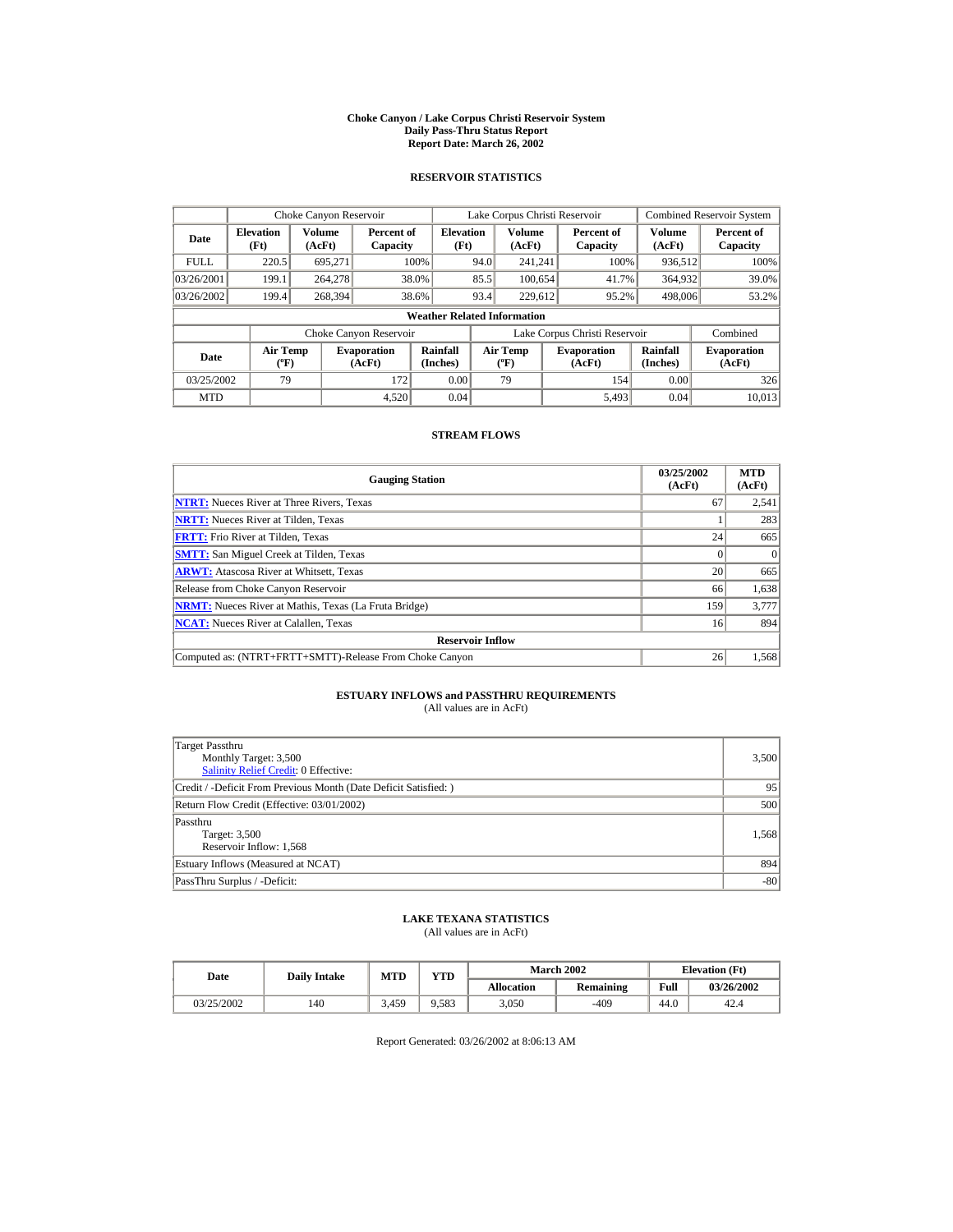#### **Choke Canyon / Lake Corpus Christi Reservoir System Daily Pass-Thru Status Report Report Date: March 27, 2002**

## **RESERVOIR STATISTICS**

|             | Choke Canyon Reservoir                      |                  |                              |                          | Lake Corpus Christi Reservoir |                                  |  |                               |                      | <b>Combined Reservoir System</b> |  |  |
|-------------|---------------------------------------------|------------------|------------------------------|--------------------------|-------------------------------|----------------------------------|--|-------------------------------|----------------------|----------------------------------|--|--|
| Date        | <b>Elevation</b><br>(Ft)                    | Volume<br>(AcFt) | Percent of<br>Capacity       | <b>Elevation</b><br>(Ft) |                               | Volume<br>(AcFt)                 |  | Percent of<br>Capacity        | Volume<br>(AcFt)     | Percent of<br>Capacity           |  |  |
| <b>FULL</b> | 220.5                                       | 695.271          |                              | 100%                     | 94.0                          | 241.241                          |  | 100%                          | 936,512              | 100%                             |  |  |
| 03/27/2001  | 199.1                                       | 264,132          |                              | 38.0%                    | 85.4                          | 100.392                          |  | 41.6%                         | 364,524              | 38.9%                            |  |  |
| 03/27/2002  | 199.4                                       | 268,099          |                              | 38.6%                    | 93.3                          | 227,728                          |  | 94.4%                         | 495,827              | 52.9%                            |  |  |
|             | <b>Weather Related Information</b>          |                  |                              |                          |                               |                                  |  |                               |                      |                                  |  |  |
|             |                                             |                  | Choke Canyon Reservoir       |                          |                               |                                  |  | Lake Corpus Christi Reservoir |                      | Combined                         |  |  |
| Date        | <b>Air Temp</b><br>$({}^{\circ}\mathrm{F})$ |                  | <b>Evaporation</b><br>(AcFt) | Rainfall<br>(Inches)     |                               | <b>Air Temp</b><br>$(^{\circ}F)$ |  | <b>Evaporation</b><br>(AcFt)  | Rainfall<br>(Inches) | <b>Evaporation</b><br>(AcFt)     |  |  |
| 03/26/2002  | 71                                          |                  | 249                          | 0.00                     |                               | 72                               |  | 318                           | 0.00                 | 567                              |  |  |
| <b>MTD</b>  |                                             |                  | 4.769                        | 0.04                     |                               |                                  |  | 5.811                         | 0.04                 | 10,580                           |  |  |

## **STREAM FLOWS**

| <b>Gauging Station</b>                                       | 03/26/2002<br>(AcFt) | <b>MTD</b><br>(AcFt) |
|--------------------------------------------------------------|----------------------|----------------------|
| <b>NTRT:</b> Nueces River at Three Rivers, Texas             | 67                   | 2,608                |
| <b>NRTT:</b> Nueces River at Tilden, Texas                   |                      | 283                  |
| <b>FRTT:</b> Frio River at Tilden. Texas                     | 22                   | 687                  |
| <b>SMTT:</b> San Miguel Creek at Tilden, Texas               |                      | $\Omega$             |
| <b>ARWT:</b> Atascosa River at Whitsett, Texas               | 19                   | 683                  |
| Release from Choke Canyon Reservoir                          | 66                   | 1,703                |
| <b>NRMT:</b> Nueces River at Mathis, Texas (La Fruta Bridge) | 139                  | 3,916                |
| <b>NCAT:</b> Nueces River at Calallen, Texas                 |                      | 894                  |
| <b>Reservoir Inflow</b>                                      |                      |                      |
| Computed as: (NTRT+FRTT+SMTT)-Release From Choke Canyon      | 24                   | 1,592                |

# **ESTUARY INFLOWS and PASSTHRU REQUIREMENTS**<br>(All values are in AcFt)

| Target Passthru<br>Monthly Target: 3,500<br>Salinity Relief Credit: 0 Effective: | 3,500  |
|----------------------------------------------------------------------------------|--------|
| Credit / -Deficit From Previous Month (Date Deficit Satisfied:)                  | 95     |
| Return Flow Credit (Effective: 03/01/2002)                                       | 500    |
| Passthru<br>Target: 3,500<br>Reservoir Inflow: 1,592                             | 1.592  |
| Estuary Inflows (Measured at NCAT)                                               | 894    |
| PassThru Surplus / -Deficit:                                                     | $-103$ |

## **LAKE TEXANA STATISTICS**

(All values are in AcFt)

| Date       | <b>Daily Intake</b> | <b>MTD</b> | YTD   |                   | <b>March 2002</b> | <b>Elevation</b> (Ft) |            |  |
|------------|---------------------|------------|-------|-------------------|-------------------|-----------------------|------------|--|
|            |                     |            |       | <b>Allocation</b> | Remaining         | Full                  | 03/27/2002 |  |
| 03/26/2002 | $\sim$<br>1/4       | 3,579      | 9.704 | 3,050             | $-529$            | 44.0                  | 42.4       |  |

Report Generated: 03/27/2002 at 8:31:13 AM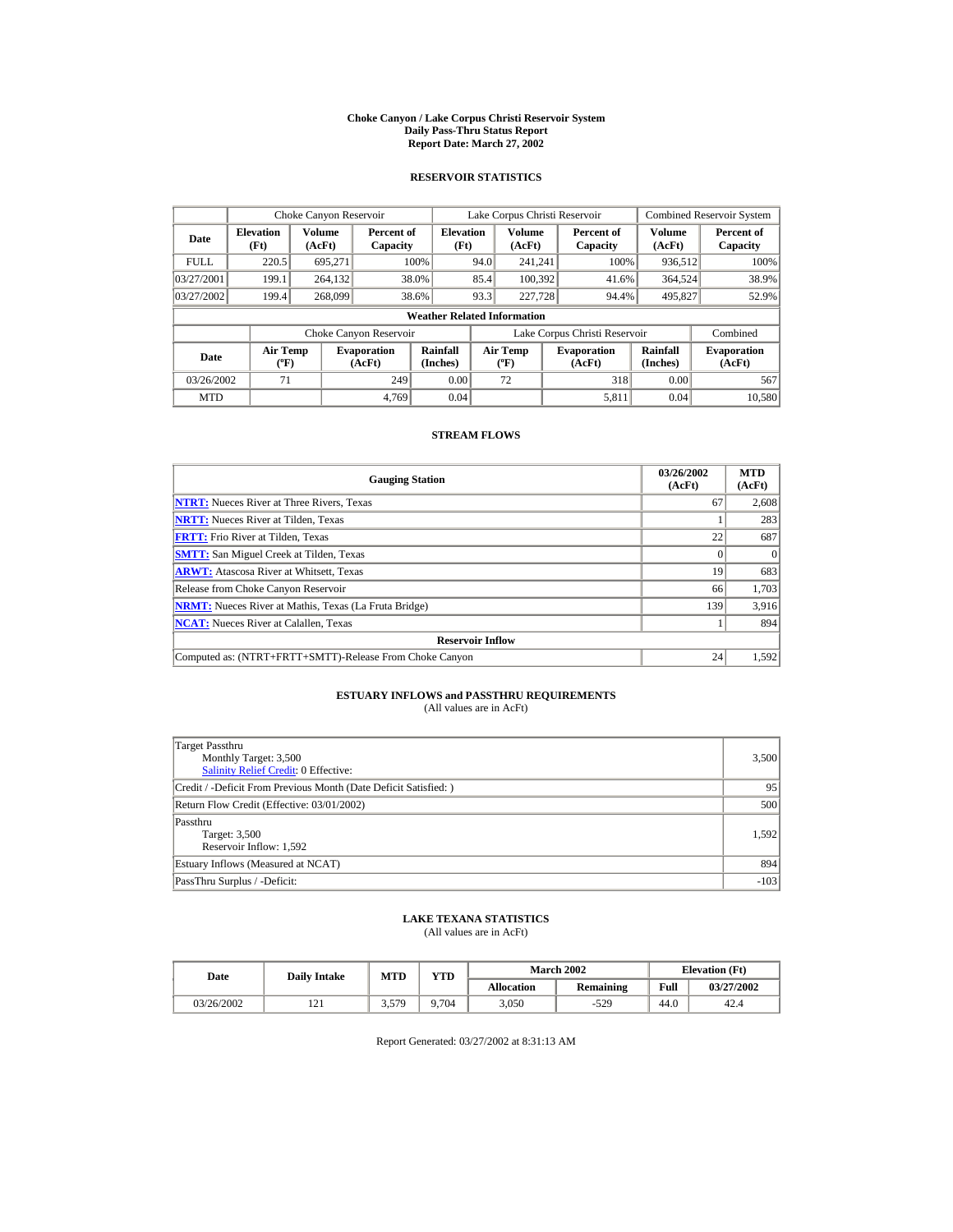#### **Choke Canyon / Lake Corpus Christi Reservoir System Daily Pass-Thru Status Report Report Date: March 28, 2002**

## **RESERVOIR STATISTICS**

|             | Choke Canyon Reservoir             |                  |                              |                          | Lake Corpus Christi Reservoir |                                   |  |                               |                         | <b>Combined Reservoir System</b> |  |  |
|-------------|------------------------------------|------------------|------------------------------|--------------------------|-------------------------------|-----------------------------------|--|-------------------------------|-------------------------|----------------------------------|--|--|
| Date        | <b>Elevation</b><br>(Ft)           | Volume<br>(AcFt) | Percent of<br>Capacity       | <b>Elevation</b><br>(Ft) |                               | <b>Volume</b><br>(AcFt)           |  | Percent of<br>Capacity        | <b>Volume</b><br>(AcFt) | Percent of<br>Capacity           |  |  |
| <b>FULL</b> | 220.5                              | 695.271          |                              | 100%                     | 94.0                          | 241.241                           |  | 100%                          | 936,512                 | 100%                             |  |  |
| 03/28/2001  | 199.1                              | 264,132          |                              | 38.0%                    | 85.5                          | 101,049                           |  | 41.9%                         | 365,181                 | 39.0%                            |  |  |
| 03/28/2002  | 199.4                              | 267,803          |                              | 38.5%                    | 93.3                          | 227.164                           |  | 94.2%                         | 494,967                 | 52.9%                            |  |  |
|             | <b>Weather Related Information</b> |                  |                              |                          |                               |                                   |  |                               |                         |                                  |  |  |
|             |                                    |                  | Choke Canyon Reservoir       |                          |                               |                                   |  | Lake Corpus Christi Reservoir |                         | Combined                         |  |  |
| Date        | Air Temp<br>$({}^o\mathrm{F})$     |                  | <b>Evaporation</b><br>(AcFt) | Rainfall<br>(Inches)     |                               | Air Temp<br>$({}^{\circ}{\rm F})$ |  | <b>Evaporation</b><br>(AcFt)  | Rainfall<br>(Inches)    | <b>Evaporation</b><br>(AcFt)     |  |  |
| 03/27/2002  | 73                                 |                  | 146                          | 0.00                     |                               | 72                                |  | 153                           | 0.00                    | 299                              |  |  |
| <b>MTD</b>  |                                    |                  | 4.915                        | 0.04                     |                               |                                   |  | 5,964                         | 0.04                    | 10.879                           |  |  |

## **STREAM FLOWS**

| <b>Gauging Station</b>                                       | 03/27/2002<br>(AcFt) | <b>MTD</b><br>(AcFt) |
|--------------------------------------------------------------|----------------------|----------------------|
| <b>NTRT:</b> Nueces River at Three Rivers, Texas             | 67                   | 2,676                |
| <b>NRTT:</b> Nueces River at Tilden, Texas                   |                      | 284                  |
| <b>FRTT:</b> Frio River at Tilden. Texas                     | 20                   | 707                  |
| <b>SMTT:</b> San Miguel Creek at Tilden, Texas               |                      | $\Omega$             |
| <b>ARWT:</b> Atascosa River at Whitsett, Texas               | 16                   | 699                  |
| Release from Choke Canyon Reservoir                          | 66                   | 1,769                |
| <b>NRMT:</b> Nueces River at Mathis, Texas (La Fruta Bridge) | 111                  | 4,028                |
| <b>NCAT:</b> Nueces River at Calallen, Texas                 |                      | 894                  |
| <b>Reservoir Inflow</b>                                      |                      |                      |
| Computed as: (NTRT+FRTT+SMTT)-Release From Choke Canyon      | 22                   | 1,614                |

# **ESTUARY INFLOWS and PASSTHRU REQUIREMENTS**<br>(All values are in AcFt)

| Target Passthru<br>Monthly Target: 3,500<br>Salinity Relief Credit: 0 Effective: | 3,500  |
|----------------------------------------------------------------------------------|--------|
| Credit / -Deficit From Previous Month (Date Deficit Satisfied:)                  | 95     |
| Return Flow Credit (Effective: 03/01/2002)                                       | 500    |
| Passthru<br>Target: 3,500<br>Reservoir Inflow: 1,614                             | 1,614  |
| Estuary Inflows (Measured at NCAT)                                               | 894    |
| PassThru Surplus / -Deficit:                                                     | $-124$ |

## **LAKE TEXANA STATISTICS**

(All values are in AcFt)

| Date       | <b>Daily Intake</b> | <b>MTD</b> | YTD   |                   | <b>March 2002</b> | <b>Elevation</b> (Ft) |            |
|------------|---------------------|------------|-------|-------------------|-------------------|-----------------------|------------|
|            |                     |            |       | <b>Allocation</b> | Remaining         | Full                  | 03/28/2002 |
| 03/27/2002 | 140                 | 3.719      | 9.843 | 3.050             | -669              | 44.0                  | 42.3       |

Report Generated: 03/28/2002 at 8:14:48 AM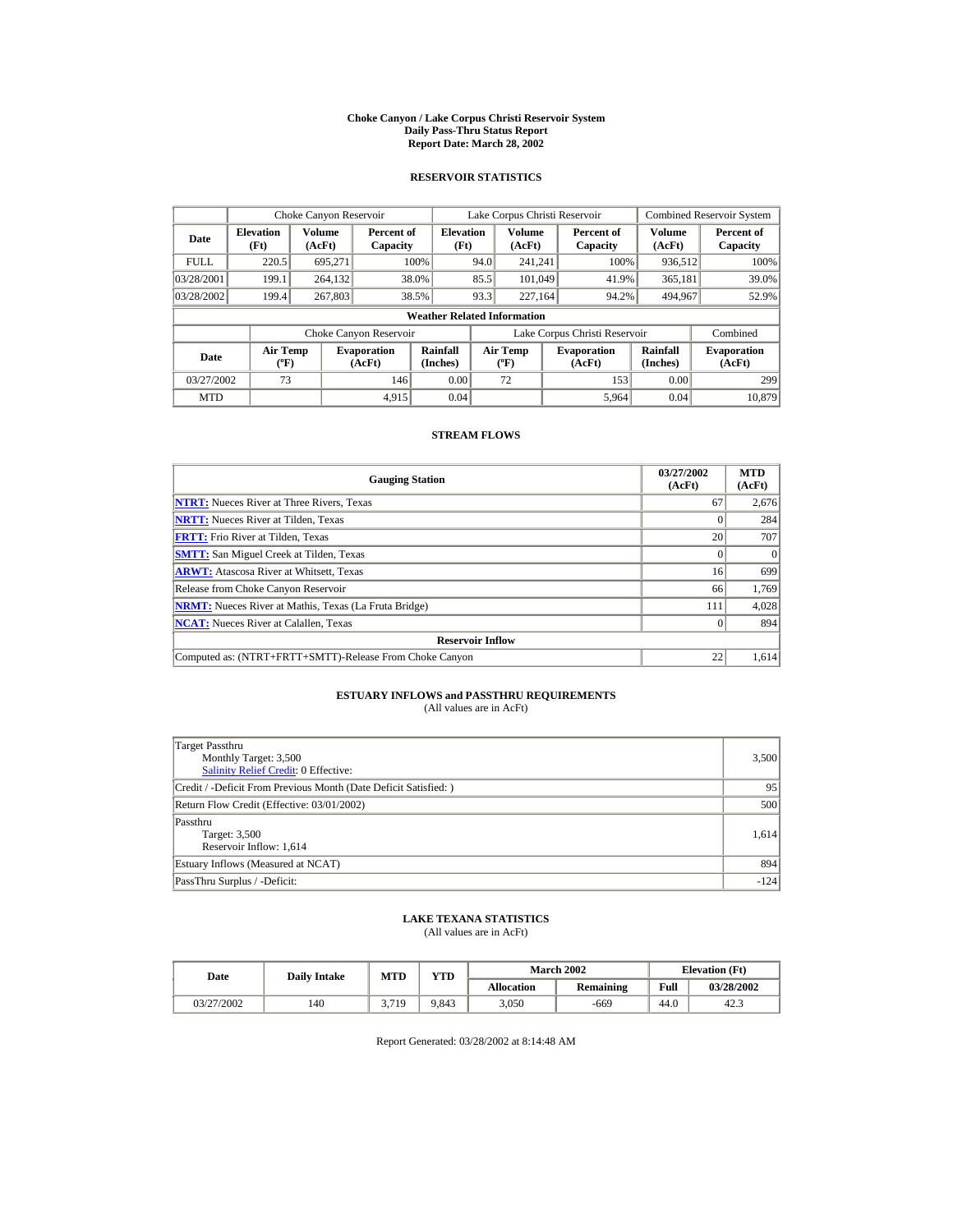#### **Choke Canyon / Lake Corpus Christi Reservoir System Daily Pass-Thru Status Report Report Date: March 29, 2002**

## **RESERVOIR STATISTICS**

|             | Choke Canyon Reservoir             |                  |                              |                          | Lake Corpus Christi Reservoir |                                   |  |                               |                      | <b>Combined Reservoir System</b> |  |  |
|-------------|------------------------------------|------------------|------------------------------|--------------------------|-------------------------------|-----------------------------------|--|-------------------------------|----------------------|----------------------------------|--|--|
| Date        | <b>Elevation</b><br>(Ft)           | Volume<br>(AcFt) | Percent of<br>Capacity       | <b>Elevation</b><br>(Ft) |                               | <b>Volume</b><br>(AcFt)           |  | Percent of<br>Capacity        | Volume<br>(AcFt)     | Percent of<br>Capacity           |  |  |
| <b>FULL</b> | 220.5                              | 695,271          |                              | 100%                     | 94.0                          | 241.241                           |  | 100%                          | 936,512              | 100%                             |  |  |
| 03/29/2001  | 199.2                              | 265,010          |                              | 38.1%                    | 85.5                          | 100.654                           |  | 41.7%                         | 365,664              | 39.0%                            |  |  |
| 03/29/2002  | 199.4                              | 267,656          |                              | 38.5%                    | 93.3                          | 226,976                           |  | 94.1%                         | 494,632              | 52.8%                            |  |  |
|             | <b>Weather Related Information</b> |                  |                              |                          |                               |                                   |  |                               |                      |                                  |  |  |
|             |                                    |                  | Choke Canyon Reservoir       |                          |                               |                                   |  | Lake Corpus Christi Reservoir |                      | Combined                         |  |  |
| Date        | Air Temp<br>$({}^o\mathrm{F})$     |                  | <b>Evaporation</b><br>(AcFt) | Rainfall<br>(Inches)     |                               | Air Temp<br>$({}^{\circ}{\rm F})$ |  | <b>Evaporation</b><br>(AcFt)  | Rainfall<br>(Inches) | <b>Evaporation</b><br>(AcFt)     |  |  |
| 03/28/2002  | 88                                 |                  | 172                          | 0.00                     |                               | 90                                |  | 230                           | 0.00                 | 402                              |  |  |
| <b>MTD</b>  |                                    |                  | 5,087                        | 0.04                     |                               |                                   |  | 6.194                         | 0.04                 | 11.281                           |  |  |

## **STREAM FLOWS**

| <b>Gauging Station</b>                                       | 03/28/2002<br>(AcFt) | <b>MTD</b><br>(AcFt) |
|--------------------------------------------------------------|----------------------|----------------------|
| <b>NTRT:</b> Nueces River at Three Rivers, Texas             | 64                   | 2,739                |
| <b>NRTT:</b> Nueces River at Tilden, Texas                   |                      | 284                  |
| <b>FRTT:</b> Frio River at Tilden. Texas                     | 20                   | 727                  |
| <b>SMTT:</b> San Miguel Creek at Tilden, Texas               | $\Omega$             | $\Omega$             |
| <b>ARWT:</b> Atascosa River at Whitsett, Texas               | 13                   | 712                  |
| Release from Choke Canyon Reservoir                          | 66                   | 1,834                |
| <b>NRMT:</b> Nueces River at Mathis, Texas (La Fruta Bridge) | 204                  | 4,232                |
| <b>NCAT:</b> Nueces River at Calallen, Texas                 | $\Omega$             | 894                  |
| <b>Reservoir Inflow</b>                                      |                      |                      |
| Computed as: NRTT+FRTT+SMTT+ARWT                             | 33                   | 1,647                |

# **ESTUARY INFLOWS and PASSTHRU REQUIREMENTS**<br>(All values are in AcFt)

| Target Passthru<br>Monthly Target: 3,500<br><b>Salinity Relief Credit: 0 Effective:</b> | 3,500  |
|-----------------------------------------------------------------------------------------|--------|
| Credit / -Deficit From Previous Month (Date Deficit Satisfied:)                         | 95     |
| Return Flow Credit (Effective: 03/01/2002)                                              | 500    |
| Passthru<br>Target: 3,500<br>Reservoir Inflow: 1,647                                    | 1.647  |
| Estuary Inflows (Measured at NCAT)                                                      | 894    |
| PassThru Surplus / -Deficit:                                                            | $-158$ |

## **LAKE TEXANA STATISTICS**

(All values are in AcFt)

| Date       | <b>Daily Intake</b> | <b>MTD</b> | $\mathbf{v}\mathbf{T}\mathbf{D}$ |                   | <b>March 2002</b> | <b>Elevation</b> (Ft) |            |
|------------|---------------------|------------|----------------------------------|-------------------|-------------------|-----------------------|------------|
|            |                     |            |                                  | <b>Allocation</b> | Remaining         | Full                  | 03/29/2002 |
| 03/28/2002 | 140                 | 3.859      | 9.983                            | 3,050             | -809              | 44.0                  | 42.3       |

Report Generated: 03/29/2002 at 12:14:25 PM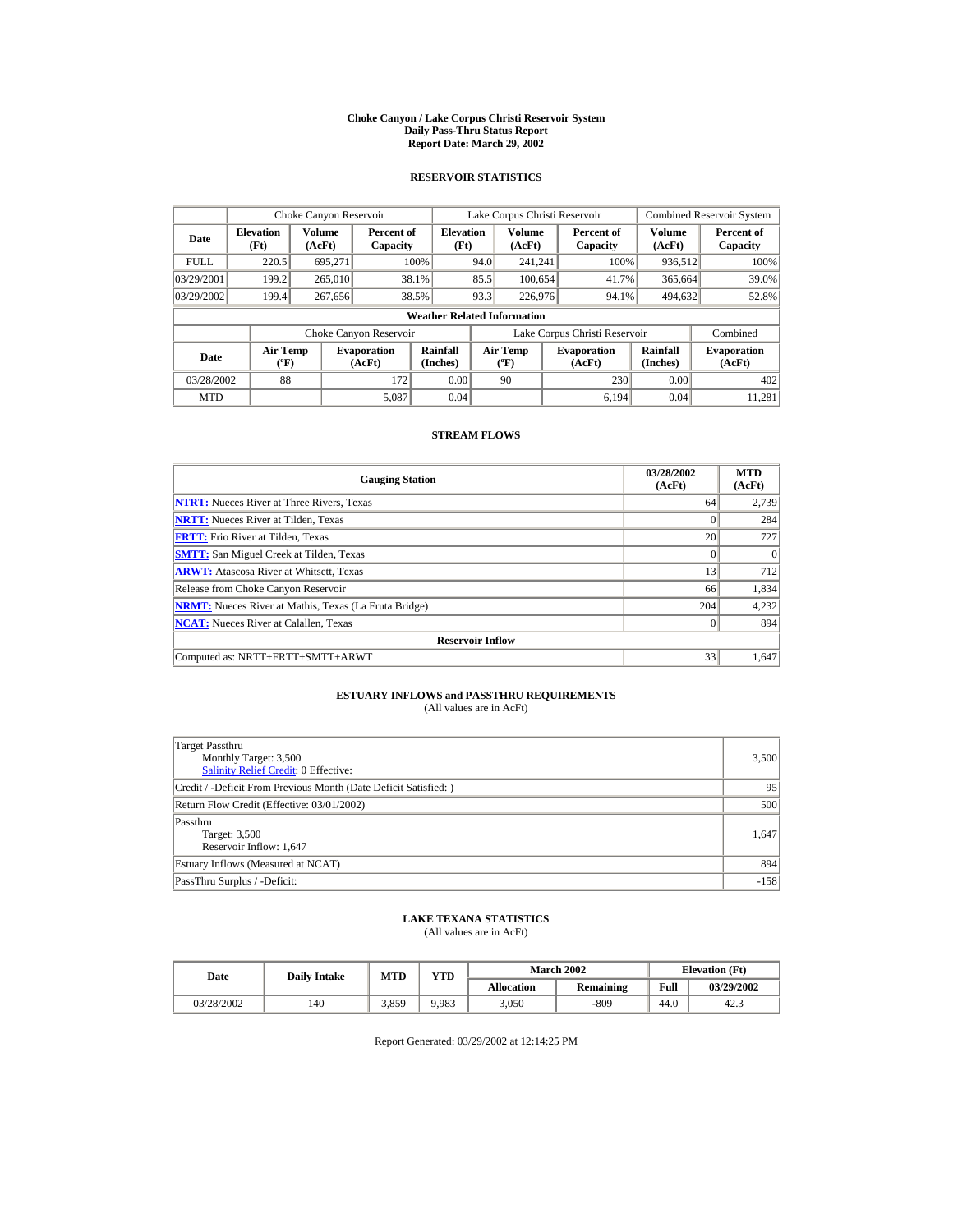#### **Choke Canyon / Lake Corpus Christi Reservoir System Daily Pass-Thru Status Report Report Date: March 30, 2002**

## **RESERVOIR STATISTICS**

|             | Choke Canyon Reservoir                      |                  |                              |                          | Lake Corpus Christi Reservoir |                                          |  |                               |                      | <b>Combined Reservoir System</b> |  |  |
|-------------|---------------------------------------------|------------------|------------------------------|--------------------------|-------------------------------|------------------------------------------|--|-------------------------------|----------------------|----------------------------------|--|--|
| Date        | <b>Elevation</b><br>(Ft)                    | Volume<br>(AcFt) | Percent of<br>Capacity       | <b>Elevation</b><br>(Ft) |                               | <b>Volume</b><br>(AcFt)                  |  | Percent of<br>Capacity        | Volume<br>(AcFt)     | Percent of<br>Capacity           |  |  |
| <b>FULL</b> | 220.5                                       | 695.271          |                              | 100%                     | 94.0                          | 241.241                                  |  | 100%                          | 936,512              | 100%                             |  |  |
| 03/30/2001  | 199.2                                       | 264,864          |                              | 38.1%                    | 85.5                          | 101,049                                  |  | 41.9%                         | 365,913              | 39.1%                            |  |  |
| 03/30/2002  | 199.4                                       | 267,508          |                              | 38.5%                    | 93.1                          | 224,913                                  |  | 93.2%                         | 492,421              | 52.6%                            |  |  |
|             | <b>Weather Related Information</b>          |                  |                              |                          |                               |                                          |  |                               |                      |                                  |  |  |
|             |                                             |                  | Choke Canyon Reservoir       |                          |                               |                                          |  | Lake Corpus Christi Reservoir |                      | Combined                         |  |  |
| Date        | <b>Air Temp</b><br>$({}^{\circ}\mathrm{F})$ |                  | <b>Evaporation</b><br>(AcFt) | Rainfall<br>(Inches)     |                               | <b>Air Temp</b><br>$({}^{\circ}{\rm F})$ |  | <b>Evaporation</b><br>(AcFt)  | Rainfall<br>(Inches) | <b>Evaporation</b><br>(AcFt)     |  |  |
| 03/29/2002  | 84                                          |                  | 146                          | 0.00                     |                               | 83                                       |  | 142                           | 0.00                 | 288                              |  |  |
| <b>MTD</b>  |                                             |                  | 5.233                        | 0.04                     |                               |                                          |  | 6.336                         | 0.04                 | 11.569                           |  |  |

## **STREAM FLOWS**

| <b>Gauging Station</b>                                       | 03/29/2002<br>(AcFt) | <b>MTD</b><br>(AcFt) |
|--------------------------------------------------------------|----------------------|----------------------|
| <b>NTRT:</b> Nueces River at Three Rivers, Texas             | 62                   | 2,801                |
| <b>NRTT:</b> Nueces River at Tilden, Texas                   | $\Omega$             | 284                  |
| <b>FRTT:</b> Frio River at Tilden, Texas                     | 22                   | 748                  |
| <b>SMTT:</b> San Miguel Creek at Tilden, Texas               | $\Omega$             | $\Omega$             |
| <b>ARWT:</b> Atascosa River at Whitsett, Texas               | 11                   | 724                  |
| Release from Choke Canyon Reservoir                          | 66                   | 1,900                |
| <b>NRMT:</b> Nueces River at Mathis, Texas (La Fruta Bridge) | 292                  | 4,524                |
| <b>NCAT:</b> Nueces River at Calallen, Texas                 | $\Omega$             | 894                  |
| <b>Reservoir Inflow</b>                                      |                      |                      |
| Computed as: NRTT+FRTT+SMTT+ARWT                             | 34                   | 1,681                |

# **ESTUARY INFLOWS and PASSTHRU REQUIREMENTS**<br>(All values are in AcFt)

| Target Passthru<br>Monthly Target: 3,500<br><b>Salinity Relief Credit: 0 Effective:</b> | 3,500  |
|-----------------------------------------------------------------------------------------|--------|
| Credit / -Deficit From Previous Month (Date Deficit Satisfied:)                         | 95     |
| Return Flow Credit (Effective: 03/01/2002)                                              | 500    |
| Passthru<br>Target: 3,500<br>Reservoir Inflow: 1,681                                    | 1,681  |
| Estuary Inflows (Measured at NCAT)                                                      | 894    |
| PassThru Surplus / -Deficit:                                                            | $-191$ |

## **LAKE TEXANA STATISTICS**

(All values are in AcFt)

| Date       | <b>Daily Intake</b> | MTD   | $_{\rm VTD}$ |                   | <b>March 2002</b> | <b>Elevation</b> (Ft) |            |
|------------|---------------------|-------|--------------|-------------------|-------------------|-----------------------|------------|
|            |                     |       |              | <b>Allocation</b> | Remaining         | Full                  | 03/30/2002 |
| 03/29/2002 | 140                 | 3,998 | 10.123       | 3.050             | $-948$            | 44.0                  | 42.3       |

Report Generated: 03/30/2002 at 7:59:38 AM